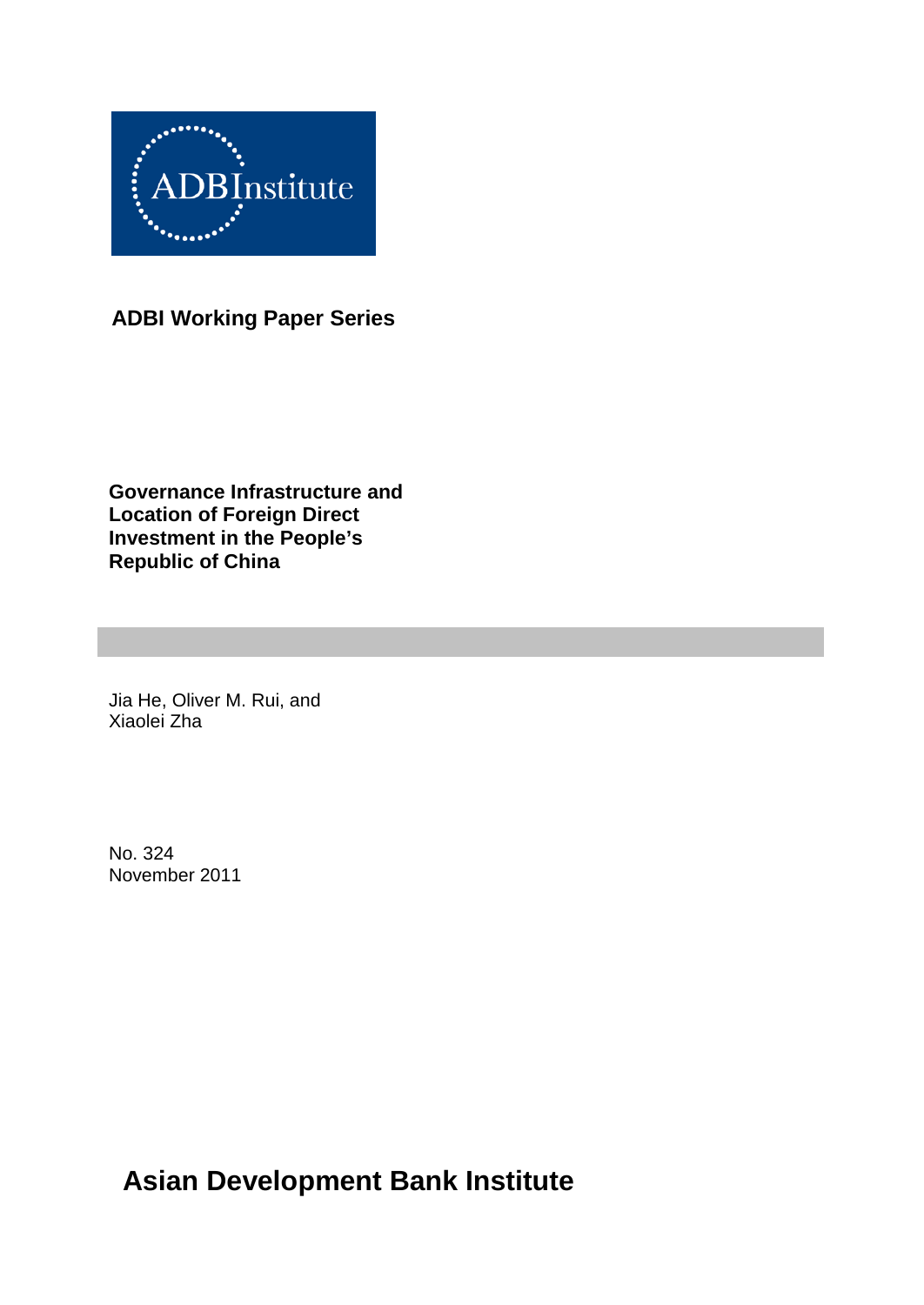Jia He is a professor, Oliver M. Rui an associate professor, and Xiaolei Zha a Ph.D student at the Faculty of Business Administration, Chinese University of Hong Kong.

The paper was completed when Oliver Rui visited the Asian Development Bank Institute. Oliver Rui would like to acknowledge the financial support from the Visiting Researcher program of the Asian Development Bank Institute. The views are those of the authors and do not reflect those of the Asian Development Bank Institute.

The views expressed in this paper are the views of the authors and do not necessarily reflect the views or policies of ADBI, the Asian Development Bank (ADB), its Board of Directors, or the governments they represent, or the views of the IDB or its member countries, ADBI does not guarantee the accuracy of the data included in this paper and accepts no responsibility for any consequences of their use. Terminology used may not necessarily be consistent with ADB official terms.

The Working Paper series is a continuation of the formerly named Discussion Paper series; the numbering of the papers continued without interruption or change. ADBI's working papers reflect initial ideas on a topic and are posted online for discussion. ADBI encourages readers to post their comments on the main page for each working paper (given in the citation below). Some working papers may develop into other forms of publication.

Suggested citation:

He, J., O. M. Rui, and X. Zha. 2011. Governance Infrastructure and Location of Foreign Direct Investment in the People's Republic of China. ADBI Working Paper 324. Tokyo: Asian Development Bank Institute. Available: www.adbi.org/workingpaper/2011/11/23/4808.governance.infrastructure.fdi.prc/

Please contact the author(s) for information about this paper.

Email: hejia@baf.msmail.cuhk.edu.hk; [oliver@baf.msmail.cuhk.edu.hk](mailto:oliver@baf.msmail.cuhk.edu.hk)

Asian Development Bank Institute Kasumigaseki Building 8F 3-2-5 Kasumigaseki, Chiyoda-ku Tokyo 100-6008, Japan

Tel: +81-3-3593-5500 Fax: +81-3-3593-5571 www.adbi.org E-mail: info@adbi.org

© 2011 Asian Development Bank Institute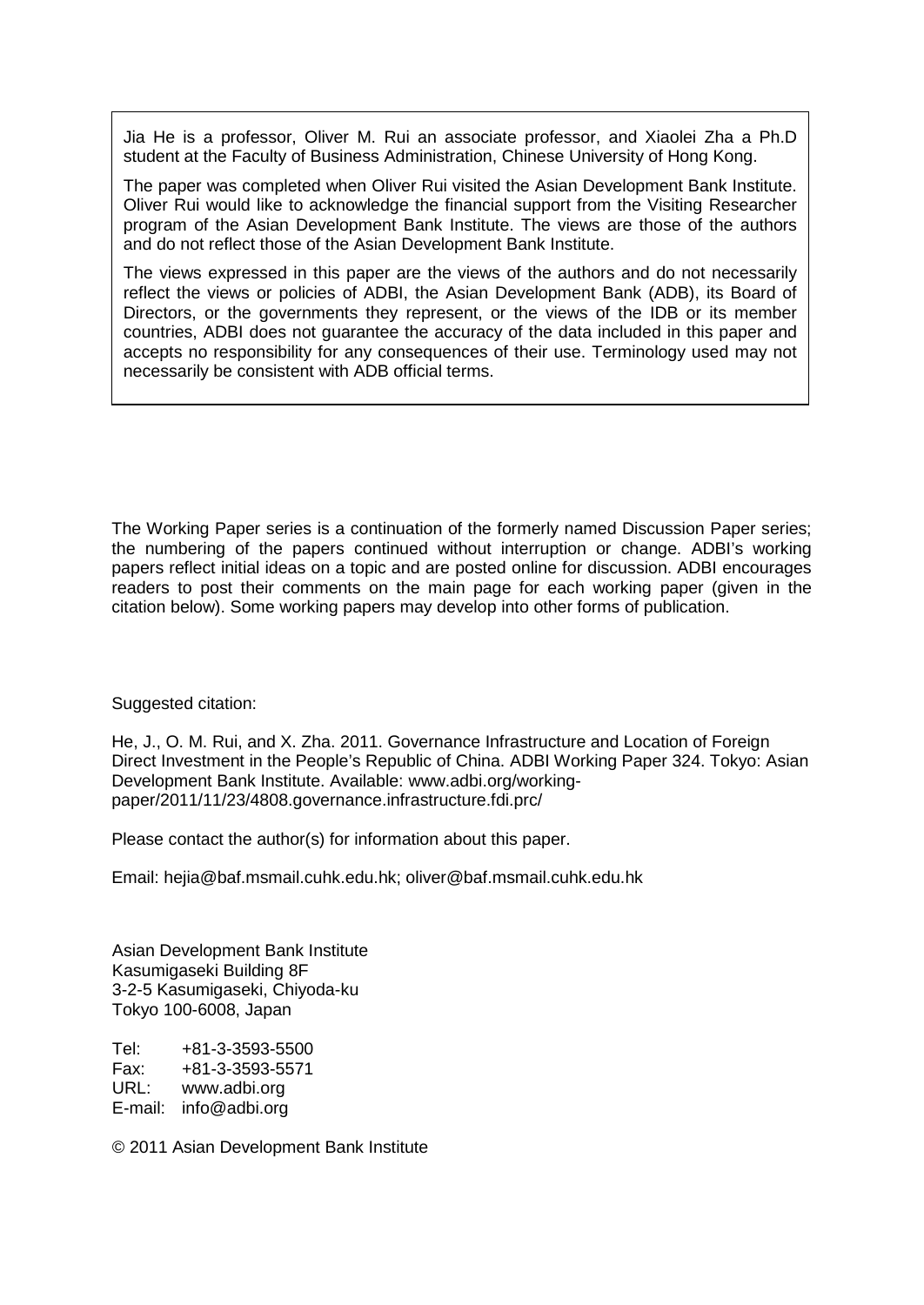#### **Abstract**

Standard neoclassical theory predicts that capital should flow from rich to poor countries. However, Lucas (1990) points out that these capital flows are actually very modest, and nowhere near the levels predicted by theory. The People's Republic of China (PRC) now receives more foreign capital in the form of foreign direct investment (FDI) than any other country, but statistics indicate that this inward FDI flows unequally to different regions. In this study, using hand-collected data on FDI for more than 200 cities, we examine whether the Lucas paradox of capital exists within the PRC. We adopt the dynamic panel data generalized method of moments (GMM) framework to avoid the potential endogeneity issue. Using both provincial- and city-level data, the empirical results show that FDI flows to the PRC, as proxied by total gross domestic product (GDP) and per capita GDP, favor rich regions over poor regions. We also find that regional economic growth has no significant impact on FDI. These findings support the existence of the Lucas paradox in the PRC. We demonstrate that this paradox is not driven by government policy and explore possible explanations for its existence.

#### **JEL Classification:** F21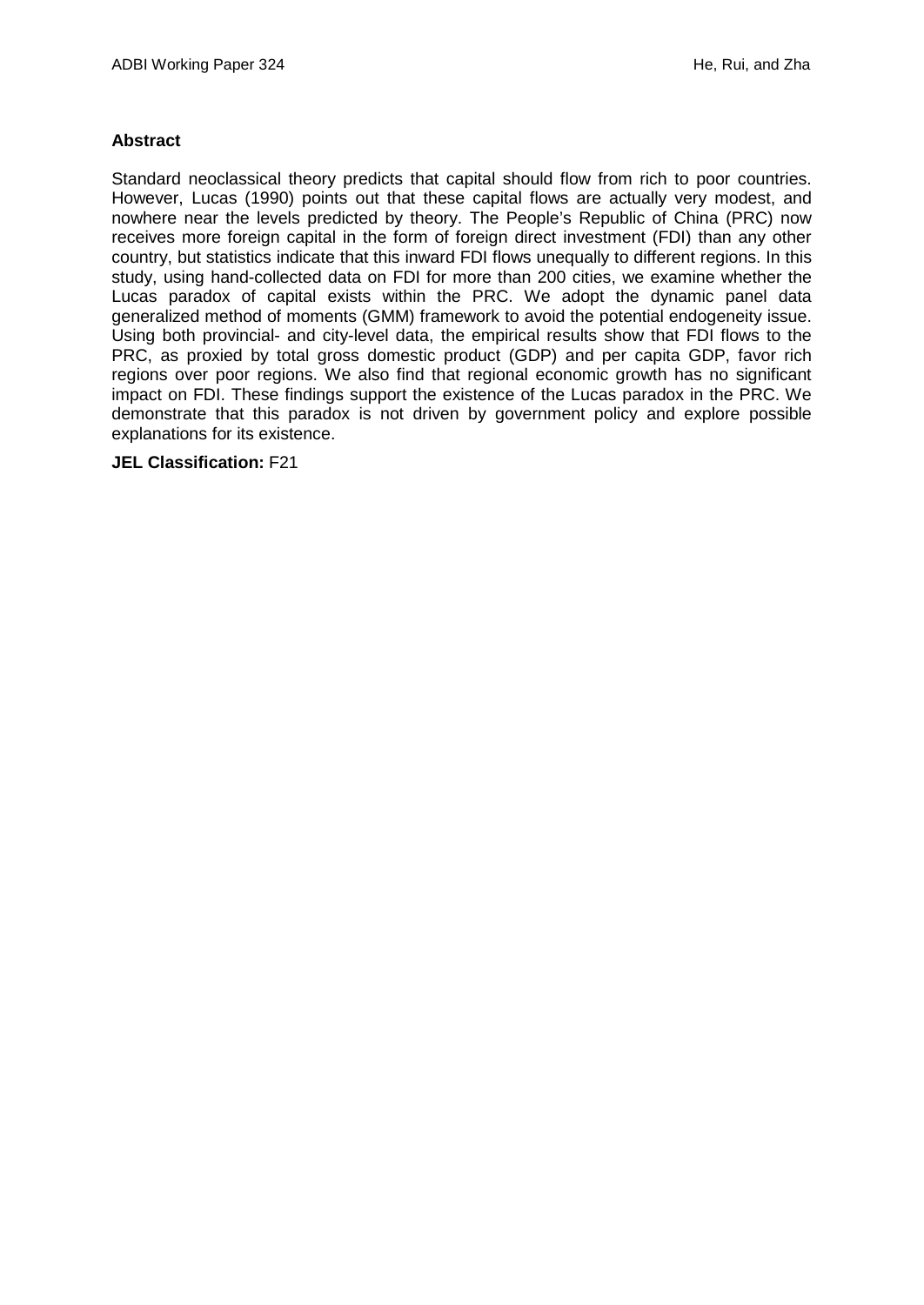## **Contents**

| 1. |                   |  |
|----|-------------------|--|
| 2. |                   |  |
| 3. |                   |  |
|    | 3.1<br>3.2        |  |
| 4. |                   |  |
| 5. |                   |  |
| 6. |                   |  |
|    | 6.1<br>6.2<br>6.3 |  |
| 7. |                   |  |
| 8. |                   |  |
|    |                   |  |
|    |                   |  |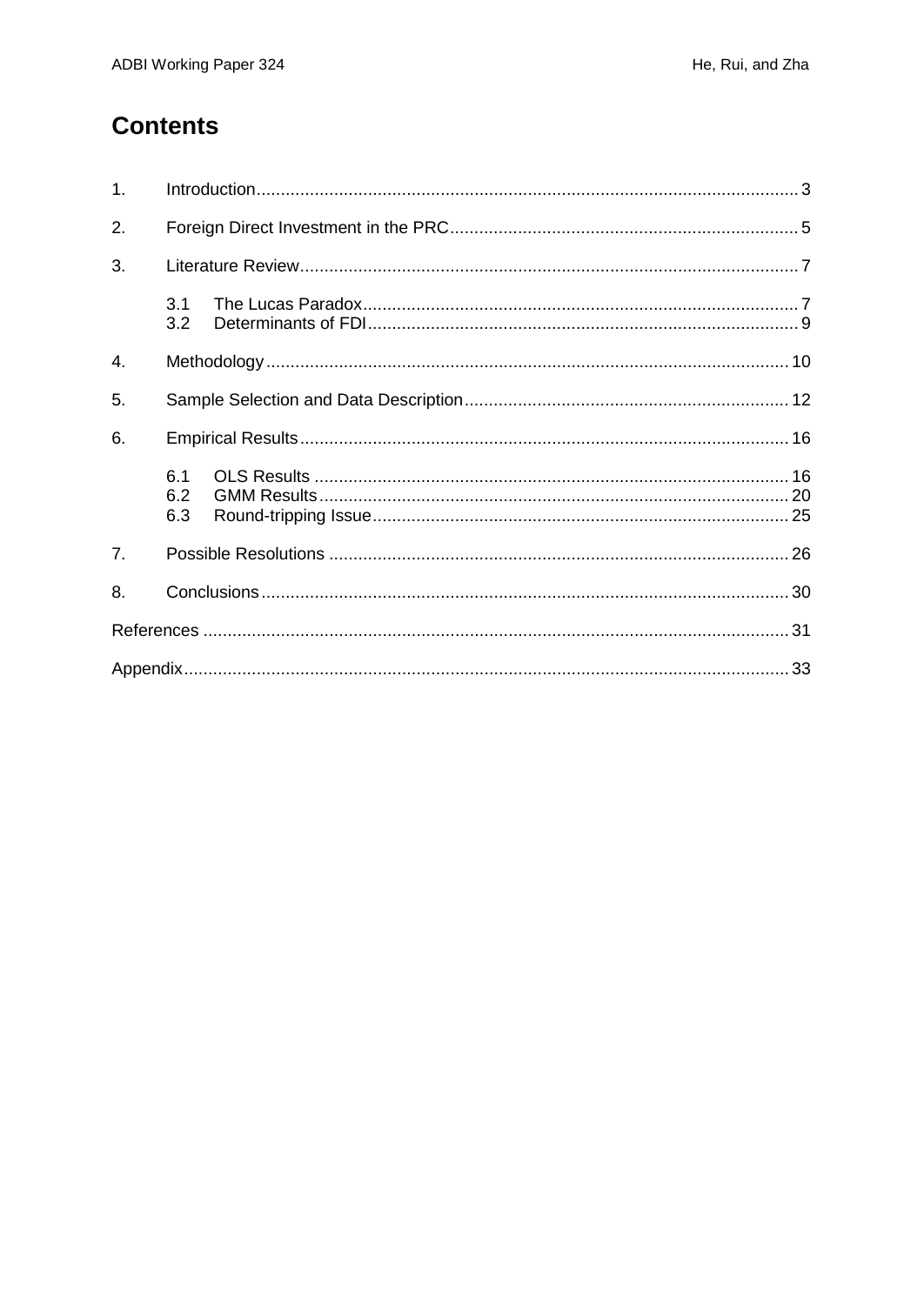## **1. INTRODUCTION**

In standard neoclassical economic theory, the law of diminishing returns implies a higher marginal product of capital in a less productive or poorer economy, which tends to direct capital flows from rich economies to poor economies. In a free and competitive capital market, this trend will continue until the difference between the two economies disappears. However, Lucas (1990) argues that, whereas this theory predicts that capital goods will flow rapidly from the United States (US) and other wealthy countries to such poor countries as India—because the marginal product of capital in the latter is far higher than that in the former—capital flows from rich to poor countries are in fact very modest, and nowhere near the levels predicted by theory. This is called the Lucas paradox. In a recent study, Prasad, Rajan, and Subramanian (2007) proposed a deeper version of the Lucas paradox and documented the fact that foreign capital did not follow growth across countries during the 2000–2004 period. [1](#page-4-0)

In this study, we investigate the Lucas paradox within the PRC. Foreign direct investment (FDI) inflows have risen dramatically since the "open-door" policy was implemented in the PRC, and the country now receives more foreign capital in the form of FDI than any other.<sup>[2](#page-4-1)</sup> However, these FDI flows are unevenly distributed across different regions of the PRC. Historically, the eastern coastal regions have attracted more foreign capital than have the western inland regions. Moreover, by considering this issue in the context of one specific country, we can eliminate alternative explanations for the paradox, given that all provinces and cities in the PRC share the same (or a similar) legal system, policy risks, cultural structures, and other institutional factors, all of which have commonly been used to explain varying levels of FDI across countries. The PRC is a very large country—economically, geographically, and in terms of population. Statistics indicate that inward FDI flows unequally to the country's different provinces. Prior studies have examined the Lucas paradox using cross-country data, which are likely to suffer from data compatibility problems, as official data collection, definition, and measurement may be inconsistent across countries. Using cross-regional data within a single country makes these problems less severe. In this study, using hand-collected data on FDI in 30 provinces and more than 200 cities, we examine whether the Lucas paradox of capital is prevalent in the PRC. This exercise helps us to understand whether FDI flows to rich regions more than to poor regions, and to high-growth regions more than to low-growth regions.

When examining the relationship between regional economies and FDI inflows, we have to acknowledge the potential endogeneity issue, namely that the Lucas paradox could be caused by reverse causality. Previous studies argued that FDI enhances regional economic development. To control for the endogeneity that may arise from the dynamic specification of the equation and from reverse causation, we adopt the dynamic panel data generalized method of moments (GMM) framework, following the studies of Arellano and Bond (1991); Arellano and Bover (1995); and Blundell and Bond (1998).

Our empirical results demonstrate that foreign capital favors rich regions over poor regions within the PRC, which is consistent with the findings of cross-country studies. Our generalized method of moments (GMM) estimations show that more FDI inflows are attracted to provinces and cities with higher total gross domestic product (GDP) and higher per capita GDP. Prasad, Rajan, and Subramanian (2007) demonstrate that FDI flows to high-growth regions, although we find no significant association between regional economic growth and FDI inflows. Our results imply that foreign capital does not target high-growth

<span id="page-4-0"></span> $1$  Please refer to Prasad, Rajan, and Subramanian (2007, p. 5).

<span id="page-4-1"></span> $2$  The open-door policy promotes market forces and commits the PRC to adopting policies that enhance foreign trade and economic investment.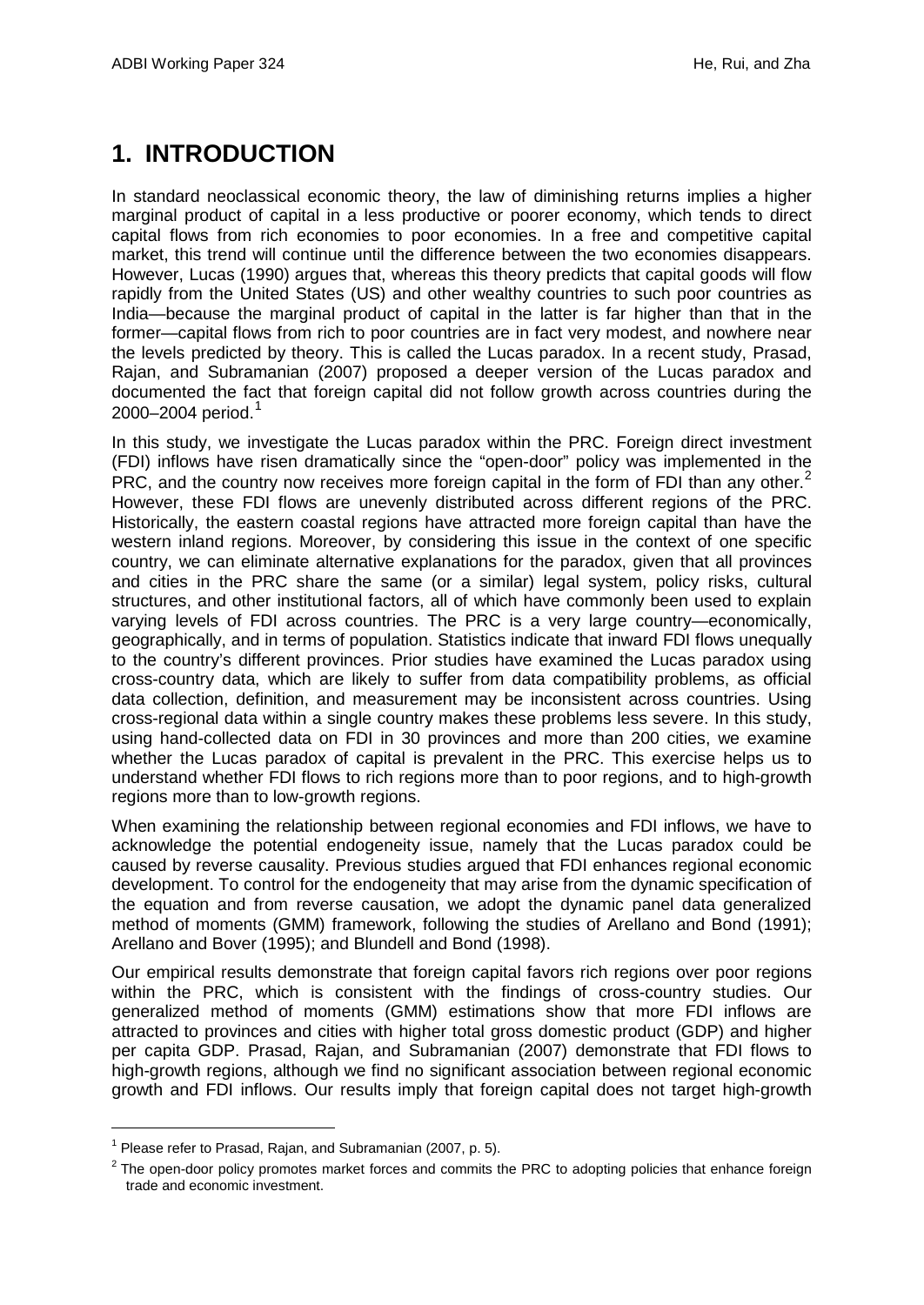regions in the PRC, which is partially consistent with the deeper version of the Lucas paradox. The Chinese government provides many incentives to encourage FDI, and the focus of government policy has gradually shifted from coastal regions (the richer regions) to inland regions (the poorer regions). To rule out the possibility that the Lucas paradox is driven by this policy factor, we partition our sample into pre and post-2000 groups, because the PRC government implemented a large number of incentive polices to attract FDI to the western part of the PRC (the poorer regions) in 2000. However, we find that wealthier regions attracted more foreign capital in both periods. Overall, our findings indicate that foreign capital flows to rich regions rather than to poorer regions in the PRC.

In our empirical analysis, we also address the concern that "round-tripping" FDI may be the driving force behind the Lucas paradox in the PRC, as previous studies have indicated that such FDI accounts for a fair portion of the total in the PRC and that most of it comes from the country's wealthier areas.<sup>[3](#page-5-0)</sup> We argue, however, that round-tripping FDI does not necessarily cause this paradox, as the round-tripping advantage is not concentrated in certain regions of the PRC, and capital from richer regions does not flow back to its origin. To make our argument more convincing, we treat 35% of the total FDI into regions with annual abovemedian FDI inflows as round-tripping FDI and subtract it from the original data. However, we find no significant change with respect to our empirical results when we use these adjusted FDI figures, which implies that the round-tripping issue is not a significant factor in the Lucas paradox in the PRC.

After demonstrating that this paradox exists, we attempt to resolve it. There are two strands of the literature on the role of institutional factors in FDI, although many of these studies do not take the perspective of the Lucas paradox. One school focuses on institutional factors, such as the legal system, an independent judiciary, the enforcement of property rights, and institutions that ensure equal rights and protect civil liberties; whereas another school emphasizes capital market imperfections (Alfaro and Kalemli-Ozcan 2005). Most of the studies in both schools explored the role of institutional factors on FDI at the country level. However, different provinces and cities in the PRC share the same or a similar legal system, policy risks, cultural structures, and other institutional factors. We thus propose the following two potential explanatory factors for the regional differences: The first is the level of corruption, proxied by the number of economic crimes prosecuted in each PRC province, and the second is the level of market infrastructure development, proxied by a measure developed in previous research on the PRC's "marketization" situation.<sup>[4](#page-5-1)</sup> The results are generally in line with our expectations. After considering these two variables, we find that the Lucas paradox is mitigated to a certain extent, but by no means eliminated, which implies that a well-developed market infrastructure and less corruption could attract a greater foreign capital flow to less developed and poorer regions.

This remainder of the paper is organized as follows: We briefly describe the characteristics of FDI in the PRC in Section 2. In Section 3, we review the relevant literature, focusing on studies of the Lucas paradox and the determinants of FDI. To avoid the problem of endogeneity, we employ the dynamic panel data GMM framework, which is discussed in detail in Section 4. Section 5 outlines our sample selection and provides a description of the data. We discuss our empirical results in Section 6 and then explain the Lucas paradox using specific proxies for the corruption and market infrastructure development levels in Section 7. Section 8 concludes the paper.

<span id="page-5-0"></span> $3$  A part of the FDI inflows to the PRC belong to the return of PRC capital that has gone abroad to escape foreign exchange controls.

<span id="page-5-1"></span> $<sup>4</sup>$  Marketization is the process that enables state-owned enterprises to act like market-oriented firms.</sup>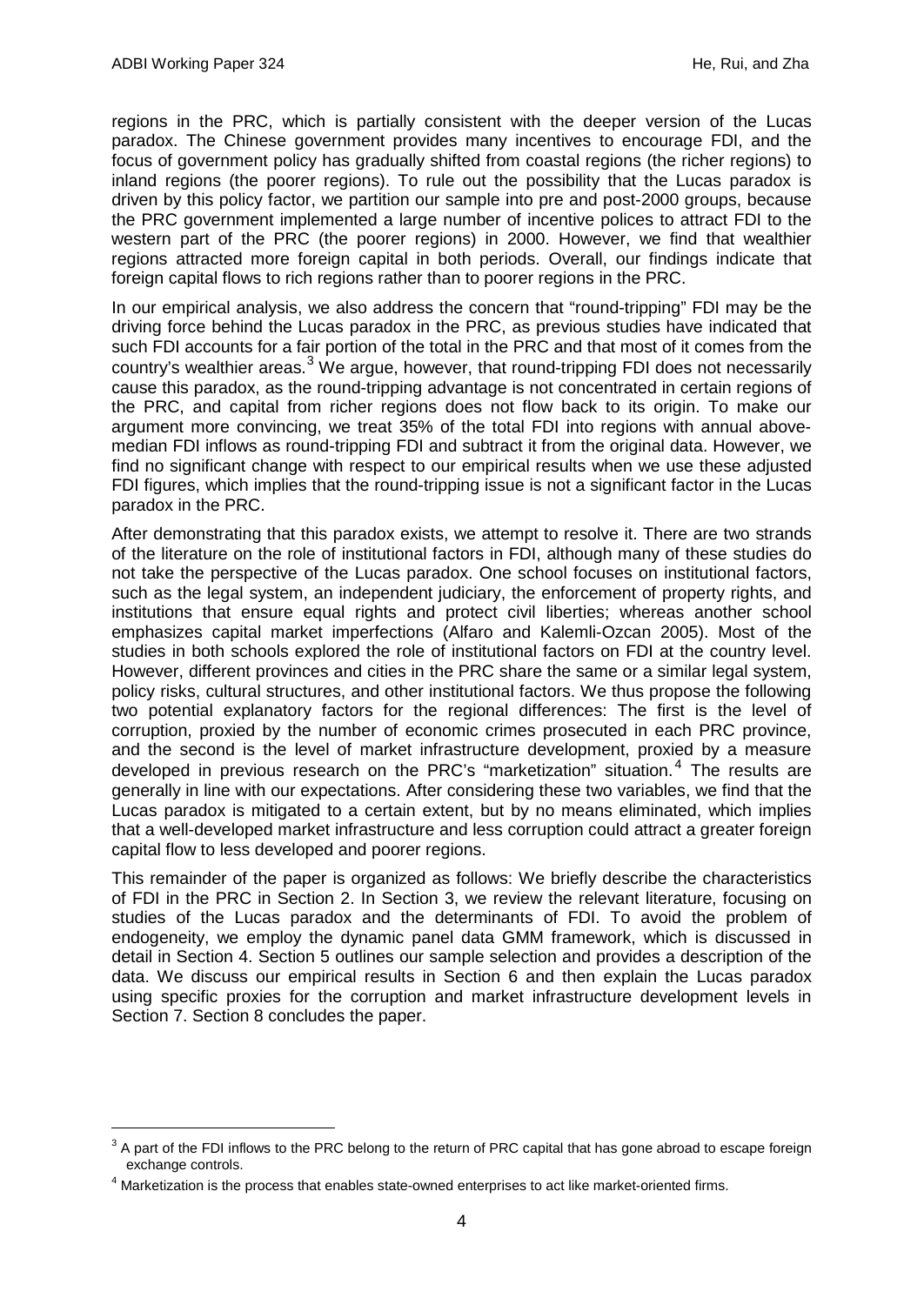## **2. FOREIGN DIRECT INVESTMENT IN THE PRC**

The PRC government launched an "open-door" policy in 1979, and, subsequently, one of the main features of the country's economic landscape has been an upsurge in foreign capital inflows. According to Poncet (2007), annual capital inflows have exceeded US\$40 billion since 1996, gradually increasing to around US\$70 billion in 2005 and 2006. In spite of the Asian financial crisis in the late 1990s, the PRC still attracts about one-third of all developing country FDI inflows. In 2003, these inflows surpassed those of the US for the first time and the PRC became the world's largest recipient of FDI.

The PRC's FDI growth is characterized by certain unique features (Naughton 2007). First, much of it is concentrated in export-oriented production. Second, Hong Kong, China; Taipei,China; and Southeast Asia contribute a major proportion of the FDI inflows into the PRC. Third, most foreign capital flows into manufacturing industries, rather than service industries, although this is gradually changing, with an increasing amount being injected into the country's financial services industry since 2006. Fourth, and finally, FDI allocation across regions is very imbalanced, with the eastern coastal regions receiving the majority. In this study we focus on this last feature of PRC FDI. In terms of economic development, the eastern coastal regions are the wealthiest areas in the country, and it appears that FDI also favors them. This casual observation suggests that the Lucas paradox exists in the PRC, and thus we investigate the issue empirically in the following sections.

Figure 1 shows average annual FDI at the city level from 1994 to 2005. The general trend has been rapid growth. In the early 1990s, average annual FDI inflows across all cities remained at slightly more than US\$200 million. Then, in the mid-1990s, when the PRC deepened its economic reforms and engaged in more infrastructure development, these inflows increased to more than US\$300 million. Despite a small drop following the 1998 Asian financial crisis, this figure has increased even more rapidly in the new millennium, rising to more than US\$500 million in 2005. Average annual FDI inflows at the provincial level between 1995 and 2005, which are shown in Figure 2, exhibit a similar pattern to the city-level pattern shown in Figure 1.



#### **Figure 1: Average annual FDI at the city level over time**

Source: Annual issues of the China Statistical Yearbook published by the National Bureau of Statistics.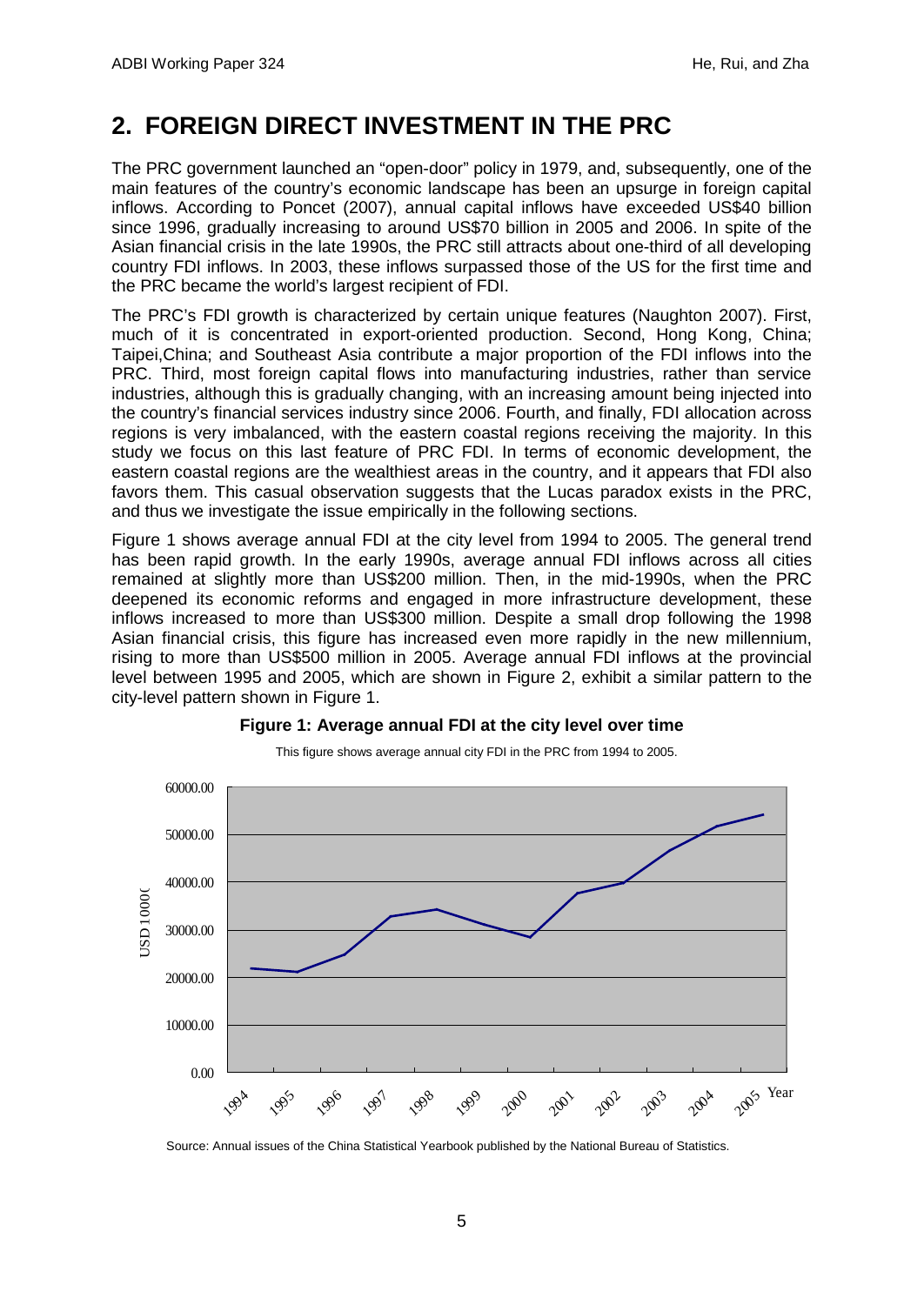It can also be seen that FDI is allocated unevenly across provinces. Guangdong leads the others, attracting an average of nearly US\$11 billion per year over the period. This is largely due to the province's three Special Economic Zones, as the central government offers special incentive policies to attract FDI to these zones. Guangdong is also advantaged by its geographical location. It is adjacent to Hong Kong, China; and Macau, which are the major sources of FDI in the mainland. Jiangsu Province is the second largest recipient of FDI inflows, attracting an annual average of more than US\$8 billion. The second tier of provinces in terms of FDI inflows, which includes Hebei, Liaoning, and Shandong, attracts only half the amount of FDI received by the two leading provinces. Many western inland provinces, such as Guizhou, Yunnan, and Shaanxi, receive very little FDI.



#### **Figure 2: Average FDI across provinces**

This figure shows average FDI from 1995 to 2005 in different PRC provinces. For clarity, we do not include all of the names of the provinces.

Prior research argued that the PRC government plays a pivotal role in FDI policy. The government has gradually extended this policy from the coastal provinces to the inland regions. From 1979 to 1983, the Special Economic Zones were given priority to attract foreign capital and technology to the country. Between 1984 and 1991, the establishment of Coastal Open Zones enlarged the area covered by the favorable FDI policy. In the third stage, from 1992 to 1999, the government adopted a new approach and began to implement a nation-wide open FDI policy. In the most recent stage, from 2000 onwards, the country has been attempting to boost the economic development of the western regions of the PRC and to improve living standards there. The PRC government has adopted a number of favorable policies to attract FDI, including preferential tax treatment, the freedom to import inputs, the right to foreign exchange swaps with other foreign investors, and simplified licensing procedures, in an attempt to incentivize overseas investors to direct more foreign capital to the western regions. However, as Figure 3 shows, the FDI growth rate in the western region of the PRC still lags far behind that of the eastern coastal regions, even in the years since the western development plan was formally implemented.<sup>[5](#page-7-0)</sup> In the following empirical analysis, we partition our sample into pre- and post-2000 groups based on the aforementioned gradual FDI policy advancement. This partition helps us to examine whether

Source: Annual issues of the China Statistical Yearbook published by the National Bureau of Statistics.

<span id="page-7-0"></span> <sup>5</sup> We classify Shandong, Jiangsu, Shanghai, Zhejiang, Fujian, and Guangdong as the eastern region of the PRC and treat Inner Mongolia, Guangxi, Sichuan, Chongqing, Guizhou, Yunnan, Xizang (Tibet), Shaanxi, Gansu, Qinghai, Ningxia, and Xinjiang as the western region of the PRC.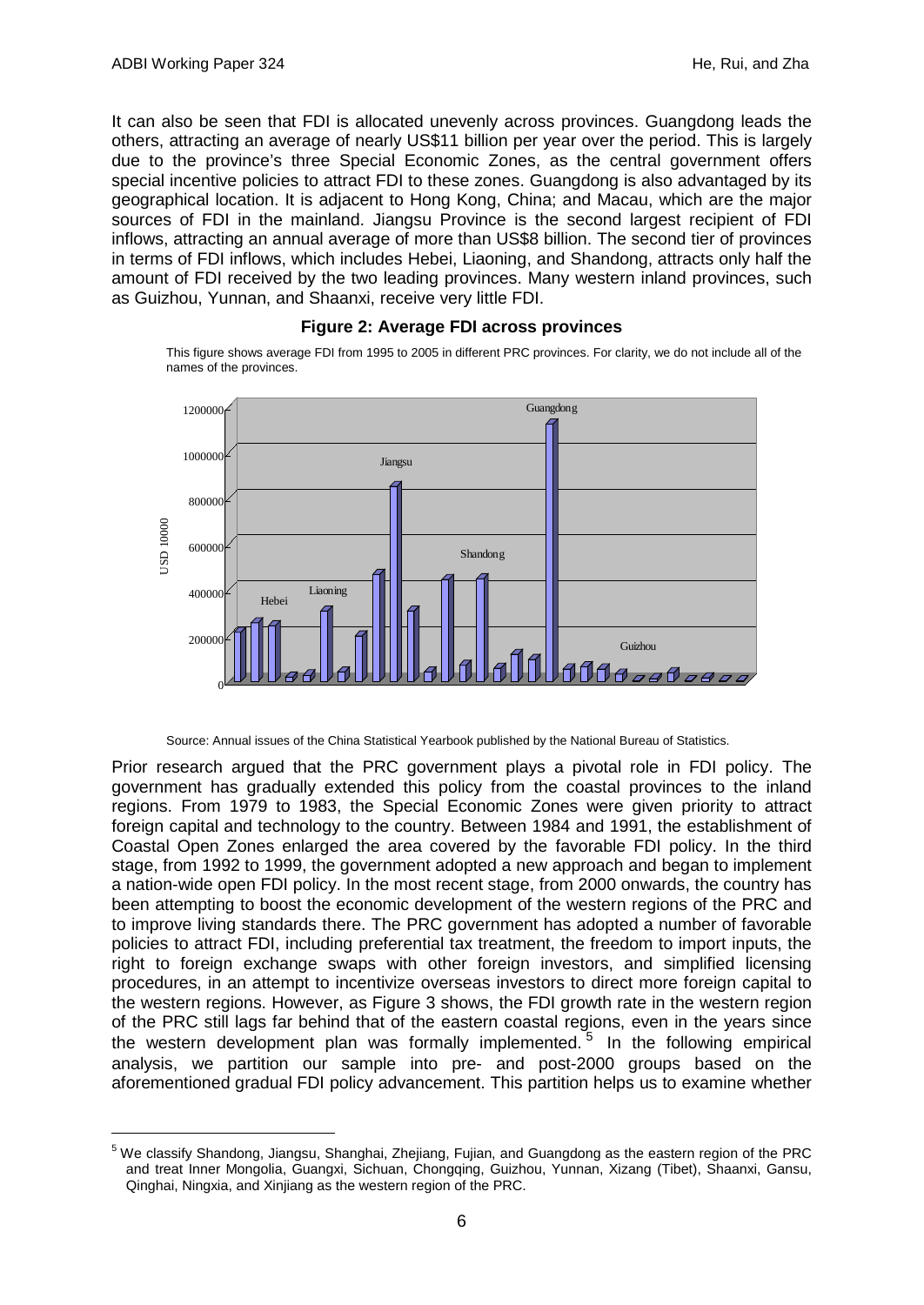the focus of and changes in FDI policy have shaped FDI inflows and whether this policy itself is the cause of the Lucas paradox in the PRC.

#### **Figure 3: Comparison of FDI growth in eastern and western regions of the PRC**

This figure presents a comparison of FDI inflows in eastern coastal region of the PRC and western inland region of the PRC since 2000, when the western development plan was formally implemented by the Chinese government. Eastern coastal regions include Shandong, Jiangsu, Shanghai, Zhejiang, Fujian and Guangdong, and the western inland regions include Inner Mongolia, Guangxi, Sichuan, Chongqing, Guizhou, Yunnan, Xizang (Tibet), Shaanxi, Gansu, Qinghai, Ningxia, and Xinjiang.



Source: Annual issues of the China Statistical Yearbook published by the National Bureau of Statistics.

In general, the FDI pattern in the PRC supports the Lucas paradox, i.e., capital flows to rich areas rather than to poor areas. The eastern coastal provinces of Guangdong, Jiangsu, and Fujian are the most developed and wealthiest regions in the PRC, and they also attract most of the FDI inflows. In the remaining sections of the paper, we present the results of our formal test on the Lucas paradox in a single country context and provide possible explanations for it.

## **3. LITERATURE REVIEW**

### **3.1 The Lucas Paradox**

In the standard neoclassical economic framework, the law of diminishing returns implies that the marginal product of capital is higher in a less productive (poorer) economy. This law predicts that if capital flows freely and competitively, it will continue to flow exclusively to poorer economies until capital-labor ratios, or wages and capital returns, are equalized, according to the formal argument put forward by Lucas (1990). However, in the same study, he also compared the economies of the US and India in 1988. According to the theoretical prediction, the marginal product of capital in India should be 58 times higher than that in the US. If this calculation is correct and the market is sufficiently integrated, then capital goods should flow rapidly from the US or other rich countries to India or other poor countries. However, such a phenomenon has almost never been observed, thus resulting in the formation of the Lucas paradox in the international macroeconomics and finance literature.

Research in this field shows that with slight modifications to standard neoclassical theory, the Lucas paradox may not arise. There are two schools of thought on this paradox (Alfaro and Kalemli-Ozcan 2005). The first argues that the different fundamentals that affect the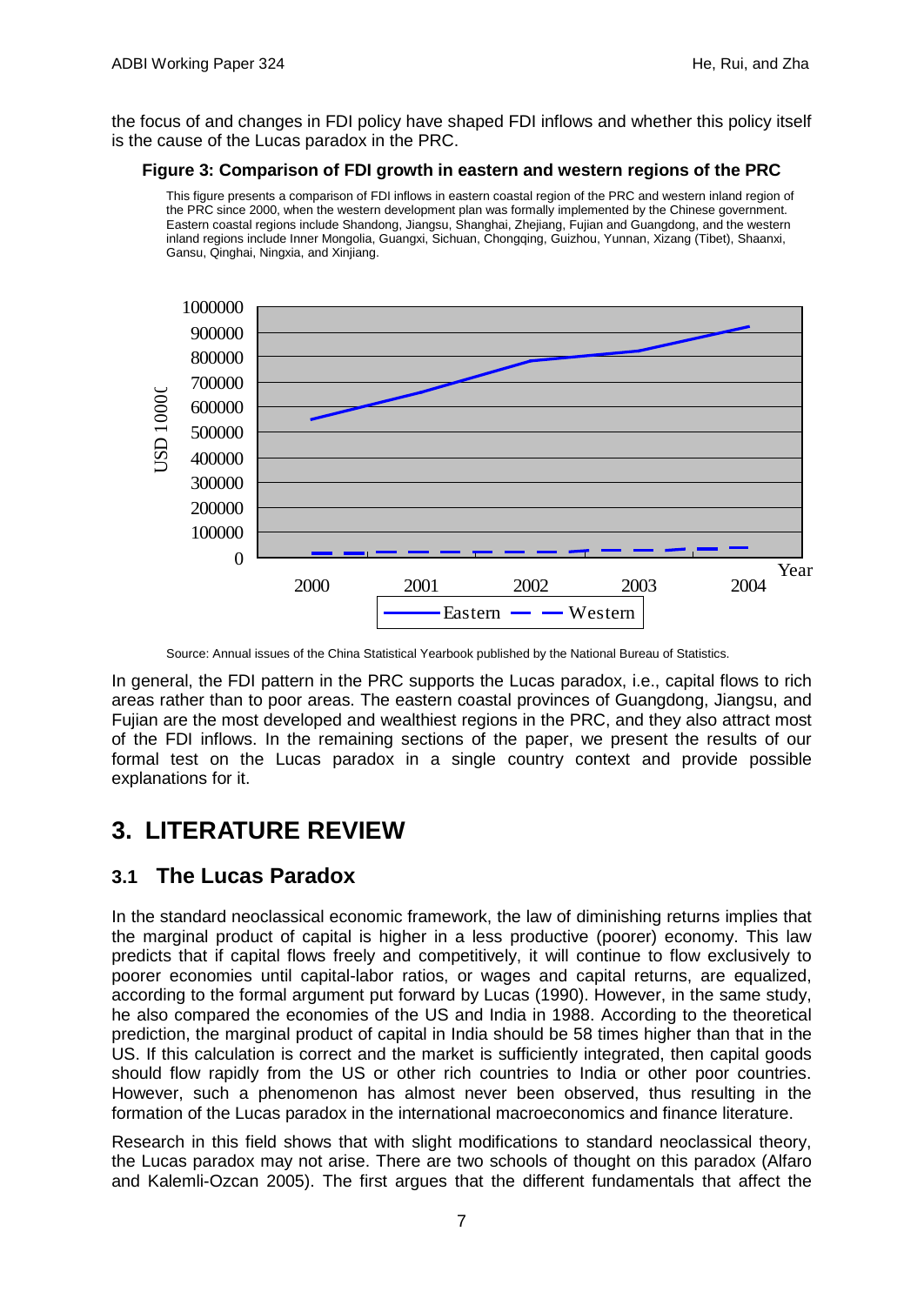productive structure of an economy, such as technological development, differences in human capital, government policy and institutional structure, can cause marginal returns on capital to vary (Lucas 1990; King and Rebelo 1993; Razin and Yuen 1994; Gomme 1993). The second school focuses on imperfections in international capital markets (Lucas 1990; Gertler and Rogoff 1990; Gordon and Bovenberg 1996). Market failure and political risk keep a large amount of capital out of most developing countries, even though such capital would enjoy higher returns. Alfaro and Kalemli-Ozcan (2005) undertook a comprehensive study to explore the rationale behind the Lucas paradox and found that a low level of institutional quality was the leading explanation for the paradox during the 1970–2000 period. They concluded that strengthening the protection of property rights, reducing corruption, increasing government stability and establishing a high-quality bureaucracy are the necessary prescriptions for increased capital inflows to poor countries.

However, most of these factors may not be directly applicable to the FDI patterns observed within the PRC. All of its provinces and cities have similar fundamentals and the same legal system and cultural traditions. In general, they also share similar levels of technological development, government economic policy and institutional structures, not to mention similar features of market failure and political risk. Although some fundamentals, such as human capital, are not allocated evenly across provinces and cities, people can migrate freely within the country, as there are no restrictions on labor movement. It is also possible, however, that Alfaro and Kalemli-Ozcan's findings suffer from a serious endogeneity issue: it is very likely that FDI improves these fundamentals, as well as market efficiency, political stability, and the overall economy. Therefore, taking advantage of the natural laboratory of the PRC, we examine the Lucas paradox in a manner that is free from endogeneity and differences in institutional structure.

Gourinchas and Jeanne (2007) argue that cross-country differences in per capita income largely reflect differences in countries' total factor productivity. This argument implies that, all else being equal, countries with faster productivity growth should invest more and should attract more foreign capital. However, this is not consistent with the pattern of net capital flows across developing countries. Instead, capital seems to flow more to countries that invest and grow less. Gourinchas and Jeanne call this failure of capital to follow growth "the allocation puzzle."

Using a large country-level sample, Prasad, Rajan, and Subramanian (2007) find that the PRC, India and other high- and medium-growth countries or country groups all export significant amounts of capital, whereas low-growth countries or country groups receive significant amounts, which supports the findings of Gourinchas and Jeanne (2007). Prasad, Rajan, and Subramanian (2007) argue that this phenomenon represents a deeper version of the Lucas paradox. Furthermore, the correlation between growth and the current account balance in their sample period, 1970 to 2004, was positive, not negative as predicted by Gourinchas and Jeanne's argument.<sup>[6](#page-9-0)</sup> Prasad, Rajan, and Subramanian (2007) argue that when presented with good, high-return investment opportunities, poor economies lack the corporations or financial systems necessary to easily take advantage of arms-length foreign capital and ramp up substantial investment in an efficient manner. In other words, poor economies are largely incapable of absorbing foreign capital inflows and improving their economic circumstances. This capability explanation may be applicable to the PRC, as different regions have different levels of development in their financial systems and corporate structures. These differences may be why foreign capital has flowed to eastern coastal regions, which benefit from both a relatively developed financial system and more modern corporations.

<span id="page-9-0"></span> $6$  A more negative current account balance indicates a larger net inflow of foreign capital, and a more positive balance a larger net outflow.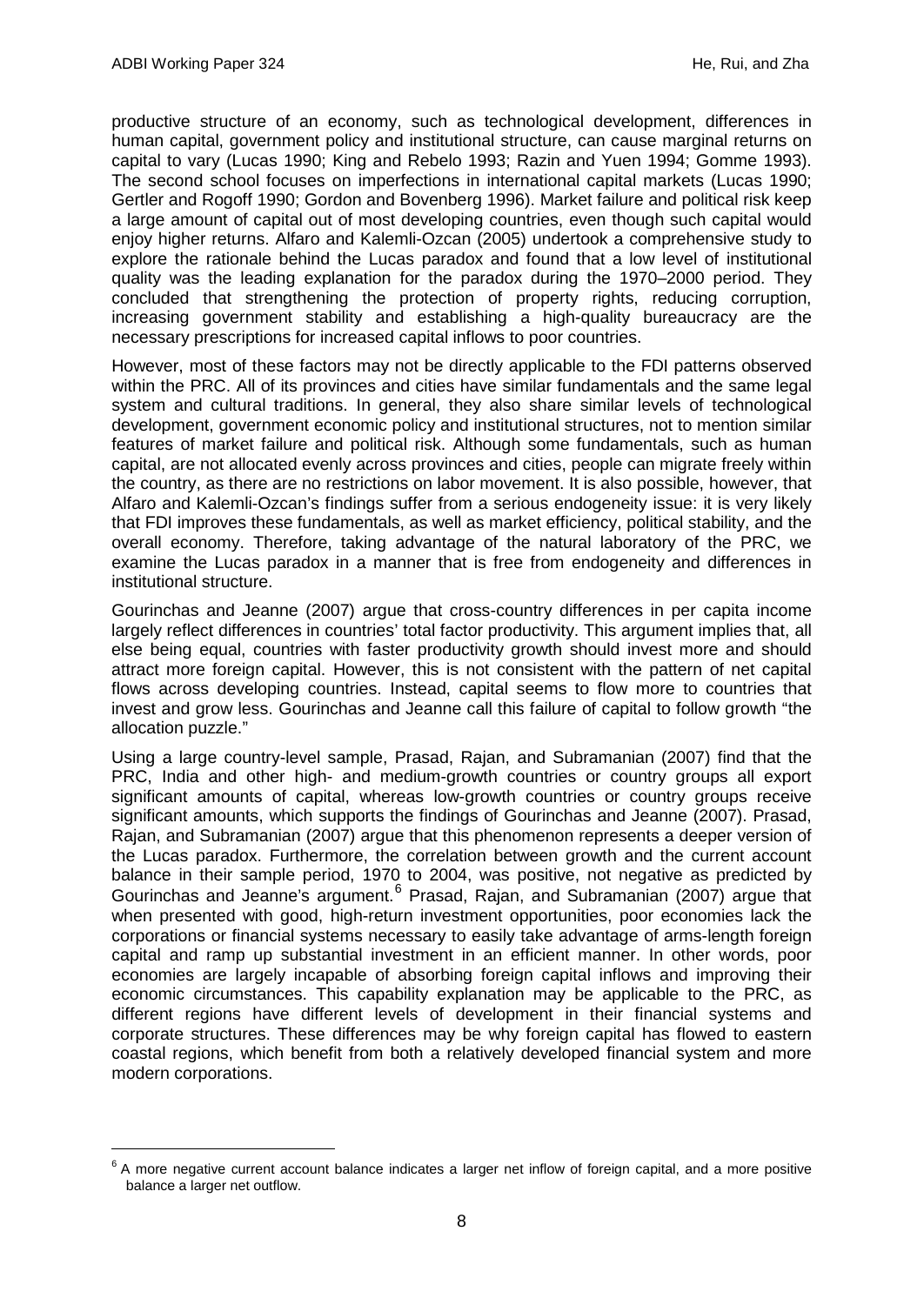### **3.2 Determinants of FDI**

There are two strands of literature on the determinants of FDI. The first identifies the firm characteristics that affect investment decision-making in multinational enterprises. Williamson's transaction cost theory and the subsequent internalization theory (Rugman 1980; Dunning 2001) provide the cornerstone of such research. However, the internalization hypothesis is difficult to test empirically. Research and development, and advertising intensity are often used as proxies for potential demand for firm internalization, although they have been challenged. The second strand of research focuses on the external macroeconomic factors that affect FDI decisions, especially exchange rates, taxes and tariffs, institutions and trade protectionism (Blonigen 2005). The results of empirical research on the determinants of FDI at the macro level are still far from conclusive, because many hypotheses have not been tested or are not supported by the data. Chakrabarti (2001) systematically evaluates the robustness of the partial correlation between the level of FDI and a wide assortment of economic indicators. His results lend strong support to the explanatory power of host country market size, as measured by per capita GDP. To a certain extent, his study provides another piece of empirical evidence on the existence of the Lucas paradox at the country level. In addition, he reveals that the relationships between FDI and many of the variables often reported in the empirical literature (i.e., exchange rates, taxes and tariffs, trade protectionism, etc.) are not very robust.

As the PRC now receives more foreign capital in the form of FDI than any other country, several studies have investigated the determinants of FDI in the PRC. Wang and Swain (1995) examine its host country determinants and identify such positive factors as the PRC's GDP, GDP growth, wages, and trade barriers and such negative factors as interest rates and exchange rates using data from 1978 to 1992. Wei (1995b) showed that, despite the large amount of FDI flows into the PRC, the level of that inflow per capita is still low compared with an average host country.

Some research based on provincial- or city-level data has recently emerged. Head and Ries (1996) and Cheng and Kwan (1999, 2000) note the agglomeration effect or self-reinforcing effect of FDI itself. They find that the effect of wages on FDI is negative, although Chen (1996) contends that wage costs do not affect it. He also finds that education, as a proxy for the labor quality of human capital, has little significant impact on FDI. This finding indicates that human capital does not play an important role in attracting FDI, which is in contrast to the argument put forward by Lucas (1990). Sun, Tong and Yu (2002) analyzed the spatial and temporal variations in FDI among the PRC's 30 provinces between 1986 and 1998 and provided evidence to show that the importance of FDI determinants varies over time. For example, wages sometimes have a positive effect and sometimes have a negative effect, and the GDP level varies from no effect to a highly positive effect. This finding indicates that the nature of FDI changes over time in the PRC.

However, most of the aforementioned studies suffer from reverse causality, i.e., the macroeconomic impact of FDI. Sun (1999) concluded that FDI creates additional trade in the PRC. Chen (1999) confirmed that FDI has a positive impact, both in promoting the PRC's host province total trade flows with the rest of the world and in increasing bilateral trade flows between the PRC and its trading partners. Chen, Chang, and Zhang (1995) provided evidence to show that FDI had a positive impact on output growth between 1978 and 1990. Wei (1995a) looked at different cities in the PRC and found that, in the late 1980s, FDI contributed to a higher level of growth. Using a sample of 10 provinces, Sun (1998) further confirmed that FDI significantly promoted the economic growth of the PRC between 1985 and 1996. Madariaga and Poncet (2007) produced similar results. Shan, Tian, and Sun (1999) applied a six-variable VAR model to the PRC's quarterly data from 1985 to 1996 and concluded that there is two-way causality between FDI and economic growth, although whether FDI is the cause or the consequence of that growth remains unclear. To mitigate the reverse-causality problem, we employ the GMM method in this paper.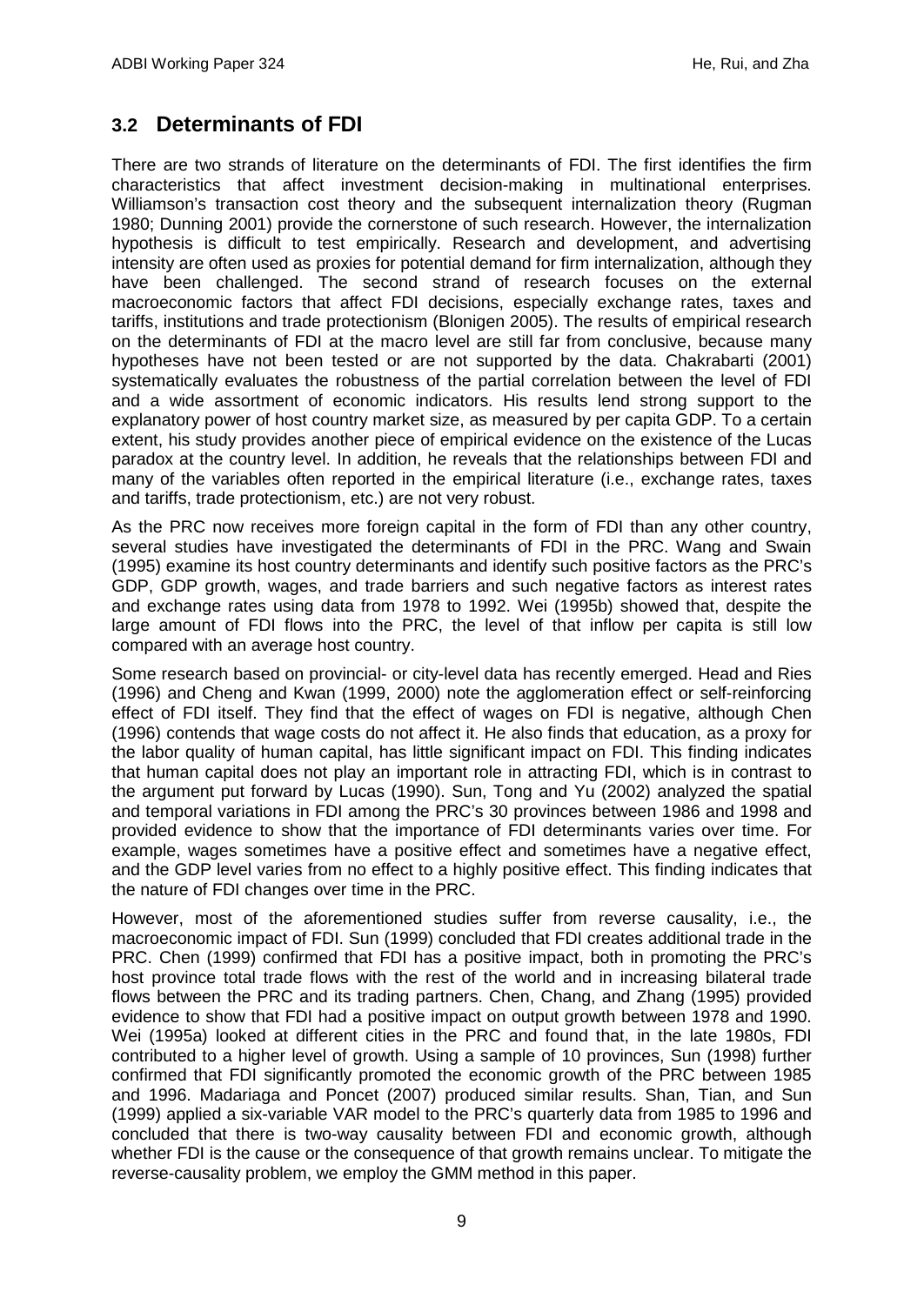In addition, most of the above mentioned literature devoted little attention to the Lucas paradox in the PRC. For example, Cheng and Kwan (2000) overcame the endogeneity issue by using the GMM method to establish the determinants of FDI location, but they provided no direct analysis of the relationship between GDP or growth and FDI. Rather, their main objective was simply to identify the determinants of FDI stocks and show the relationship between actual and equilibrium FDI stocks.

In addition to being addressed in relation to the Lucas paradox, the role of institutions has recently captured the attention of academics as a sub-branch of the FDI determinant literature. Globerman and Shapiro (2002, 2003), for example, examined the importance of governance infrastructure as a determinant of US FDI in other countries. They defined this infrastructure as a political, institutional, and legal environment that favors transaction freedom, secures property rights, and is transparent with regard to government and legal processes, factors they found to exert a positive impact on attracting US FDI. Moreover, they showed that these variables determine the magnitude of FDI across countries that receive it. Habib and Zurawicki (2002) investigated the relationship between corruption and FDI. Their analysis indicated that both the level of corruption in the host country and the absolute difference in that level between the host and home countries have a negative impact on FDI. Reinhart and Rogoff (2004) argued that sovereign risk provides an explanation for the Lucas paradox. Alfaro, Chanda and Kalemli-Ozcan (2004) discussed the moderating effect of financial markets on the relationship between FDI and economic growth and found that countries with well-developed financial markets gain more from the FDI they receive. This finding indirectly implies that sound market conditions, especially those directly related to corporate operation and the capacity to absorb capital, as discussed in Prasad, Rajan, and Subramanian (2007), play a role in directing capital flows away from regions with a higher marginal product of capital.

Based on these previous studies and our unique PRC setting, we propose two possible explanations for the Lucas paradox in the PRC and hypothesize that less corruption and a sound market infrastructure resolve it. In other words, corruption and less developed market conditions exert an impact on distorted capital flows into regions with a lower marginal product of capital rather than a higher one.

# **4. METHODOLOGY**

We specify the following empirical model to test the Lucas paradox in the PRC. Based on Lucas' (1990) logic, a variation in economic development across regions results in different marginal products of capital and subsequently prompts capital to flow from regions with a higher marginal product of capital to those with a lower marginal product of capital. Our objective is to examine whether rich economies or regions receive more capital and poor economies or regions less. We adopt the dynamic panel data GMM estimation methodology. We obtain regional economic data for year one and then examine the FDI inflows in the following year. Next, we obtain such data for year two and examine those inflows in year three, and so on. This empirical framework essentially provides us with a dynamic view of the relationship between economic development and subsequent foreign capital inflows. One advantage of this framework is that it allows us to detect economic differences and subsequent FDI inflows across regions year by year, rather than examining the variation in a single year, as Alfaro and Kalemli-Ozcan (2005) did. They considered one year's per-capita GDP and then examined the following year's FDI inflows across countries. However, there is a possibility that within the entire sample period, more capital may flow to wealthy regions in some years and to poor regions in others.

In addition, FDI exhibits a strong self-reinforcing effect, as documented by Head and Ries (1996) and Cheng and Kwan (1999, 2000). Therefore, FDI inflows follow an autoregressive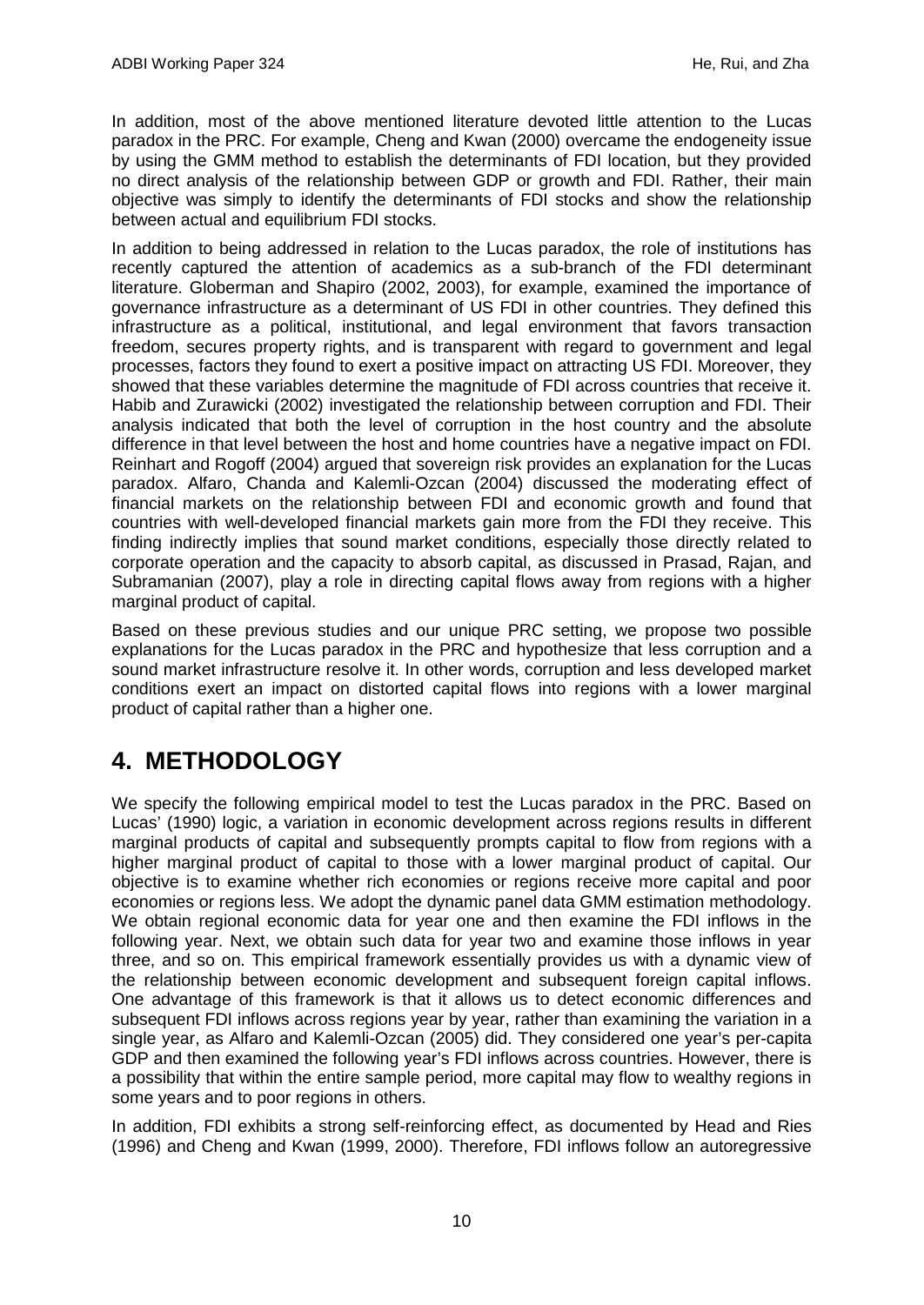AR(1) process. To put it more formally, the aforementioned empirical framework is actually a panel data regression, which is specified by the following equations.

$$
y_{it} = \alpha y_{i,t-1} + \beta' x_{i,t-1} + u_{it},
$$
  
\n
$$
u_{it} = \theta_i + \tau_t + v_{it}, i = 1, 2, \cdots, N, t = 2, 3, \cdots, T'
$$
\n(1)

where  $y_{i}$  is the inflow of FDI in region *i* at time *t*;  $\theta_i$  and  $\tau_i$  are the province- or city-specific effect and the time-specific component, respectively;  $v_{it}$  is the error term;  $\alpha y_{it-1}$  is the selfreinforcing effect of FDI; and x<sub>itel</sub> is a vector of lagged variables, which contains economic development proxies, including GDP and per capita GDP or growth and the other control variables.

To estimate this dynamic panel data model (1), we deal with the time-specific effects,  $\tau_t$ , by including time dummies in the regression. The province- or city-specific effects cause the serial correlation problem of disturbances in the model. Fixed-effect and random-effect procedures are possible solutions, but another important possible reverse-causality problem remains. As FDI may also have a feedback effect on economic development (Sun 1998, 1999; Chen, Chang, and Zhang 1995; Wei 1995a; Shan, Tian, and Sun 1999), we have to deal with the potential reverse-causality issue of the macroeconomic variables. Given these econometric concerns, we choose the GMM framework to estimate the dynamic model in the panel data, mainly following Arellano and Bond (1991); Arellano and Bover (1995); and Blundell and Bond (1998).

If we include the time dummies in the regression as explanatory variables embedded in  $x_i$ <sub> $t-1$ </sub>, we obtain the difference version of the dynamic panel model (1) (Arellano and Bond, 1991):

$$
\Delta y_{it} = \alpha \Delta y_{i,t-1} + \beta' \Delta x_{i,t-1} + \Delta v_{it} \tag{2}
$$

The province or city effects are then eliminated by the difference. Assuming that the error term,  $v_{it}$ , is not serially correlated and the explanatory variables,  $x_{i,t-1}$ , are weakly exogenous, i.e., they are assumed to be uncorrelated with future realizations of the error term, Arellano and Bond (1991) suggested the following two moment conditions.

$$
E[y_{i,t-s} \Delta v_{i,t}] = 0 \quad \text{for} \quad s \ge 2; t = 3, \cdots, T. \tag{3}
$$

$$
E[x_{i,t-s}\Delta v_{i,t}] = 0 \quad \text{for} \quad s \ge 2; t = 3,\cdots,T. \tag{4}
$$

Based on these two moment conditions, Arellano and Bond (1991) proposed a two-step GMM estimator. In the first step, the parameters were estimated based on the assumption that the error terms are independent and "homoskedastic" across regions and over time. In the second step, the residuals from the first-step estimation are used to construct a consistent estimate of the variance-covariance matrix. The two-step GMM estimator derived through the foregoing procedure is called the difference estimator.

However, this difference estimator is not perfect, as it eliminates the region-specific effects that are due to the difference operation (Blundell and Bond 1998), a problem that may induce potential biases and imprecision and thus result in a serious efficiency loss. To alleviate this problem, following Arellano and Bover (1995) and Blundell and Bond (1998), we explore additional moment conditions using level regression (1):

$$
E[\Delta y_{i,t-1}(\theta_i + \nu_{i,t})] = 0 \quad \text{for} \quad t = 3, \cdots, T. \tag{5}
$$

$$
E[\Delta x_{i,t-2}(\theta_i + v_{i,t})] = 0 \quad \text{for} \quad t = 3, \cdots, T. \tag{6}
$$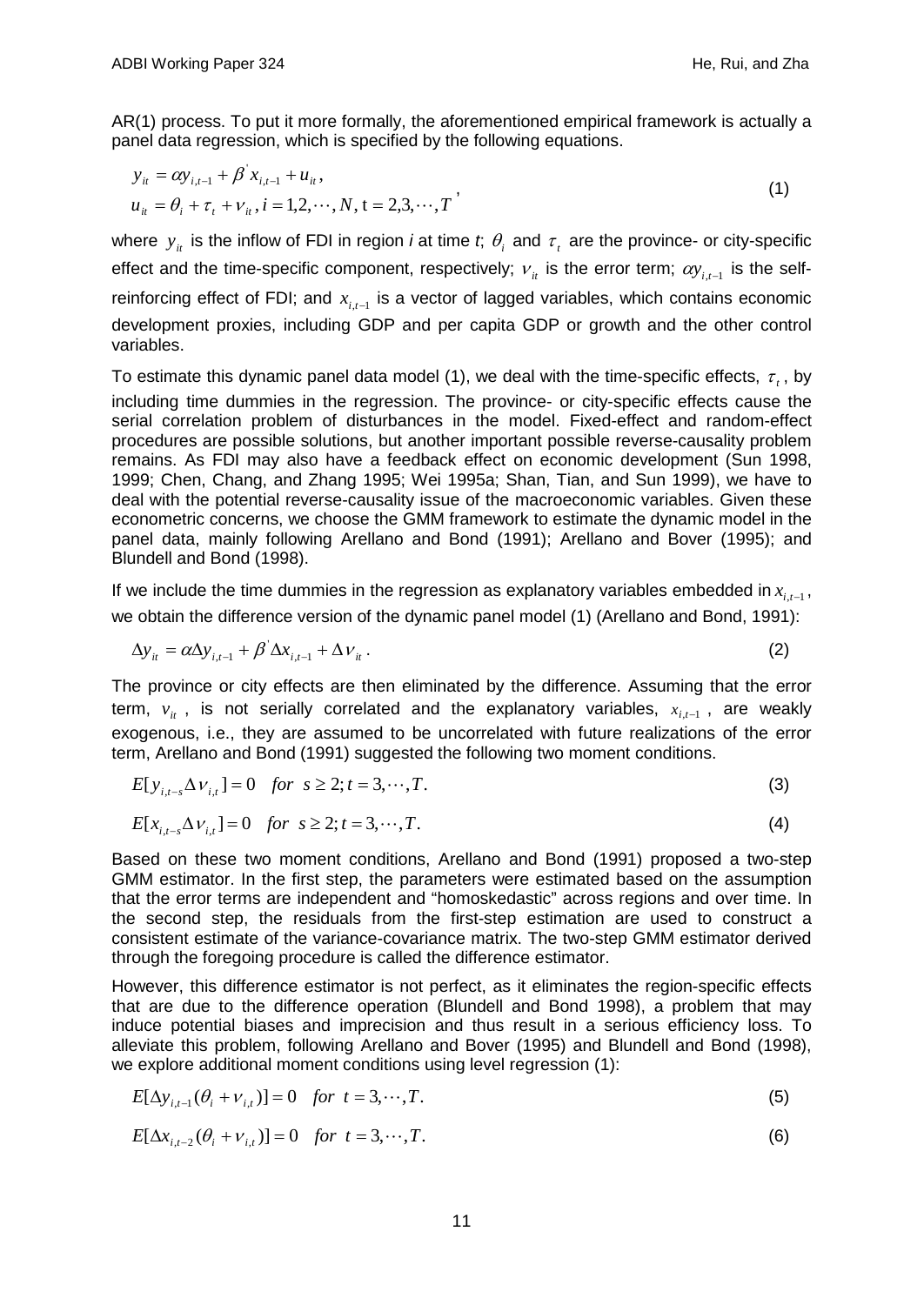With these four moment conditions, (3)–(6), the system GMM estimator from the dynamic panel data regression becomes more efficient than the difference two-step GMM estimator, which uses only a subset of the conditions, i.e., (3)–(4).

The consistency of the GMM estimator depends on the validity of the moment conditions and the validity of the assumption that the error terms do not suffer from serial correlation. The first validity check is carried out using the Sargan test.<sup>[7](#page-13-0)</sup> If the null hypothesis of no overidentification is rejected by analyzing the sample analog of the moment conditions, the overall validity of the instruments chosen in the estimation will be open to question. For a second validity check to ensure that the error terms are serially uncorrelated, we check the serial correlation property of the level residuals using the Arellano-Bond  $m_1$  and  $m_2$ statistics.<sup>[8](#page-13-1)</sup> If the level residuals are indeed serially uncorrelated, then, for the first-difference equation in (2), the residuals will follow an MA(1) process, which implies that the first-order autocorrelations are non-zero but that the second- or higher-order autocorrelations are zero. By testing the null hypotheses of zero first- and second-order autocorrelations, respectively, we expect the significant  $m_1$  statistics and insignificant  $m_2$  statistics to support our empirical specification.

Neither the difference nor the system estimator is perfect. As Arellano and Bong (1991) and Blundell and Bond (1998) pointed out, the one-step estimator is asymptotically inefficient relative to the two-step estimator, whereas the asymptotic standard errors for the two-step estimators are biased downwards. There is thus a trade-off between efficiency and inference reliability. In addition, when the number of instruments is equal to or larger than the number of cross-sectional units, both the standard errors and the Sargan test are seriously biased downwards, which induces the biased asymptotic inference. As this paper is intended to document whether there is any relationship between FDI inflows and economic conditions or growth, we focus more on the unbiased and reliable inference from the sample. Thus, in the following empirical analysis, we primarily consider the first-step estimator.

Our explanatory variables are mostly macroeconomic measurements. Based on previous research, they are not strictly exogenous, and thus we do not need to go through the specification selection procedure used in Cheng and Kwan (2000). We construct the instrument set by including all of the macroeconomics-related variables, which is another reason for our focus on the first-step estimator. We explain this issue in more detail in the following sections.

## **5. SAMPLE SELECTION AND DATA DESCRIPTION**

We hand-collect two sets of data at the provincial and city levels. The provincial data cover 30 provinces and municipalities<sup>[9](#page-13-2)</sup> directly under the central government between 1995 and 2005. The GDP and growth data for each province are collected from China Data Online, [10](#page-13-3) and the FDI and other related data are from the China Statistical Almanac. The final provincial-level sample consists of 341 province-year observations. A detailed description of all of the data is included in the Appendix.

<span id="page-13-0"></span>The Sargan test, which is a test of over-identifying restrictions, checks the validity of instrumental variables. The hypothesis tested here is that the instrumental variables are uncorrelated to some set of residuals, and therefore that they are acceptable, "healthy" instruments. If the null hypothesis is confirmed statistically (that is, not rejected), then the instruments pass the test and are valid by this criterion. The Sargan statistic is asymptotically distributed as a chi-square if the null hypothesis is true.

<span id="page-13-1"></span><sup>&</sup>lt;sup>8</sup> Please refer to Arellano and Bond (1991) for details.

<span id="page-13-2"></span><sup>&</sup>lt;sup>9</sup> The municipalities directly under the central government include Beijing, Tianjin, Shanghai, and Chongqing.

<span id="page-13-3"></span> $10$  See http://chinadataonline.org/. China Data Online is authorized by the China National Bureau of Statistics.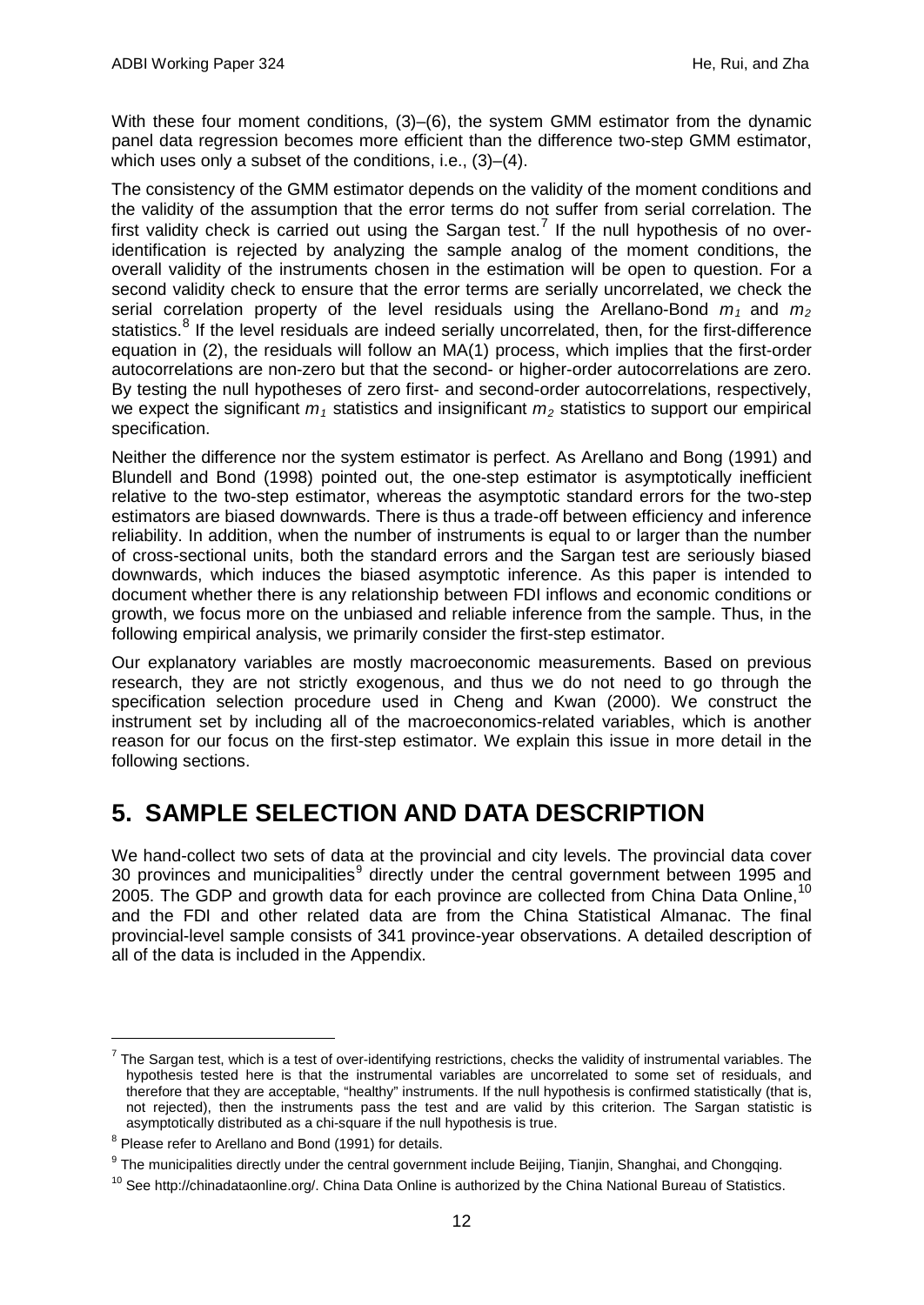Our city-level data are collected from the China City Statistical Yearbook (CCSY)<sup>[11](#page-14-0)</sup> for the 1990–2005 period. This yearbook contains rich statistical information on all cities in the PRC. We identify the cities according to the CCSY in each year and code them identically if they have the same name over the sample period. The CCSY actually provides two different sets of data for each variable. One covers all of a city's geographical and administrative subregions, including rural or countryside areas, and the other covers only urban areas, thus excluding countryside and county-level cities. The urban area data are more stable relative to the data for the entire city, as some cities, especially county-level cities, have been involved in administrative mergers and relocations. We therefore use these data to avoid any potential measurement error.<sup>[12](#page-14-1)</sup> Many of the required statistical items are not provided for the earlier years. We therefore truncate the first few years' data and restrict the sample period to 1994–2005. The final city-level sample consists of a total of 5,290 city-year observations.

Three different measures of Chinese FDI inflows are used in practice—the number of FDI contracts, contracted FDI inflows and actual FDI inflows used. We choose the latter as our dependent variable, as not all contracted FDI inflows are realized. Actual FDI inflows used is thus a more reliable measure of FDI inflows. Apart from for Xizang (Tibet), this statistical item is provided in both the China Statistical Almanac and the CCSY.

The key explanatory variables we take into account are regional GDP, per capita GDP, and economic growth, which together represent the level of economic development. All of the data are adjusted based on the price level in 1990. The per capita GDP item is not provided every year in the CCSY, especially during the 1990s, which imposes a serious restriction on the number of observations in our samples. We construct another per capita GDP variable ourselves, which is calculated as total GDP divided by the population of each region. Some of the newly established cities or those included in the CCSY for the first time often have very high growth rates. We mitigate the concern of outliers by "winsorizing" the economic growth variables at the 1% level.

Following the previous literature (Poncet 2007; Blonigen 2005; Cheng and Kwan 1999 and 2000; Sun, Tong, and Yu 2002), we select the following control variables in our analysis. At the provincial level, we include tax revenue, international trade volume, domestic investment level, average wage, and railway length. At the city level, we include average wage, education expenditure, average savings, and transportation volume. We initially included several other control variables: retail sales and per capita retail sales at the provincial and city levels, to capture market size and demand; fixed assets or real estate investment at the city level to capture capital requirements; all roads and high-grade roads at the provincial level to capture infrastructure; and total import volume at the provincial level to capture the degree of openness. Unfortunately, there was a high degree of correlation among many of the pairs of variables. Hence, to avoid the multi-collinearity problem, we discarded these highly correlated variables.

We take the natural logarithm of all of the variables except for growth. Table 1 presents the descriptive statistics. As reported in Panel A, the logarithmic FDI inflow in one province-year has a mean of 11.08 with a standard deviation of 1.72 at the provincial level. There is considerable variation in the other variables. It can be seen that each variable has a different number of observations in the sample. For example, GDP and per capita GDP have 341 observations and tax only 288. The basic statistics at the city level are reported in Panel B. The mean and standard deviation of the logarithmic FDI inflow in one city-year are 7.44 and 2.15, respectively. The degree of variation is larger than that at the provincial level, although there are similarly imbalanced observations for each variable. GDP has 5,115 observations, whereas per capita GDP, denoted by GPC 1 taken from the CCSY, has only 1,392

<span id="page-14-0"></span><sup>&</sup>lt;sup>11</sup> This vearbook is published by the China National Bureau of Statistics on an annual basis. It includes a large amount of information on Chinese cities.

<span id="page-14-1"></span> $12$  However, as a robustness check, we also use the data for the entire city, but the results remain qualitatively similar.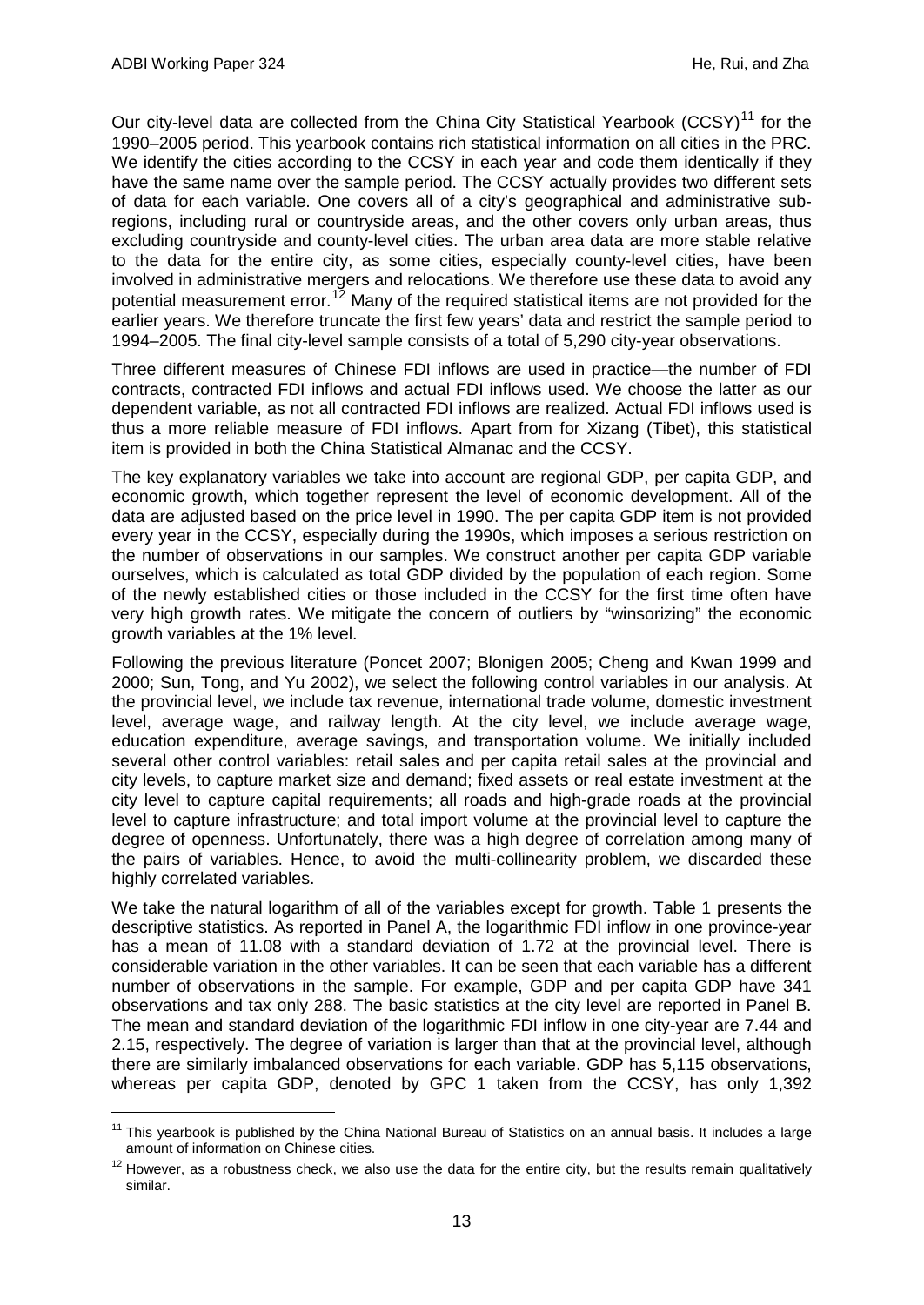observations. Our own constructed per capita GDP, which is denoted by GPC 2, increases the number of observations to 4,250.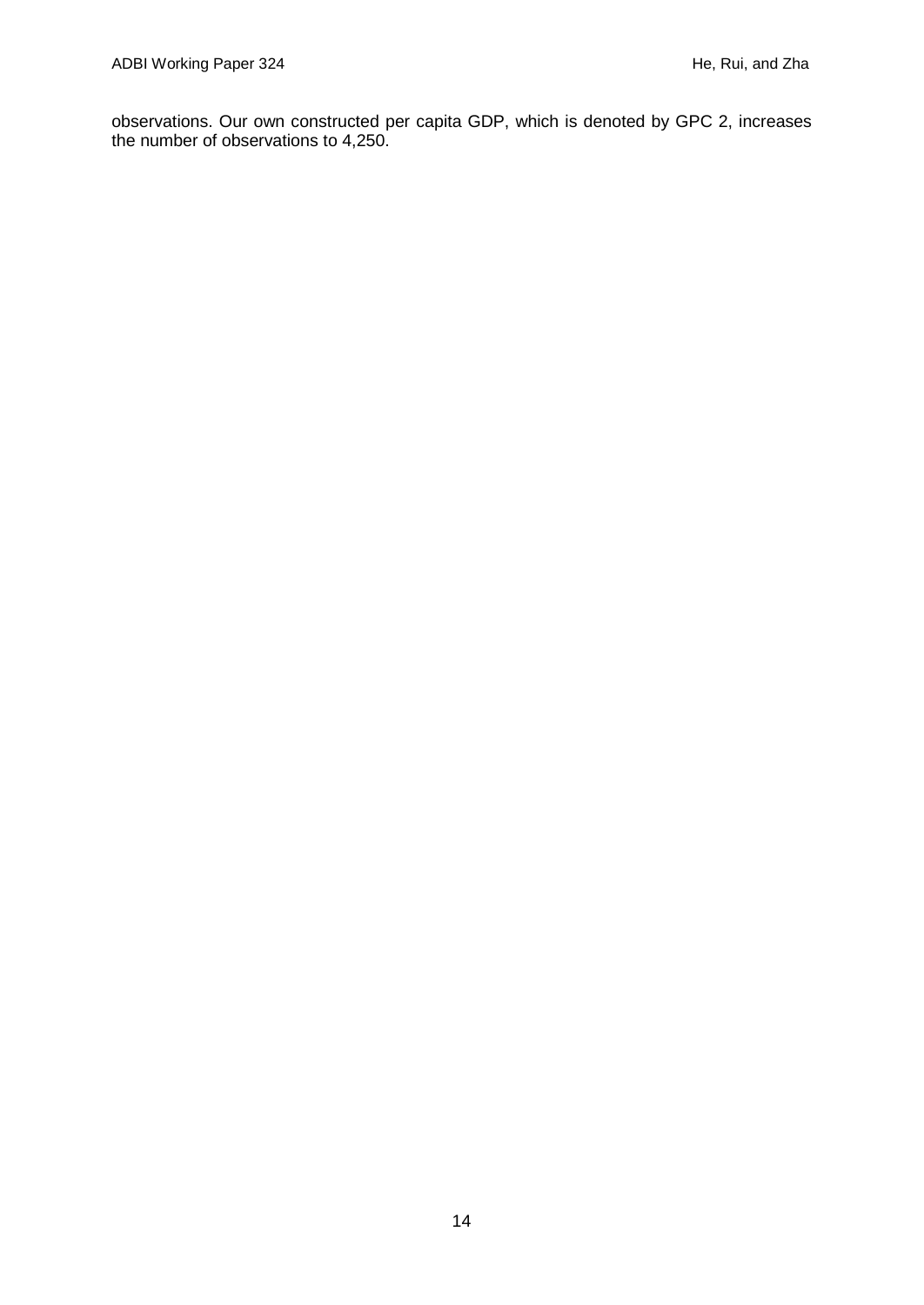#### **Table 1: Descriptive Statistics**

The sample period for the provincial-level data is from 1995 to 2005, whereas that for the city-level data is from 1994 to 2005. The number of cities included in the sample changed over time. More cities were included in the China City Statistical Yearbook in the earlier years than in the later years. Sample sizes, means, medians, standard deviations, minimums, first quartiles, third quartiles and maximum values are reported.

| Panel A: Provincial Level |        |       |         |           |         |         |       |       |  |  |
|---------------------------|--------|-------|---------|-----------|---------|---------|-------|-------|--|--|
|                           | Sample | Mean  | Median  | Std. Dev. | Min.    | 25%     | 75%   | Max.  |  |  |
| <b>FDI</b>                | 317    | 11.08 | 11.07   | 1.72      | 6.20    | 10.18   | 12.31 | 17.98 |  |  |
| GDP                       | 341    | 7.71  | 7.88    | 1.08      | 4.02    | 7.20    | 8.44  | 10.02 |  |  |
| <b>GPC</b>                | 341    | 8.92  | 8.84    | 0.63      | 7.52    | 8.46    | 9.30  | 10.92 |  |  |
| Growth                    | 340    | 11.03 | 10.55   | 2.81      | 4.30    | 9.00    | 12.60 | 23.83 |  |  |
| Tax                       | 288    | 0.28  | $-2.47$ | 4.49      | $-5.95$ | $-3.56$ | 5.49  | 8.62  |  |  |
| <b>InTra</b>              | 335    | 12.35 | 12.51   | 2.71      | 3.00    | 11.80   | 13.88 | 17.57 |  |  |
| Domlny                    | 334    | 6.75  | 6.81    | 1.03      | 3.41    | 6.14    | 7.48  | 9.80  |  |  |
| Wage                      | 330    | 9.14  | 9.12    | 0.49      | 8.33    | 8.74    | 9.47  | 11.61 |  |  |
| Rail                      | 319    | 7.55  | 7.68    | 0.83      | 5.37    | 7.10    | 8.03  | 10.13 |  |  |

| Panel B: City Level |        |         |         |           |          |         |         |         |
|---------------------|--------|---------|---------|-----------|----------|---------|---------|---------|
|                     | Sample | Mean    | Median  | Std. Dev. | Min.     | 25%     | 75%     | Max.    |
| <b>FDI</b>          | 3665   | 7.44    | 7.47    | 2.15      | 0.00     | 6.08    | 8.84    | 13.53   |
| <b>GDP</b>          | 5115   | 13.27   | 13.18   | 1.19      | 8.55     | 12.54   | 13.91   | 18.32   |
| GPC <sub>1</sub>    | 1392   | 9.57    | 9.59    | 0.72      | 4.44     | 9.10    | 10.05   | 11.93   |
| GPC <sub>2</sub>    | 4250   | 9.10    | 9.09    | 0.79      | 5.37     | 8.53    | 9.62    | 12.51   |
| Growth              | 3644   | 12.62   | 12.30   | 9.40      | $-20.30$ | 8.70    | 16.10   | 46.10   |
| Wage                | 4258   | 8.89    | 8.83    | 0.59      | 0.00     | 8.46    | 9.30    | 16.55   |
| Edu                 | 3218   | $-4.63$ | $-4.73$ | 0.75      | $-9.00$  | $-5.17$ | $-4.14$ | $-1.13$ |
| Saving              | 3443   | $-0.69$ | $-0.68$ | 1.01      | $-4.50$  | $-1.44$ | 0.07    | 2.88    |
| Trans               | 2596   | $-6.79$ | $-6.69$ | 1.02      | $-12.24$ | $-7.43$ | $-6.09$ | $-1.75$ |

Source: Annual issues of the China Statistical Yearbook published by the National Bureau of Statistics.

Table 2 reports the correlation matrix of the logarithmic variables at the provincial and city levels, respectively. We find that FDI is positively correlated with GDP and per capita GDP, but is not correlated with GDP growth at either the provincial or city level. The level of correlation among the other control variables is generally not very high, based on the threshold value of 0.7 used in Sun, Tong, and Yu (2002), which is consistent with Alfano and Kalemli-Ozcan's findings (2005). They find no evidence of a spurious problem arising from highly correlated variables in regression specifications similar to those used in Monte Carlo simulations and other tests.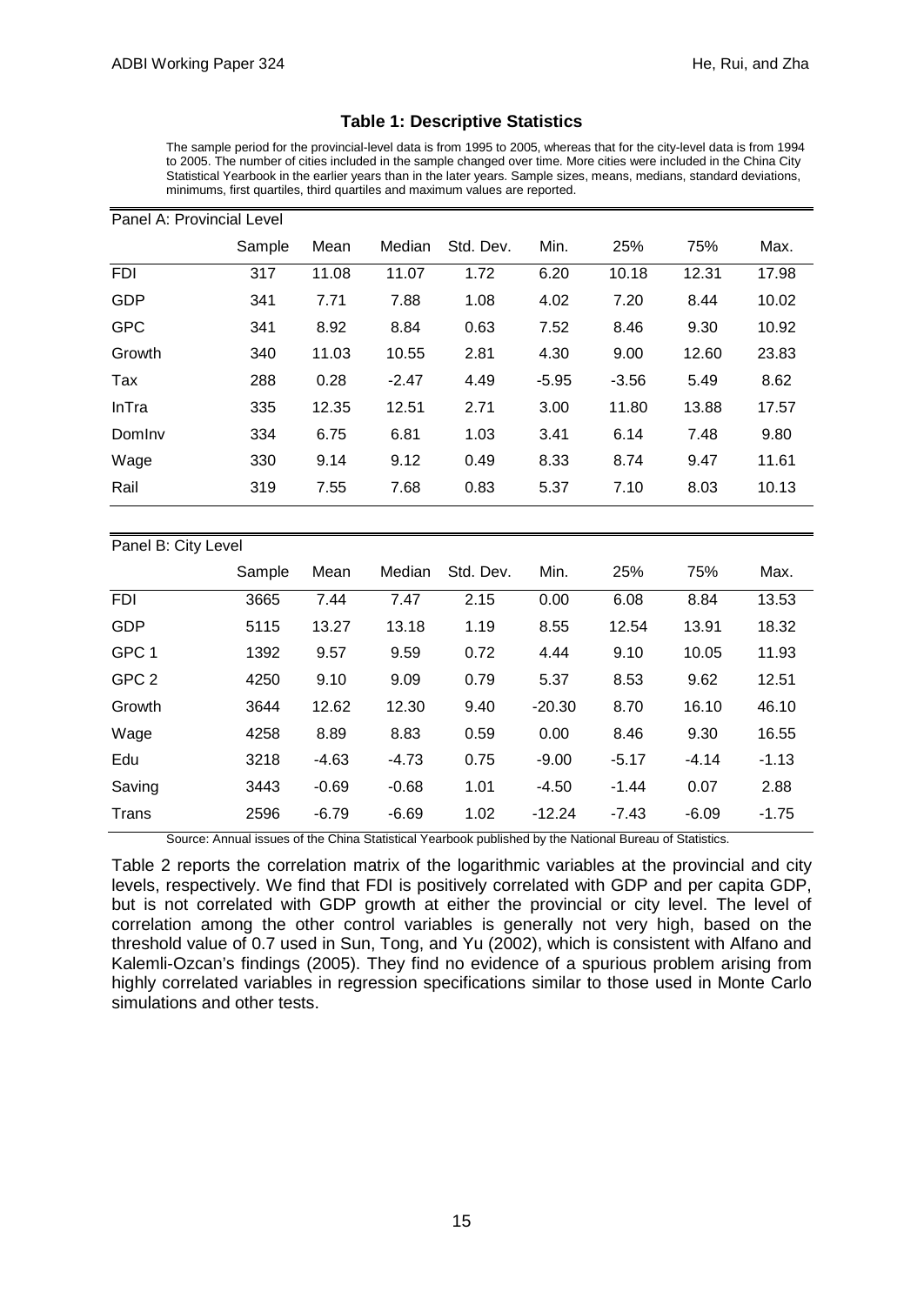#### **Table 2: Correlation Matrix**

This table presents the correlation coefficients between pairs of variables at the provincial and city levels, respectively.

| Panel A: Provincial Level |            |           |            |           |            |              |            |           |            |  |
|---------------------------|------------|-----------|------------|-----------|------------|--------------|------------|-----------|------------|--|
|                           | <b>FDI</b> | GDP       | <b>GPC</b> | Growth    | Tax        | <b>InTra</b> | Domlny     | Wage      | Rail       |  |
| <b>FDI</b>                | 1.00       | $0.73***$ | $0.66***$  | $0.24***$ | $-0.06$    | $0.34***$    | $0.67***$  | $0.30***$ | $-0.08$    |  |
| GDP                       |            | 1.00      | $0.56***$  | $0.18***$ | $-0.30***$ | $0.42***$    | $0.94***$  | $0.24***$ | $0.27***$  |  |
| <b>GPC</b>                |            |           | 1.00       | $0.32***$ | $0.11*$    | $0.38***$    | $0.65***$  | $0.67***$ | $-0.22***$ |  |
| Growth                    |            |           |            | 1.00      | $0.13***$  | $0.27***$    | $0.27***$  | $0.35***$ | 0.01       |  |
| Tax                       |            |           |            |           | 1.00       | 0.06         | $-0.18***$ | $0.17***$ | $-0.12*$   |  |
| InTra                     |            |           |            |           |            | 1.00         | $0.45***$  | $0.33***$ | $-0.39***$ |  |
| Domlny                    |            |           |            |           |            |              | 1.00       | $0.37***$ | $0.15***$  |  |
| Wage                      |            |           |            |           |            |              |            | 1.00      | $-0.20***$ |  |
| Rail                      |            |           |            |           |            |              |            |           | 1.00       |  |

|                  | Panel B: City Level |           |           |                  |           |           |           |           |            |
|------------------|---------------------|-----------|-----------|------------------|-----------|-----------|-----------|-----------|------------|
|                  | <b>FDI</b>          | GDP       | GPC 1     | GPC <sub>2</sub> | Growth    | Wage      | Edu       | Saving    | Trans      |
| <b>FDI</b>       | 1.00                | $0.72***$ | $0.64***$ | $0.64***$        | $0.07***$ | $0.43***$ | $0.52***$ | $0.55***$ | $0.28***$  |
| <b>GDP</b>       |                     | 1.00      | $0.75***$ | $0.80***$        | 0.01      | $0.61***$ | $0.58***$ | $0.66***$ | $0.30***$  |
| GPC <sub>1</sub> |                     |           | 1.00      | $0.96***$        | $0.27***$ | $0.49***$ | $0.65***$ | $0.79***$ | --         |
| GPC <sub>2</sub> |                     |           |           | 1.00             | 0.01      | $0.70***$ | $0.76***$ | $0.87***$ | $0.52***$  |
| Growth           |                     |           |           |                  | 1.00      | $-0.02$   | $-0.01$   | $-0.03$   | $-0.08***$ |
| Wage             |                     |           |           |                  |           | 1.00      | $0.76***$ | $0.73***$ | $0.37***$  |
| Edu              |                     |           |           |                  |           |           | 1.00      | $0.81***$ | $0.39***$  |
| Saving           |                     |           |           |                  |           |           |           | 1.00      | $0.55***$  |
| Trans            |                     |           |           |                  |           |           |           |           | 1.00       |

\*, \*\* and \*\*\* indicate significance at the 10%, 5%, and 1% levels, respectively.

"--" indicates that the estimation was not performed due to the limited sample size.

Source: Annual issues of the China Statistical Yearbook published by the National Bureau of Statistics.

## **6. EMPIRICAL RESULTS**

### **6.1 OLS Results**

We first conduct ordinary least squares (OLS) regression controlling for regional and time effects. Table 3 reports the regression results at the provincial level. We estimate eight models. In columns [1] to [3], we present the base-line results of regressing FDI on oneperiod lagged GDP, GDP per capita or GDP growth with lagged FDI. In columns [5] to [7], we add the other control variables, including tax, international trade, domestic investment,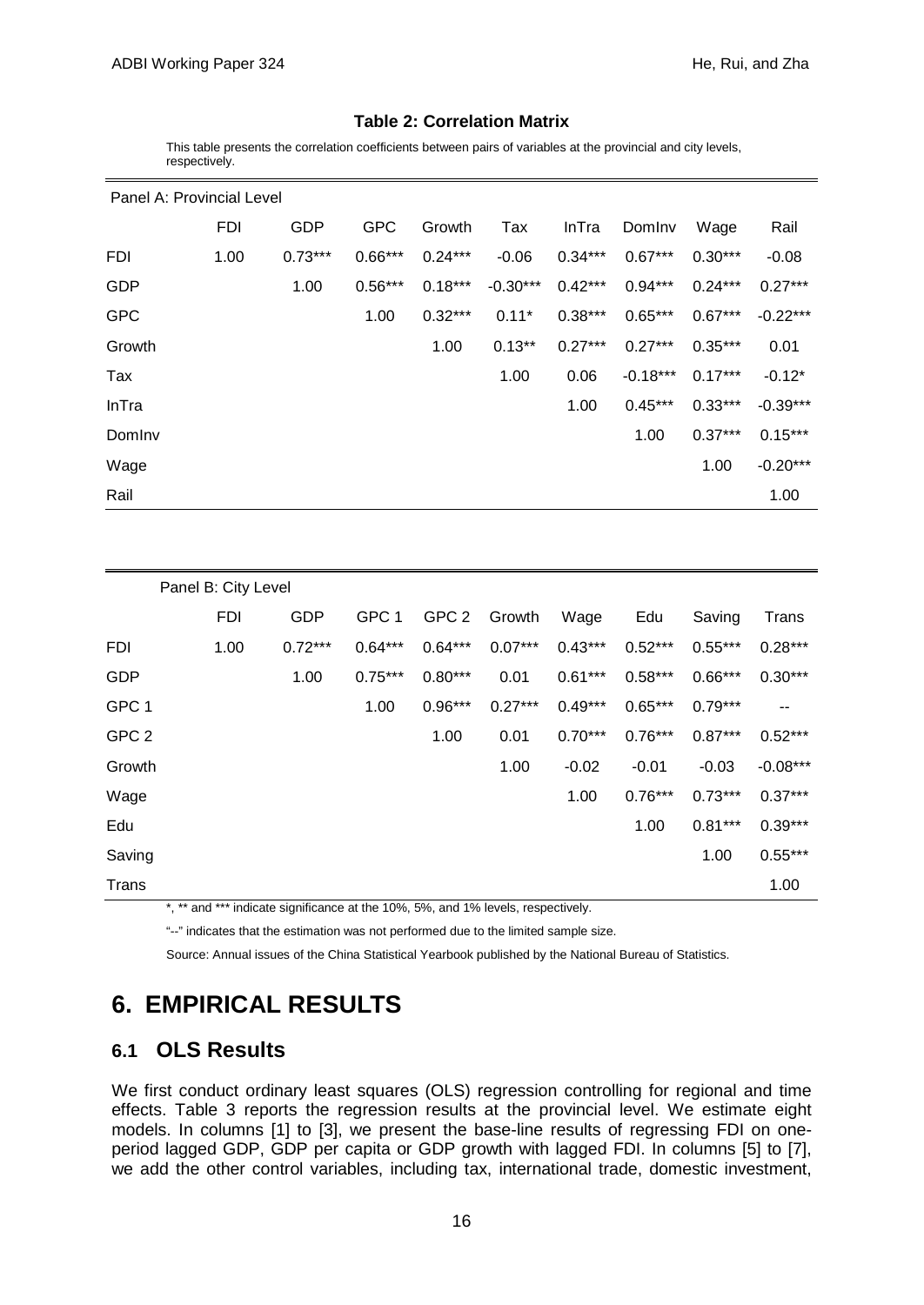average wage and railway length. In columns [4] and [8], we include both per capita GDP and GDP growth in the same regression to test which variable is dominant in determining FDI inflows. We find significantly positive and stable coefficients of lagged FDI inflows in all of the models, which demonstrates the self-reinforcing effect of FDI and is consistent with the findings documented by Head and Ries (1996) and Cheng and Kwan (1999, 2000). We show that neither total GDP nor total economic activity positively influences subsequent FDI inflows, as reported in columns [1] and [5]. We also find that provinces with higher per capita GDP do indeed attract greater FDI inflows, as demonstrated in columns [2] and [6]. In other words, foreign capital flows to wealthier provinces, which is the exact capital flow pattern predicted by the Lucas paradox. In columns [3] and [7], we test the deeper version of this paradox by replacing GDP or per capita GDP with GDP growth to evaluate economic growth. We find that the estimated coefficients are insignificant, although the signs are consistent with our expectations. When we include both per capita GDP and GDP growth simultaneously, as reported in columns [4] and [8], per capita GDP retains its significantly positive influence on regional FDI inflows. We find no direct evidence of the deeper version of the Lucas paradox discussed by Prasad, Rajan, and Subramanian (2007) when we use only the provincial-level sample. Our results show that FDI flows into the PRC do not follow GDP growth.

As previously discussed, there are three different measures of FDI inflows in the PRC—the number of FDI contracts, contracted FDI, and actual FDI used. Although we initially employed the latter as our dependent variable, we also used contracted FDI to check the robustness of our results, and the results of this are reported in Column 9. We find that the coefficient of per capita GDP remains significantly positive.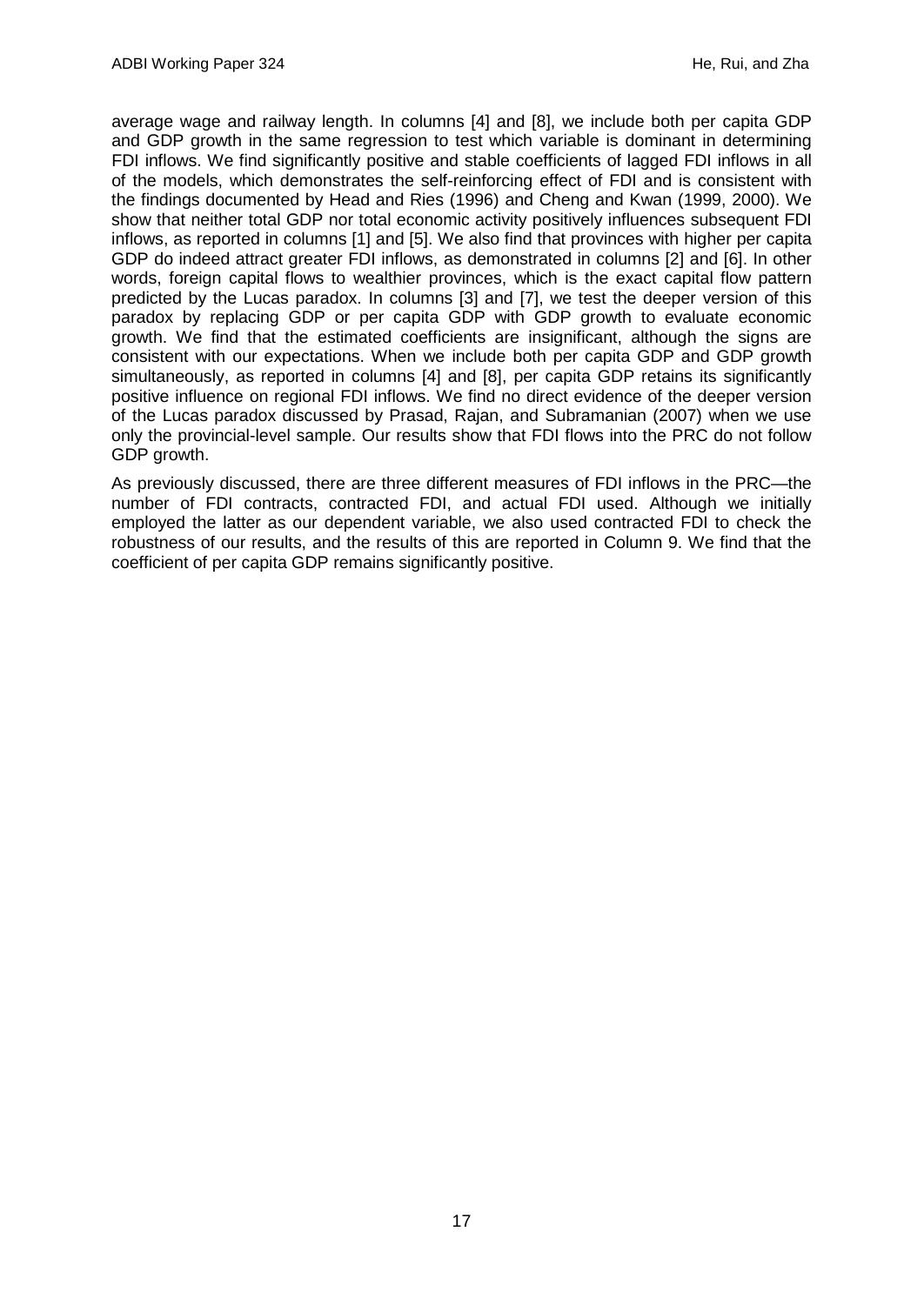#### **Table 3: OLS Regression Results using Provincial-Level Data**

This table presents the OLS regression results using provincial-level data. We control for both regional and time effects. In columns [1] to [3], we include only single GDP, per capita GDP or GDP Growth together with lagged FDI in the regression. In columns [5] to [7], we add the other control variables to the regression specifications. In models [4] and [8], we include both per capita GDP and GDP Growth at the same time, with and without the other control variables, respectively. Column [9] replaces Actual FDI used with Contracted FDI as the dependent variable. *t*statistics are in brackets.

| Dependent Variable: FDI |           |           |           |           |           |           |           |           |           |  |
|-------------------------|-----------|-----------|-----------|-----------|-----------|-----------|-----------|-----------|-----------|--|
|                         | $[1]$     | $[2]$     | $[3]$     | $[4]$     | [5]       | [6]       | $[7]$     | [8]       | $[9]$     |  |
| Lagged FDI              | $0.45***$ | $0.43***$ | $0.45***$ | $0.43***$ | $0.41***$ | $0.39***$ | $0.41***$ | $0.39***$ | $0.24***$ |  |
|                         | [8.16]    | [7.62]    | [8.27]    | [7.64]    | [6.50]    | [6.15]    | [6.50]    | [6.05]    | [3.71]    |  |
| <b>GDP</b>              | 0.30      |           |           |           | 0.45      |           |           |           |           |  |
|                         | [0.85]    |           |           |           | [0.78]    |           |           |           |           |  |
| <b>GPC</b>              |           | $1.20**$  |           | $1.31***$ |           | $1.31**$  |           | $1.31**$  | $1.53**$  |  |
|                         |           | [2.27]    |           | [2.12]    |           | [2.00]    |           | [2.00]    | [2.32]    |  |
| Growth                  |           |           | $0.02*$   | 0.02      |           |           | 0.03      | 0.03      |           |  |
|                         |           |           | [1.82]    | [1.64]    |           |           | [1.61]    | [1.62]    |           |  |
| Tax                     |           |           |           |           | 0.00      | 0.00      | 0.00      | 0.00      | $-0.16$   |  |
|                         |           |           |           |           | [0.46]    | [0.39]    | [0.56]    | [0.34]    | $[-1.57]$ |  |
| InTra                   |           |           |           |           | 0.00      | 0.00      | 0.00      | 0.00      | $-0.1$    |  |
|                         |           |           |           |           | $[-0.98]$ | $[-1.11]$ | $[-0.68]$ | $[-1.01]$ | $[-1.18]$ |  |
| Domlnv                  |           |           |           |           | 0.26      | 0.23      | 0.27      | 0.20      | $0.40***$ |  |
|                         |           |           |           |           | [1.14]    | [1.01]    | [1.22]    | [0.90]    | [2.75]    |  |
| Wage                    |           |           |           |           | 0.10      | 0.08      | 0.10      | 0.07      | 0.05      |  |
|                         |           |           |           |           | [0.96]    | [0.77]    | [0.97]    | [0.69]    | [0.43]    |  |
| Rail                    |           |           |           |           | $0.66*$   | 0.58      | $0.66*$   | 0.53      | 0.18      |  |
|                         |           |           |           |           | [1.73]    | [1.52]    | [1.73]    | [1.39]    | [1.18]    |  |
| Regional effects        | Yes       | Yes       | Yes       | Yes       | Yes       | Yes       | Yes       | Yes       | Yes       |  |
| Time effects            | Yes       | Yes       | Yes       | Yes       | Yes       | Yes       | Yes       | Yes       | Yes       |  |
|                         |           |           |           |           |           |           |           |           |           |  |
| R-square                | 0.91      | 0.84      | 0.92      | 0.85      | 0.72      | 0.67      | 0.56      | 0.69      | 0.69      |  |
| # of Province           | 30        | 30        | 30        | 30        | 28        | 28        | 28        | 28        | 27        |  |
| Sample size             | 285       | 285       | 284       | 284       | 242       | 242       | 241       | 241       | 240       |  |

\*, \*\* and \*\*\* indicate significance at the 10%, 5%, and 1% levels, respectively.

Source: Annual issues of the China Statistical Yearbook published by the National Bureau of Statistics.

The results of a similar regression using the city-level data are exhibited in Table 4. As we have two variables that measure per capita GDP, one taken directly from the CCSY and the other constructed as the ratio of total GDP to total population, we employ a total of ten regression specifications. Columns [1] to [4] include only lagged FDI and the specifications that represent economic conditions or growth. Columns [6] to [9] add the other control variables. Note that at the city level, there are relatively few cities that have all of the variables, with many of them lacking the transportation variable in particular. Hence, we include this variable only in model [6], along with total GDP. Columns [5] and [10] include both calculated per capita GDP and GDP growth simultaneously to show which variable is dominant in attracting FDI inflows. The self-reinforcing effect of lagged FDI is also documented using city-level data, except for in models [2], [6] and [7]. This may be due to the small sample size for regressions [2], [6] and [7]. Contrary to what we found using the provincial-level sample, columns [1] and [6] demonstrate the significantly positive effect of total GDP. It seems that total GDP is more important to a city than to a province in attracting additional FDI. We find no significant results in columns [2] and [7], where the per capita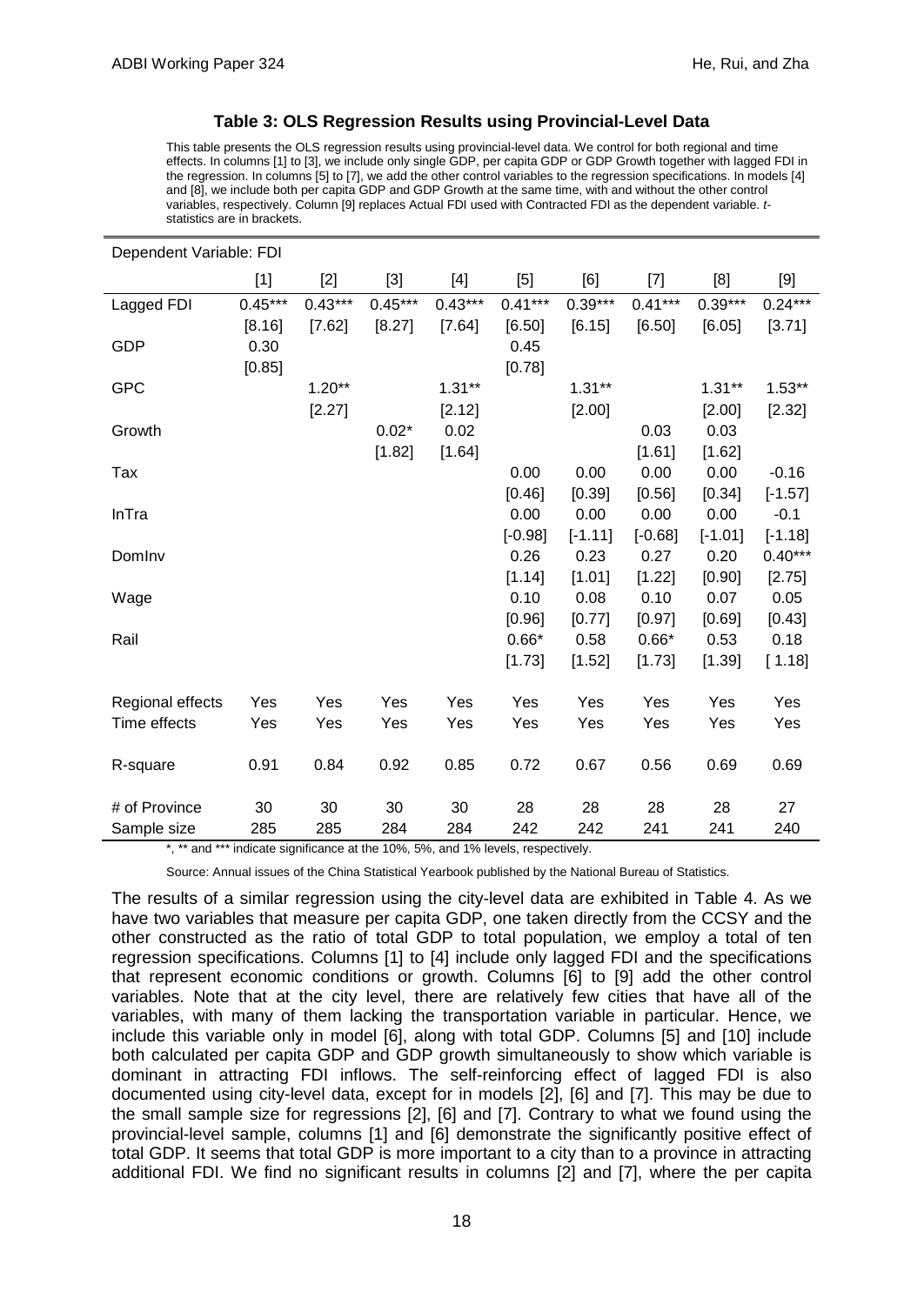GDP data taken directly from the CCSY are used. However, when we switch to our calculated per capita GDP data, we find significantly positive coefficients. Therefore, the Lucas paradox is documented at the city level. In models [4] and [9], we find a city's economic growth to have no effect on FDI inflows, which suggests that GDP growth is unable to alter the fact that cities with higher per capita GDP have greater FDI inflows, as shown in columns [5] and [10].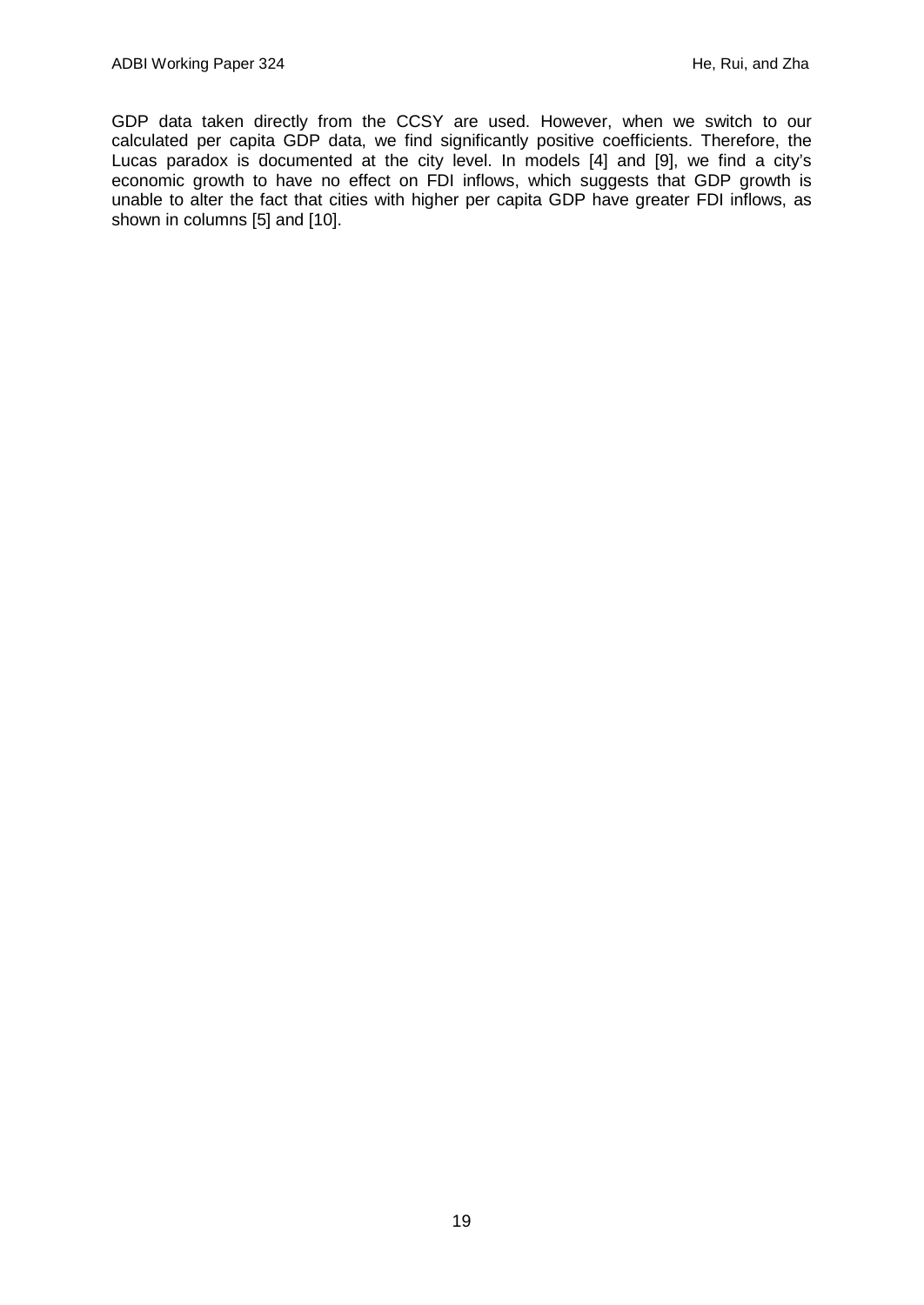#### **Table 4: OLS Regression Results using City Level Data**

This table presents the OLS regression results using city-level data. We control for both regional and time effects. In columns [1] to [4], we include only single GDP, per capita GDP or GDP Growth together with lagged FDI in the regression, with [2] the per capita GDP data taken directly from the CCSY and [3] our own constructed per capita GDP data. In columns [6] to [9], we add the other control variables to the regression specifications. In models [5] and [10], we include both our own constructed per capita GDP and GDP Growth at the same time, with and without the other control variables, respectively. Column [11] replaces Actual FDI used with Contracted FDI as the dependent variable. *t*-statistics are in brackets.

| Dependent Variable: FDI                    |             |           |           |             |                                       |                                                                                      |           |           |         |         |                    |
|--------------------------------------------|-------------|-----------|-----------|-------------|---------------------------------------|--------------------------------------------------------------------------------------|-----------|-----------|---------|---------|--------------------|
|                                            | $[1]$       | $[2]$     | $[3]$     | $[4]$       | $[5]$                                 | [6]                                                                                  | $[7]$     | [8]       | $[9]$   | $[10]$  | $[11]$             |
| Lagged FDI                                 | $0.19***$   |           |           |             |                                       | -0.05 0.19*** 0.25*** 0.24*** -0.09*** -0.29*** 0.14*** 0.24*** 0.23*** 0.15***      |           |           |         |         |                    |
|                                            |             |           |           |             |                                       | $[9.27]$ [-1.41] $[9.38]$ [10.04][10.03] [-2.82] [-4.91] [5.50] [7.78] [7.60] [5.62] |           |           |         |         |                    |
| <b>GDP</b>                                 | $0.38***$   |           |           |             |                                       | $0.59**$                                                                             |           |           |         |         |                    |
|                                            | [3.81]      |           |           |             |                                       | [2.55]                                                                               |           |           |         |         |                    |
| GPC <sub>1</sub>                           |             | $-0.05$   |           |             |                                       |                                                                                      | $-0.07$   |           |         |         |                    |
|                                            |             | $[-0.39]$ |           |             |                                       |                                                                                      | $[-0.41]$ |           |         |         |                    |
| GPC <sub>2</sub>                           |             |           | $0.44***$ |             | $0.42***$                             |                                                                                      |           | $0.51***$ |         | $0.35*$ | 0.08               |
|                                            |             |           | [3.77]    |             | [2.88]                                |                                                                                      |           | [2.96]    |         | [1.75]  | [0.39]             |
| Growth                                     |             |           |           | 0.00        | 0.00                                  |                                                                                      |           |           | 0.00    | 0.00    |                    |
|                                            |             |           |           | [0.68]      | [0.24]                                |                                                                                      |           |           | [1.35]  | [1.03]  |                    |
| Edu                                        |             |           |           |             |                                       | 0.15                                                                                 | $-0.17$   | 0.14      | 0.13    | 0.07    | 0.03               |
|                                            |             |           |           |             |                                       | [1.21]                                                                               | $[-0.60]$ | [1.39]    | [1.05]  | [0.59]  | [0.25]             |
| Wage                                       |             |           |           |             |                                       | 0.03                                                                                 | $-0.01$   | 0.10      | 0.18    | 0.15    | $-0.05$            |
|                                            |             |           |           |             |                                       | [0.21]                                                                               | $[-0.05]$ | [1.00]    | [1.23]  |         | $[1.03]$ $[-0.41]$ |
| Saving                                     |             |           |           |             |                                       | $0.49***$                                                                            | 0.00      | 0.14      | $0.24*$ | 0.14    | $-0.02$            |
|                                            |             |           |           |             |                                       | [2.73]                                                                               | $[-0.02]$ | [1.21]    | [1.9]   |         | $[1.05]$ $[-0.12]$ |
| Trans                                      |             |           |           |             |                                       | $-0.03$                                                                              |           |           |         |         |                    |
|                                            |             |           |           |             |                                       | $[-0.50]$                                                                            |           |           |         |         |                    |
|                                            |             |           |           |             |                                       |                                                                                      |           |           |         |         |                    |
| Regional effects                           | Yes         | Yes       | Yes       | Yes         | Yes                                   | Yes                                                                                  | Yes       | Yes       | Yes     | Yes     | Yes                |
| Time effects                               | Yes         | Yes       | Yes       | Yes         | Yes                                   | Yes                                                                                  | Yes       | Yes       | Yes     | Yes     | Yes                |
|                                            |             |           |           |             |                                       |                                                                                      |           |           |         |         |                    |
| R-square                                   | 0.69        | 0.3       | 0.66      | 0.64        | 0.70                                  | 0.42                                                                                 | 0.79      | 0.61      | 0.67    | 0.69    | 0.37               |
|                                            |             |           |           |             |                                       |                                                                                      |           |           |         |         |                    |
| # of City                                  | 532         | 263       | 532       | 507         | 507                                   | 502                                                                                  | 252       | 530       | 504     | 504     | 532                |
| Sample size<br>$+ + + -$<br>$-1 + + + +$ : | 2917<br>:2: | 964       | 2916      | 2156<br>ro. | 2155<br>$\overline{A}$ $\overline{A}$ | 1500                                                                                 | 486       | 1992      | 1499    | 1499    | 2018               |

\*, \*\* and \*\*\* indicate significance at the 10%, 5%, and 1% levels, respectively.

Source: Annual issues of the China Statistical Yearbook published by the National Bureau of Statistics.

### **6.2 GMM Results**

Due to the potential endogeneity problem and other econometric issues in our OLS regression, we adopt the dynamic panel data GMM estimation described in Section 4. Using the provincial-level data, we estimate the same regression specifications as those in Table 3, and the results are reported in Table 5. In columns [1] to [3], in addition to the lagged FDI inflows, we include only GDP, per capita GDP and GDP growth, respectively and treat these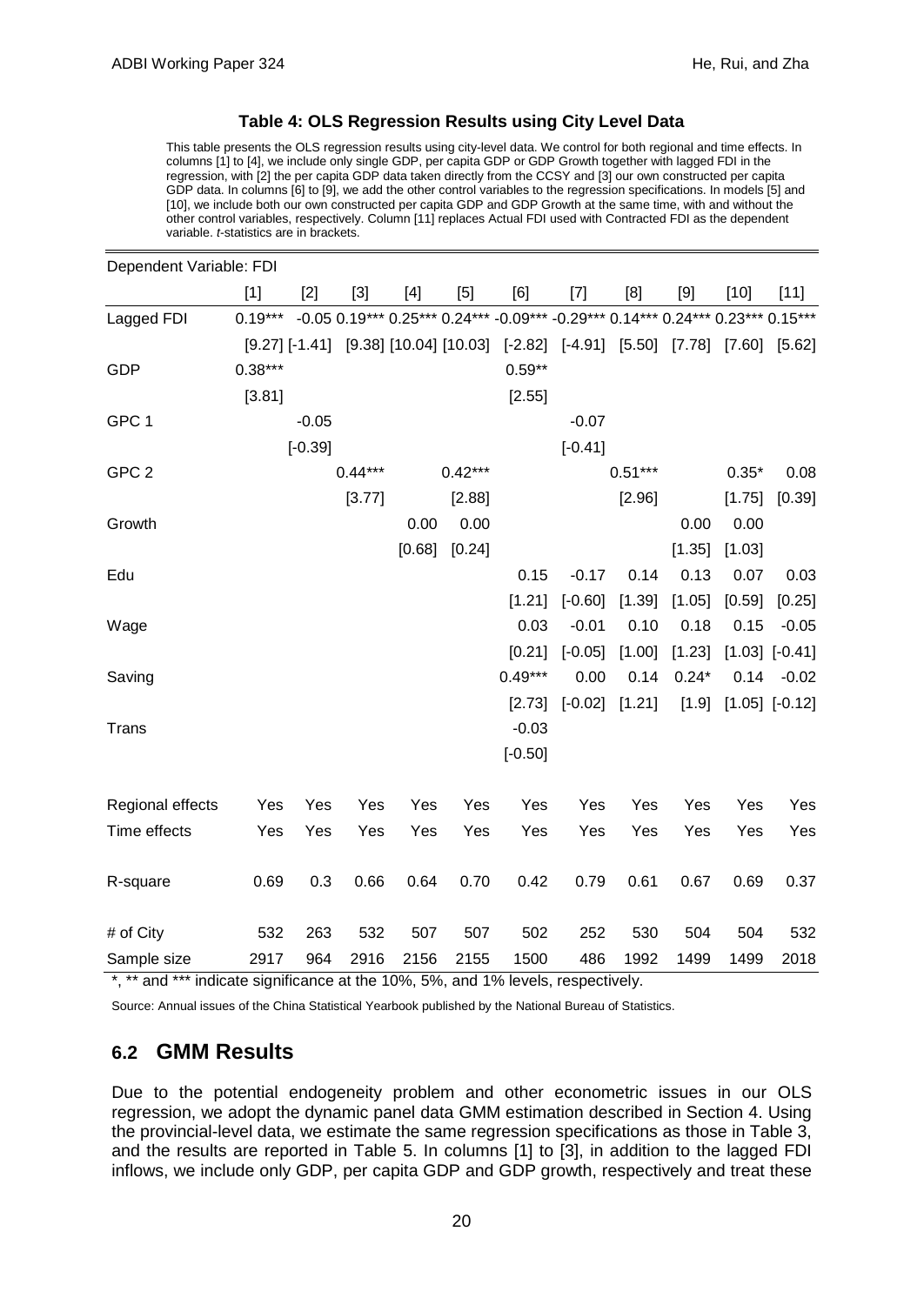as the instrument variables. The coefficients of both GDP and per capita GDP are significantly positive, whereas that on GDP growth is slightly positive. To assess whether our GMM estimators are reliable, we first carry out a check using the Sargan test. None of the Sargan statistics from columns [1] to [3] can reject the null hypothesis that an overidentification problem does not exist. We then look at the Arellano-Bond  $m_1$  and  $m_2$ statistics, which test for the existence of first- and second-order autocorrelation, respectively. The results in columns [1] to [3] show that the  $m_1$  statistics are all rejected, which means that the residuals in the first-difference equation (2) exhibit first-order correlation. However, none of the *m2* statistics can be rejected, thus indicating that the residuals in the first-difference equation (2) are not second-order correlated. In columns [5] to [7], we include the other control variables in the regression, as in Table 3. As the above mentioned literature showed, macroeconomic variables face the issue of endogeneity (Sun 1998, 1999; Chen, Chang, and Zhang 1995; Wei 1995a; Shan, Tian, and Sun 1999). The specification selection procedure used by Cheng and Kwan (2000) shows that macroeconomic variables, such as wages and income, suffer from endogeneity, whereas education and infrastructure do not. Therefore, for our GMM specification selection, we include tax, international trade, domestic investment, and average wage in the instrument sets, as well as the variables used in models [1] to [3]. The coefficient of GDP becomes slightly positive, but the results for lagged FDI and per capita GDP remain intact. After adding the control variables, the impact of GDP growth on FDI inflow disappears. The effect of GDP growth does not outweigh the per capita GDP effect when we include both per capita GDP and GDP growth in the same regressions as those shown in models [4] and [8]. The Sargan test of over-identifying restrictions indicates that the orthogonality conditions cannot be rejected, and the  $m_2$  test for the second-order autocorrelation of the first-differenced residuals suggests that the error term is not serially correlated. Thus, we do not reject the null hypothesis that the instruments are appropriate. The strong link between per capita GDP and FDI does not appear to be driven by simultaneity bias in models [4] to [8]. The dynamic panel data GMM estimations also confirm the Lucas paradox at the provincial level in the PRC, and subtly support its deeper version. As a robustness check, we replace actual FDI used with contracted FDI as the dependent variable in column [9] and find that per capita GDP still plays a positive role in attracting FDI inflows.

The PRC's policies toward FDI have undergone various changes in terms of priorities. Former PRC leader Deng Xiaoping toured Guangdong and Shanghai in early 1992, which encouraged a larger wave of FDI. Most of this investment was in the form of wholly-owned subsidiaries of foreign companies. A further surge in FDI preceded and accompanied the PRC's accession to the World Trade Organization (WTO) in 2001. As a robustness check to make sure that our results are not mainly driven by government policy toward FDI, we partition our full sample into pre- and post-2000 sub-samples. Figure 1 clearly demonstrates that there was a regime switch around 2000. We redo all of the tests using the sub-sample data, and the results are shown in Panel B of Table 5. We find that per capita GDP exerted a positive influence on attracting regional FDI inflows in both periods, which indicates that the government's FDI incentive cannot explain the Lucas paradox at the provincial level.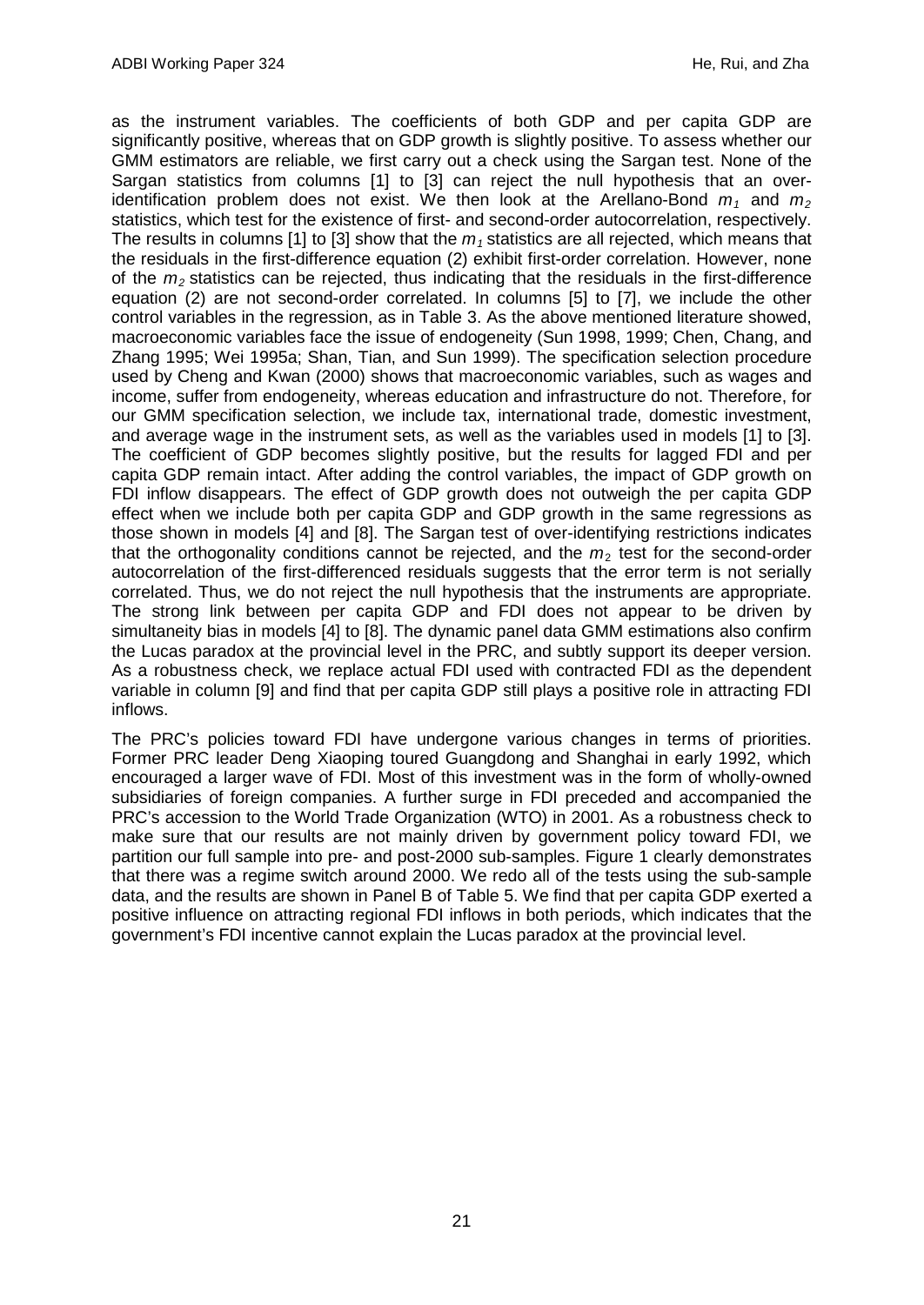#### **Table 5: GMM Estimation Results using Provincial-Level Data**

This table presents the results of dynamic panel data GMM estimation using provincial-level data. Panel A shows the estimation results for the entire sample. In columns [1] to [3], we include only single GDP, per capita GDP or GDP Growth together with lagged FDI in the regression. In columns [5] to [7], we add the other control variables to the regression specifications. In models [4] and [8], we include both per capita GDP and GDP Growth at the same time, with and without the other control variables, respectively. Column [9] replaces Actual FDI used with Contracted FDI as the dependent variable. In panel B, we present the estimation results for the 1995-1999 and 2000-2005 subsamples, tabulating only the coefficients of GDP, per capita GDP and GDP Growth in each model. The null hypothesis of the Sargan test is that the instruments used are not correlated with the residuals. The null hypotheses of the *m1* and *m2* statistics are that the residuals in the first-difference regression (2) exhibit no first- and secondorder correlation, respectively. *p*-values are in parentheses, and *t*-statistics are in brackets.

| Panel A: Total Sample   |           |           |           |           |           |           |           |             |           |
|-------------------------|-----------|-----------|-----------|-----------|-----------|-----------|-----------|-------------|-----------|
| Dependent Variable: FDI |           |           |           |           |           |           |           |             |           |
|                         | $[1]$     | $[2]$     | $[3]$     | [4]       | $[5]$     | [6]       | $[7]$     | [8]         | $[9]$     |
| Lagged FDI              | $0.43***$ | $0.32***$ | $0.56***$ | $0.48***$ | $0.54***$ | $0.55***$ | $0.68***$ | $0.55***$   | $0.72***$ |
|                         | [4.50]    | [2.81]    | [6.35]    | [6.62]    | [10.14]   | [10.95]   | [15.46]   | [11.57]     | [17.04]   |
| <b>GDP</b>              | $0.57***$ |           |           |           | $0.70*$   |           |           |             |           |
|                         | [2.21]    |           |           |           | [5.20]    |           |           |             |           |
| <b>GPC</b>              |           | $1.15***$ |           | $1.04***$ |           | $1.10***$ |           | $0.10***$   | $0.39***$ |
|                         |           | [3.77]    |           | [4.68]    |           | [5.62]    |           | [5.78]      | [3.97]    |
| Growth                  |           |           | $-0.02$   | $-0.01$   |           |           | $0.03*$   | 0.02        |           |
|                         |           |           | $[-0.65]$ | $[-0.66]$ |           |           | [1.81]    | [1.10]      |           |
| Tax                     |           |           |           |           | 0.00      | 0.00      | 0.00      | $\mathbf 0$ | 0         |
|                         |           |           |           |           | [0.97]    | [0.84]    | [1.02]    | [0.95]      | $[-0.44]$ |
| InTra                   |           |           |           |           | 0.00      | $0.0001*$ | 0.00      | 0.00        | 0         |
|                         |           |           |           |           | [0.28]    | $[-1.78]$ | [0.82]    | $[-1.64]$   | $[-0.22]$ |
| Domlny                  |           |           |           |           | $0.33**$  | $-0.15$   | 0.29      | $-0.20$     | $0.27***$ |
|                         |           |           |           |           | [1.97]    | $[-0.83]$ | [1.57]    | $[-1.12]$   | [3.86]    |
| Wage                    |           |           |           |           | $0.23**$  | 0.05      | 0.15      | 0.05        | 0.02      |
|                         |           |           |           |           | [2.46]    | [0.60]    | [1.59]    | [0.55]      | [0.18]    |
| Rail                    |           |           |           |           | 0.04      | $-0.21**$ | $-0.17**$ | $-0.24**$   | 0.01      |
|                         |           |           |           |           | [0.48]    | $[-2.55]$ | $[-1.98]$ | $[-2.95]$   | [0.30]    |
|                         |           |           |           |           |           |           |           |             |           |
| Sargan Test             | 59.59     | 30.96     | 45.99     | 86.75     | 229.93    | 234.7     | 253.32    | 282.75      | 204.78    |
| $(p$ -value)            | (1.00)    | (1.00)    | (1.00)    | (1.00)    | (0.652)   | (0.566)   | (0.223)   | (0.082)     | (1.08)    |
| m1                      | (0.00)    | (0.00)    | (0.00)    | (0.00)    | (0.00)    | (0.00)    | (0.00)    | (0.00)      | (0.00)    |
| m2                      | (0.446)   | (0.618)   | (0.381)   | (0.351)   | (0.108)   | (0.080)   | (0.070)   | (0.078)     | (0.446)   |
|                         |           |           |           |           |           |           |           |             |           |
| # of Province           | 30        | 30        | 30        | 30        | 28        | 28        | 28        | 28          | 27        |
| Sample size             | 285       | 285       | 284       | 284       | 242       | 242       | 241       | 241         | 240       |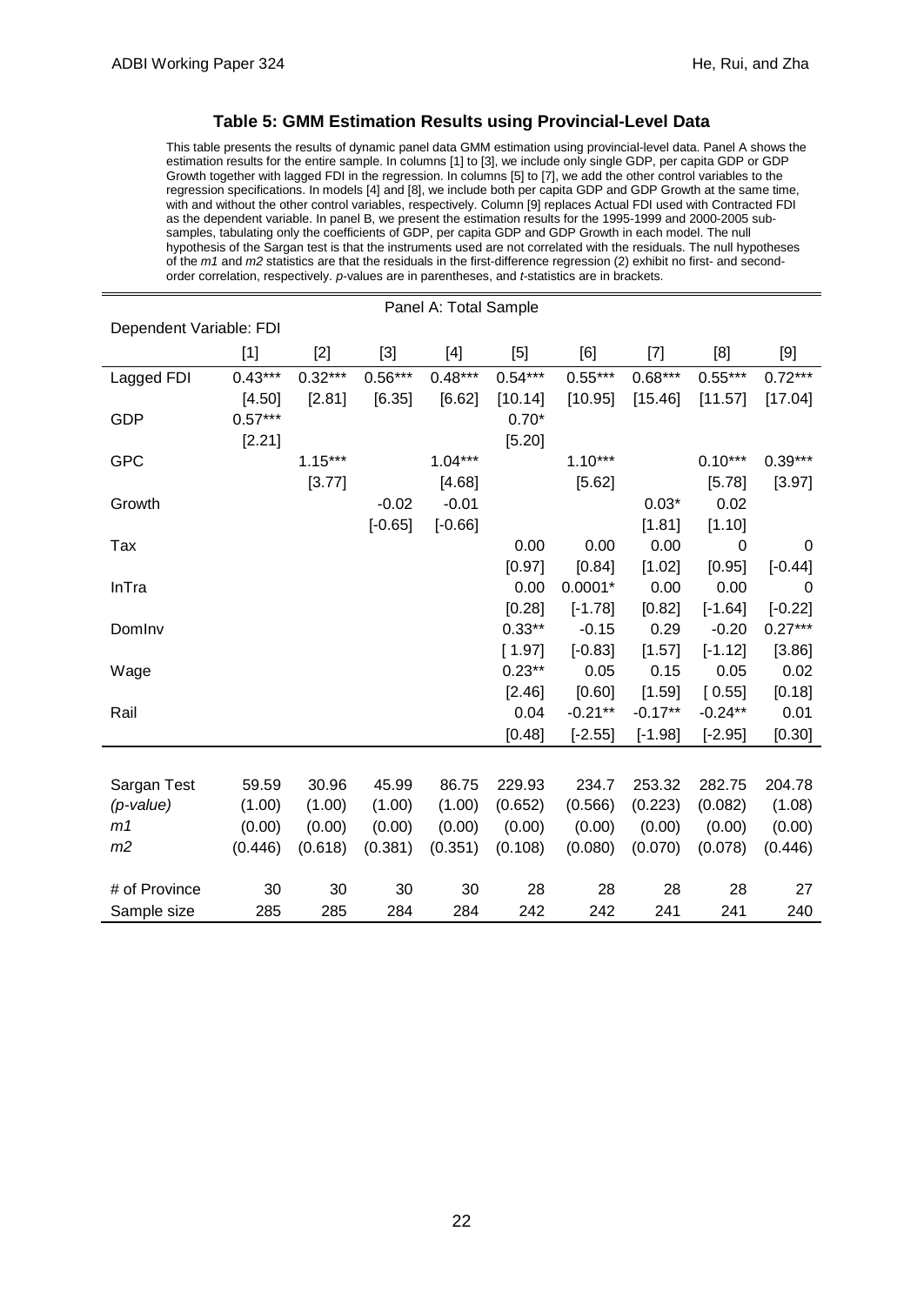| Panel B: Sub-sample estimation |                                                      |                       |                |                              |                       |                |  |  |  |  |  |
|--------------------------------|------------------------------------------------------|-----------------------|----------------|------------------------------|-----------------------|----------------|--|--|--|--|--|
|                                |                                                      | sub-period: 1995-1999 |                |                              | sub-period: 2000-2005 |                |  |  |  |  |  |
|                                |                                                      |                       |                |                              |                       |                |  |  |  |  |  |
|                                | without control var.                                 | Sargan Test           | m <sub>2</sub> | without control var.         | Sargan Test           | m <sub>2</sub> |  |  |  |  |  |
| GDP                            | $0.54$ [1.11]                                        | (0.828)               | (0.788)        | $0.58$ * [1.85]              | (1.000)               | (0.449)        |  |  |  |  |  |
| <b>GPC</b>                     | $1.05**$ [2.47]                                      | (0.880)               | (0.780)        | $1.23***$ [2.81]             | (1.000)               | (0.632)        |  |  |  |  |  |
| Growth                         | $0.05$ [0.81]                                        | (0.628)               | (0.550)        | $-0.03$ [0.94]               | (1.000)               | (0.425)        |  |  |  |  |  |
|                                |                                                      |                       |                |                              |                       |                |  |  |  |  |  |
|                                | with control var.                                    | Sargan Test           | m <sub>2</sub> | with control var.            | Sargan Test           | m <sub>2</sub> |  |  |  |  |  |
| <b>GDP</b>                     | $0.80***$ [2.75]                                     | (0.217)               | (0.392)        | $0.71***$ [4.35]             | (0.714)               | (0.188)        |  |  |  |  |  |
| <b>GPC</b>                     | $1.66***$ [3.22]                                     | (0.089)               | (0.328)        | $1.36**$ [5.38]              | (0.847)               | (0.224)        |  |  |  |  |  |
| Growth                         | $0.06$ [1.23]                                        | (0.247)               | (0.280)        | $0.03$ [1.27]                | (0.131)               | (0.192)        |  |  |  |  |  |
|                                | $*$ $**$ and $***$ indicate significance at the 100/ | <b>EO/</b>            |                | and 10/ lough representative |                       |                |  |  |  |  |  |

and \*\*\* indicate significance at the 10%, 5%, and 1% levels, respectively.

"--" indicates that the estimation was not performed due to the limited sample size.

Source: Annual issues of the China Statistical Yearbook published by the National Bureau of Statistics.

Table 6 presents the GMM estimation results using the city-level sample. The regression specifications are the same as those used in Table 4. We find that the coefficients of lagged FDI in each model are significantly positive, which demonstrates the stable self-reinforcing effect of FDI itself. We first include only single economic conditions or growth variables in the regression, together with the lagged FDI in models [1] to [4]. GDP is shown to have a significantly positive effect on FDI inflows in column [1], as does our own calculated per capita GDP in column [3].<sup>[13](#page-24-0)</sup> When we include both the GDP per capita and GDP growth variables simultaneously in model [5], the former maintains its significantly positive effect. whereas the latter plays no significant role in determining subsequent FDI inflows. We then add the other control variables to the models reported in columns [6] to [10]. Because of the limited number of observations for the transportation variable, we include it only in the regression, along with the other variables in column [6]. Similar to the procedure adopted at the provincial level, we include macroeconomic variables, the average wages and savings of residents, together with the variables used in models [1] to [5] in the instrument sets used for the GMM specifications. The results generally mirror those of models [1] to [5]. GDP and calculated per capita GDP both exert a significantly positive impact, as reported in columns [6] and [8], whereas CCSY per capita GDP and GDP growth are shown to be statistically significant in columns [7], [9] and [10]. With regard to the other control variables, we find that education expenditure has a positive influence on FDI inflows, but wage cost effects are shown to be of little importance, which is consistent with Lucas (1990) and Chen (1996). We show that education expenditure, which serves as a proxy for human capital to a certain extent, has a significant influence on FDI inflows. Finally, we check the validity of the GMM structures for each model. All of the models pass the Sargan test with high *p-*values, thus justifying the GMM identifications. The Arellano-Bond  $m_1$  and  $m_2$  statistics show that the residuals in the first-difference equation (2) are first-order autocorrelated, but not secondorder autocorrelated, except for models [6] and [8], in which the  $m_2$  tests are slightly rejected. To sum up, the city-level sample also supports the existence of the Lucas paradox within the PRC under the dynamic panel GMM framework. Although we find no direct reverse-causality relationship between economic growth and FDI inflows, the results tell us that these inflows are not driven by regional economic growth to any great extent, which is not inconsistent with the deeper version of the Lucas paradox discussed by Prasad, Rajan, and Subramanian (2007). We then partition our sample into pre- and post-2000 sub-

<span id="page-24-0"></span><sup>&</sup>lt;sup>13</sup> However, the coefficient of per capita GDP taken directly from the CCSY is not significant. This could be due to the relatively small sample. Economic growth has no effect on FDI inflows, as shown in column [4].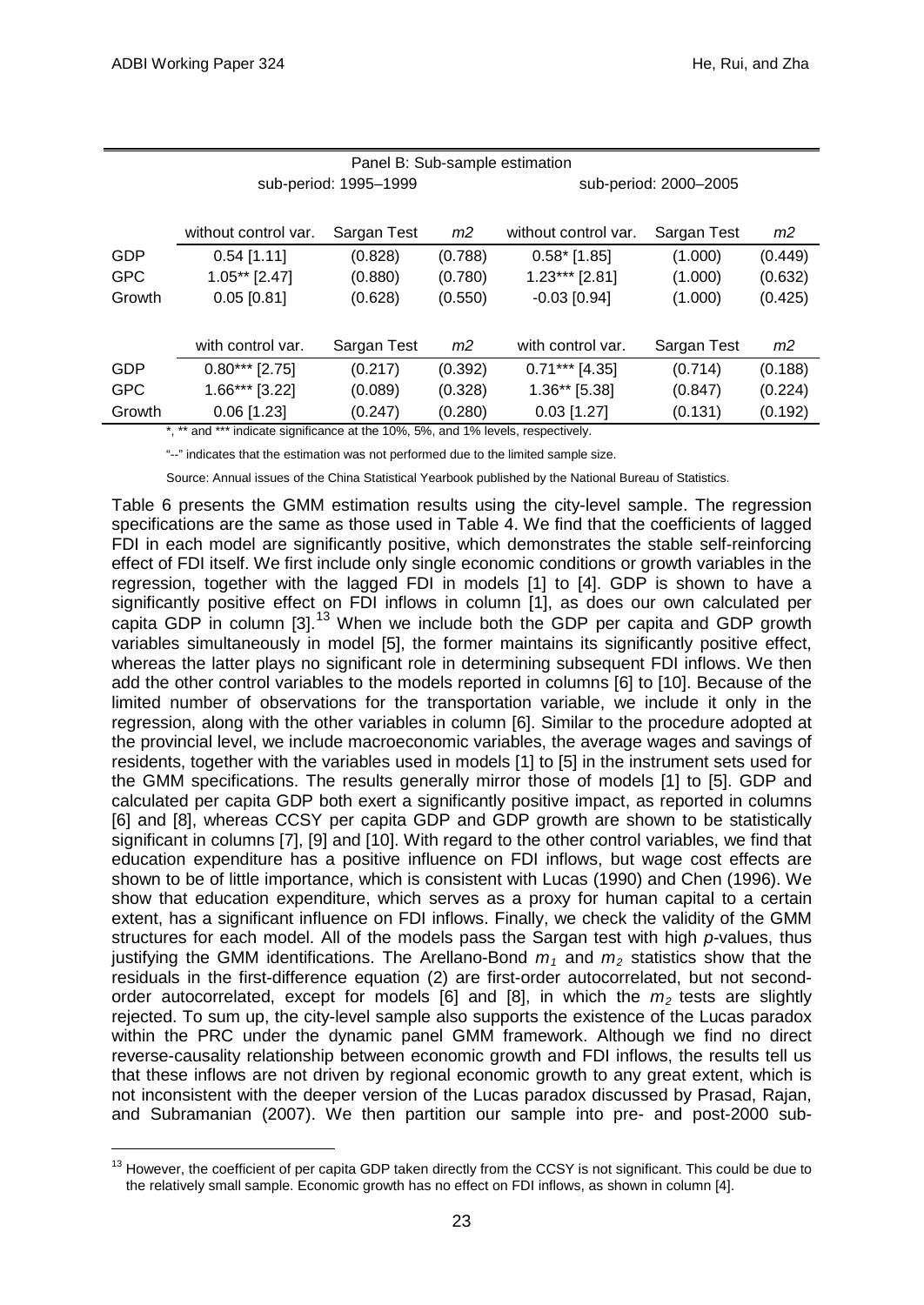samples, with the results tabulated in Panel B. We find that the coefficients of per capita GDP are significantly positive in both periods.

#### **Table 6: GMM Estimation Results using City-Level Data**

This table presents the results of dynamic panel data GMM estimation using city-level data. Panel A shows the estimation results for the entire sample. In columns [1] to [4], we include only single GDP, per capita GDP or GDP Growth together with lagged FDI in the regression, with [2] the per capita GDP data taken directly from the CCSY and [3] our own constructed per capita GDP data. In columns [6] to [9], we add the other control variables to the regression specifications. In models [5] and [10], we include both our own constructed per capita GDP and GDP Growth at the same time, with and without the other control variables, respectively. Column [11] replaces Actual FDI used with Contracted FDI as the dependent variable. In panel B, we present the estimation results for the 1994–1999 and 2000–2005 sub-samples, tabulating only the coefficients of GDP, per capita GDP and GDP Growth in each model. The null hypothesis of the Sargan test is that the instruments used are not correlated with the residuals. The null hypotheses of the *m1* and *m2* statistics are that the residuals in the first-difference regression (2) exhibit no firstand second-order correlation, respectively. *p*-values are in parentheses, and *t*-statistics are in brackets.

| Panel A: Total Sample   |           |        |                                         |        |           |                                                                                 |                          |              |                     |              |                  |
|-------------------------|-----------|--------|-----------------------------------------|--------|-----------|---------------------------------------------------------------------------------|--------------------------|--------------|---------------------|--------------|------------------|
| Dependent Variable: FDI |           |        |                                         |        |           |                                                                                 |                          |              |                     |              |                  |
|                         | $[1]$     | $[2]$  | $[3]$                                   | [4]    | $[5]$     | [6]                                                                             | $[7]$                    | [8]          | [9]                 | $[10]$       | $[11]$           |
| Lagged FDI              | $0.35***$ |        |                                         |        |           | 0.29*** 0.35*** 0.42*** 0.36*** 0.32*** 0.28*** 0.36*** 0.37*** 0.36*** 0.35*** |                          |              |                     |              |                  |
|                         | [11.56]   |        | $[3.85]$ [10.34] [10.21] [10.35] [7.05] |        |           |                                                                                 | [3.53]                   | [9.18]       | [9.27]              | [9.26]       | [8.7]            |
| <b>GDP</b>              | $0.84***$ |        |                                         |        |           | $0.94***$                                                                       |                          |              |                     |              |                  |
|                         | [7.86]    |        |                                         |        |           | [4.56]                                                                          |                          |              |                     |              |                  |
| GPC <sub>1</sub>        |           | 0.12   |                                         |        |           |                                                                                 | 0.27                     |              |                     |              |                  |
|                         |           | [0.49] |                                         |        |           |                                                                                 | [1.20]                   |              |                     |              |                  |
| GPC <sub>2</sub>        |           |        | $0.88***$                               |        | $1.21***$ |                                                                                 |                          | $0.67**$     |                     |              | $0.35***1.03***$ |
|                         |           |        | [4.57]                                  |        | [5.86]    |                                                                                 |                          | [2.12]       |                     | [2.33]       | [2.7]            |
| Growth                  |           |        |                                         | 0.00   | 0.00      |                                                                                 |                          |              | 0.00                | 0.01         |                  |
|                         |           |        |                                         | [0.18] | [0.84]    |                                                                                 |                          |              | [0.59]              | [1.64]       |                  |
| Edu                     |           |        |                                         |        |           | $0.27*$                                                                         | $-0.07$                  |              | $0.25$ * $0.38$ *** | 0.24         | 0.47             |
|                         |           |        |                                         |        |           | [1.77]                                                                          | $[-0.10]$                | [1.70]       | [2.6]               | [1.61]       | [0.95]           |
| Wage                    |           |        |                                         |        |           | 0.01                                                                            | $0.52*$                  | 0.13         | 0.17                | 0.11         | $-0.21$          |
|                         |           |        |                                         |        |           | [0.10]                                                                          | [1.73]                   | [1.07]       | 1.37                | [0.93]       | $[-1.57]$        |
| Saving                  |           |        |                                         |        |           | 0.12                                                                            | 0.45                     |              | $0.17 0.67***$      | 0.18         | 0.03             |
|                         |           |        |                                         |        |           | [0.51]                                                                          | [1.06]                   | [0.82]       | [3.42]              | [0.81]       | [0.12]           |
| <b>Trans</b>            |           |        |                                         |        |           | $-0.08$                                                                         |                          |              |                     |              |                  |
|                         |           |        |                                         |        |           | $[-0.73]$                                                                       |                          |              |                     |              |                  |
|                         |           |        |                                         |        |           |                                                                                 |                          |              |                     |              |                  |
| Sargan Test             | 109.19    | 17.61  | 94.44                                   | 59.87  | 95.77     | 77.97                                                                           |                          | 26.16 112.06 |                     | 94.32 111.31 | 78.19            |
| $(p$ -value)            | (0.88)    | (0.99) | (0.99)                                  | (0.94) | (0.99)    | (0.48)                                                                          | (0.94)                   | (0.59)       | (0.76)              | (0.87)       | (0.89)           |
| m1                      | (0.00)    | (0.00) | (0.00)                                  | (0.00) | (0.00)    | (0.00)                                                                          | --                       | (0.00)       | (0.00)              | (0.00)       | (0.00)           |
| m <sub>2</sub>          | (0.11)    | (0.33) | (0.18)                                  | (0.61) | (0.42)    | (0.09)                                                                          | $\overline{\phantom{a}}$ | (0.04)       | (0.64)              | (0.71)       | (0.72)           |
|                         |           |        |                                         |        |           |                                                                                 |                          |              |                     |              |                  |
| # of City               | 532       | 263    | 532                                     | 507    | 507       | 502                                                                             | 252                      | 530          | 504                 | 504          | 532              |
| Sample size             | 2917      | 964    | 2916                                    | 2156   | 2155      | 1500                                                                            | 486                      | 1992         | 1499                | 1499         | 2018             |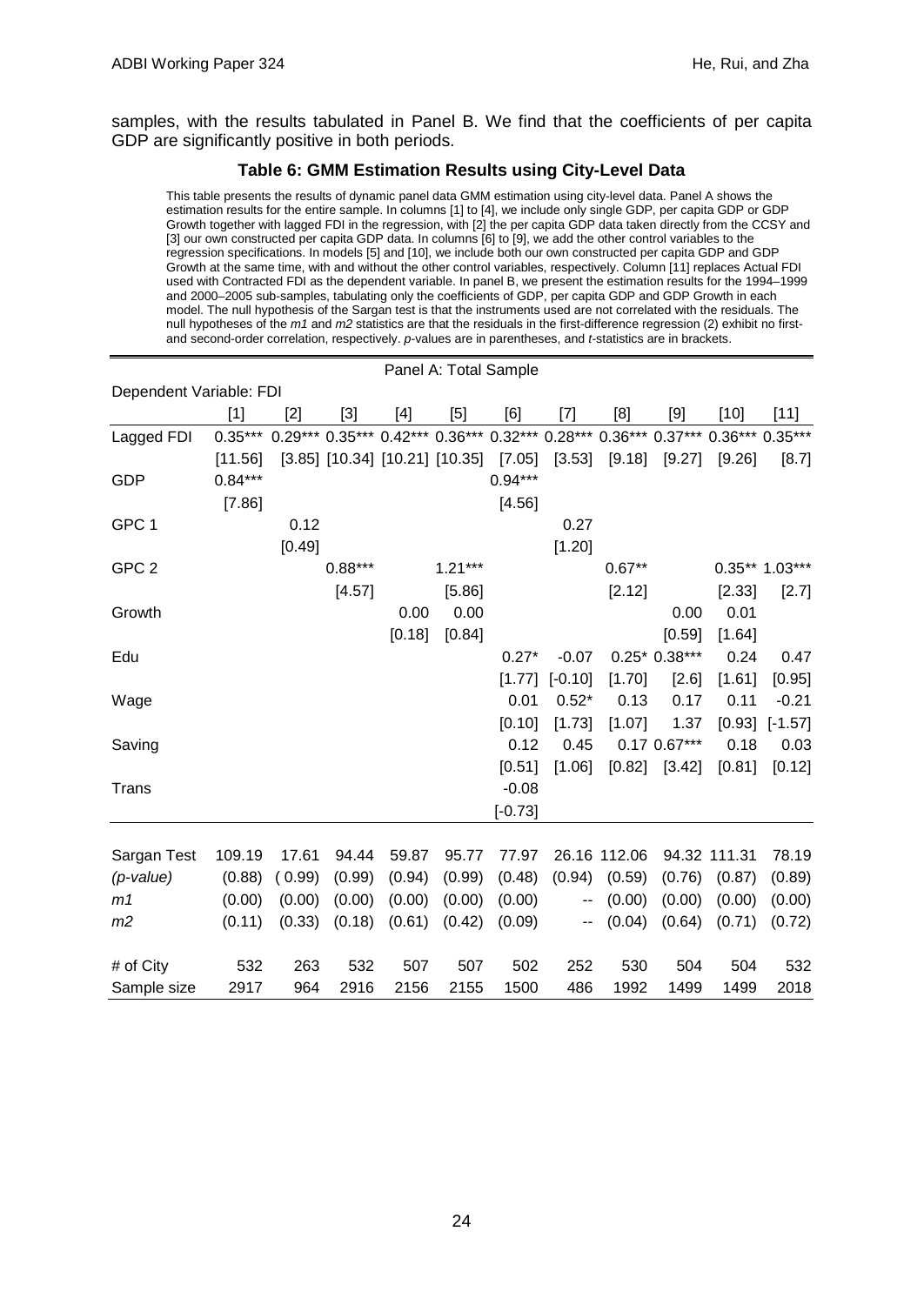|                  |                                  | sub-period: 1994-1999 |                | sub-period: 2000-2005 |             |                |  |  |  |
|------------------|----------------------------------|-----------------------|----------------|-----------------------|-------------|----------------|--|--|--|
|                  | without control var. Sargan Test |                       | m <sub>2</sub> | without control var.  | Sargan Test | m <sub>2</sub> |  |  |  |
| <b>GDP</b>       | $1.09***$ [5.74]                 | (0.39)                | (0.54)         | $0.71***$ [5.46]      | (0.94)      | (0.30)         |  |  |  |
| GPC 1            |                                  | --                    |                | $0.21$ [0.49]         | (0.99)      | (0.33)         |  |  |  |
| GPC <sub>2</sub> | 1.29*** [3.85]                   | (0.29)                | (0.49)         | $0.65***$ [2.66]      | (1.00)      | (0.47)         |  |  |  |
| Growth           | $0.00$ [0.60]<br>(0.11)          |                       | (0.73)         | $0.00$ [0.05]         | (1.00)      | (0.97)         |  |  |  |
|                  |                                  |                       |                |                       |             |                |  |  |  |
|                  | with control var.                | Sargan Test           | m2             | with control var.     | Sargan Test | m <sub>2</sub> |  |  |  |
| <b>GDP</b>       | $0.72***$ [3.88]                 | (0.14)                | (0.04)         | $1.12***$ [3.15]      | (0.96)      | (0.64)         |  |  |  |
| GPC <sub>1</sub> |                                  | --                    |                | $0.21$ [0.98]         | (0.89)      | --             |  |  |  |
| GPC <sub>2</sub> | $0.65$ [1.41]                    | (0.12)                | (0.04)         | $0.94$ [1.49]         | (0.99)      | (0.87)         |  |  |  |
| Growth           | $0.01$ [0.98]                    | (0.57)                | (0.60)         | $-0.01$ [ $-0.72$ ]   | (0.95)      | (0.71)         |  |  |  |

#### Panel B: Sub-sample estimation

\*, \*\* and \*\*\* indicate significance at the 10%, 5% and 1% levels, respectively.

"--" indicates that the estimation was not performed due to the limited sample size.

Source: Annual issues of the China Statistical Yearbook published by the National Bureau of Statistics.

### **6.3 Round-tripping Issue**

A significant portion of FDI in the PRC may in fact be the result of round-tripping. Xiao (2004) pointed out that part of the PRC's FDI inflows arise from to the return of PRC capital that has gone abroad for rent- or value-seeking purposes. The World Bank, in its "Global Development Finance 2002," highlighted the importance of this kind of round-tripping FDI in the PRC<sup>[14](#page-26-0)</sup> and estimated it to be around one quarter of total FDI. Xiao (2004) estimates that round-tripping FDI in the PRC is likely to be in the range of 30% to 50%, which is much higher than the World Bank estimate. Round-tripping FDI may be the driving force of the Lucas paradox in the PRC, because the bulk of such FDI would come from the wealthier areas of the country.<sup>[15](#page-26-1)</sup> However, this is not of very serious concern to our conclusion. We argue that round-tripping FDI does not have to flow back to where it came from. Economic law tells us that capital, whether foreign or domestic, aims at high-return investments. Round-tripping FDI is thus free to choose to flow to other areas with high marginal returns. In addition, Xiao (2004) argues that round-tripping FDI is either intended to get around legal or administrative constraints or to seek value-added financial services in an international financial and trade center, such as Hong Kong, China. These advantages are almost the same in all regions of the PRC. Round tripping is used to take advantage of the preferential policies available only to foreign investors. After its accession to the WTO in 2001, the PRC removed many of the incentives for it.

The best way to tackle this issue is to obtain round-tripping FDI data at the regional level and then subtract the round-tripping FDI from the total FDI in each region. Unfortunately, such data is not available, and hence we adopt an approximation method to deal with it. Our approach is to consider a relatively extreme situation. First, we calculate the median level of regional FDI inflows in each year. Second, for those regions in which the amount of FDI inflows exceeds the median level in a given year, we assume that 35% of the total FDI inflow

<span id="page-26-0"></span><sup>&</sup>lt;sup>14</sup> See Box 2.3 on page 41 of this report (World Bank, 2002).

<span id="page-26-1"></span> $15$  We would like to thank a referee for pointing out this concern.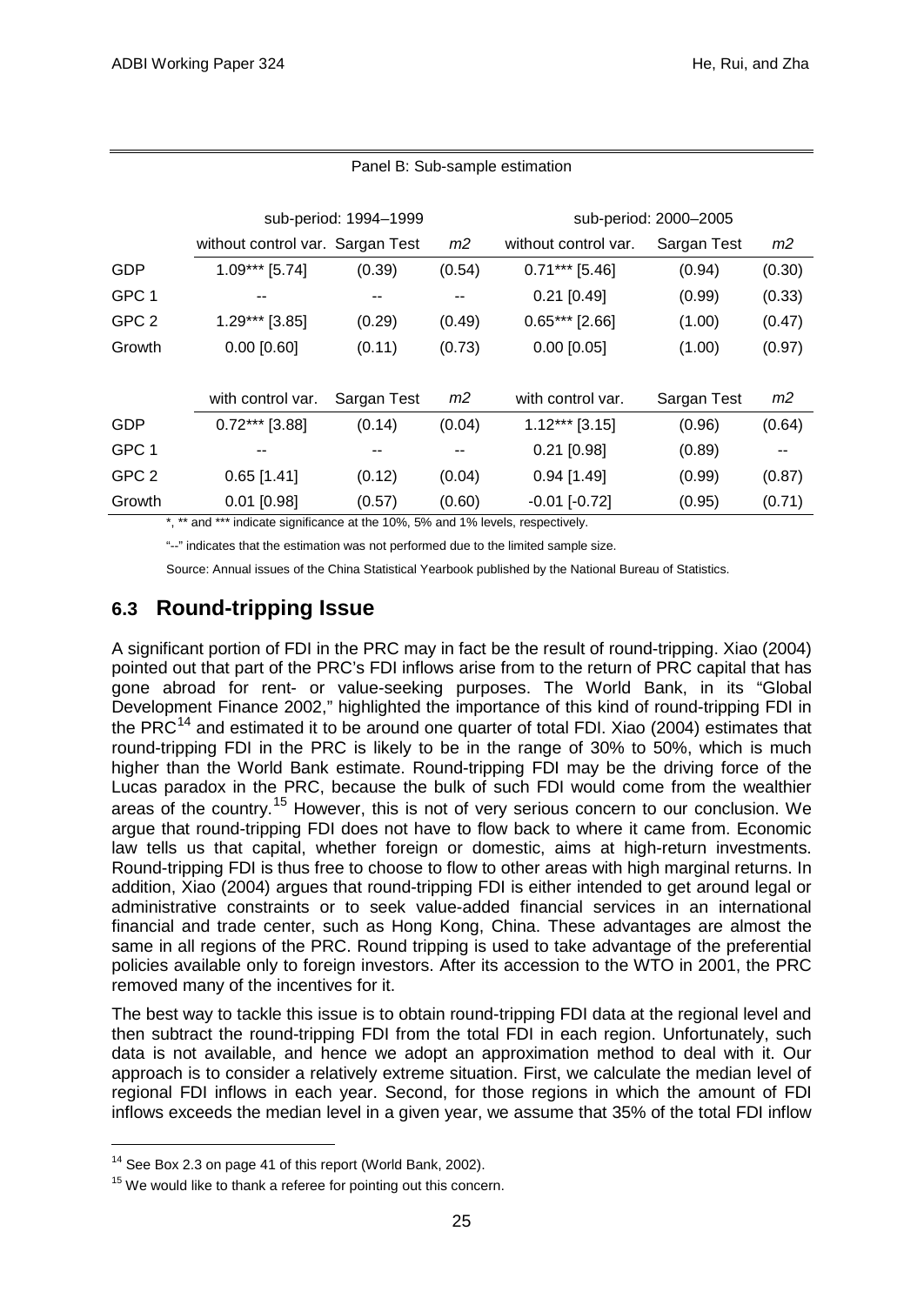is round-tripping FDI, and remove it;<sup>[16](#page-27-0)</sup> for the regions with below-median total FDI inflows in that year, we do nothing. Then, based on this adjusted FDI data, we redo all of the empirical analysis. The results change little when compared with Tables 3 to 6, with some of them becoming even more significant to a certain extent.<sup>[17](#page-27-1)</sup> Therefore, we conclude that roundtripping poses no serious threat to our main findings.

### **7. POSSIBLE RESOLUTIONS**

In this section, we attempt to resolve the Lucas paradox in the PRC. As discussed in the previous sections, the fundamental and institutional variables used in cross-country studies are not directly applicable, as the provinces and cities within the PRC share a common legal system, level of political risk, and cultural structure.

We propose two regional institutional factors to explain the paradox and the distortion of the distribution of foreign capital inflows within the PRC. First, we hypothesize that corruption plays a role in this distortion. The PRC is regarded as a highly corrupt country. According to the official records of the Central Commission for Discipline Inspection of the Communist Party of China from 1997 to 2002, there were 861,917 corruption cases under investigation, 842,760 corruption cases concluded and 846,150 people punished, of whom 137,711 were expelled from the Communist Party. Corrupt regions do not provide open and equal market access to all competitors. Price and quality become less important than access, which increases the cost of operation relative to a competitive market. This may be a major disincentive for foreign investors, and we thus hypothesize that a lower corruption level would weaken the GDP effect on attracting capital and mitigate the paradox. We proxy corruption by the total number of corruption cases scaled by the population in each province. The larger the scaled number is, the higher the level of corruption that a particular province suffers. Our second regional institutional factor is an index based on several Chinese regional marketization indices developed by Fan and Wang (2003) (we call it the m-index). This index is compiled by the PRC's National Economic Research Institute (NERI) for each province and major municipality and captures (1) the relationship between government and the market, such as the role of the market in allocating resources and enterprise burden in addition to normal taxes; (2) the development of the non-state economy, such as the ratio of industrial output by the private sector to total industrial output; (3) the development of a production market, such as regional trade barriers; (4) the development of a factors market, such as FDI and the mobility of labor; and (5) market intermediary and legal institutional environment (e.g., the protection of property rights). These five perspectives are constructed based on a series of specific sub-indices. We select the m-index and two of these five perspectives—the relationship between government and the market and market intermediary and legal institutional environment—and one sub-index, the marketization of the financial industry, as potential resolutions to the Lucas paradox. Wei (2000) tests the way in which FDI is affected by non-transparency, unstable economic policies, weak property rights protection, and poor governance and finds that a less developed market has a negative impact on FDI. We expect that if these indices can explain the paradox to some extent, then a higher score would reduce the GDP effect on FDI inflows. In other words, if a region is less developed at the market economic and institutional levels, then foreign capital will be less likely to consider it even if it has a higher marginal product of capital.

Table 7 represents the basic statistics of the five possible explanatory proxies and their correlation with FDI, GDP, and economic growth. It can be seen that the corruption level is negatively correlated with FDI inflows, and the other four factors are positively associated

<span id="page-27-0"></span> $16$  As noted, Xiao (2004) estimated that 30% to 50% of total FDI in the PRC should be regarded as round-tripping. We think that 35% is reasonable for our extreme scenario analysis.

<span id="page-27-1"></span> $17$  To save space, we do not tabulate the results with the effect of the round-tripping removed. They are available from the authors upon request.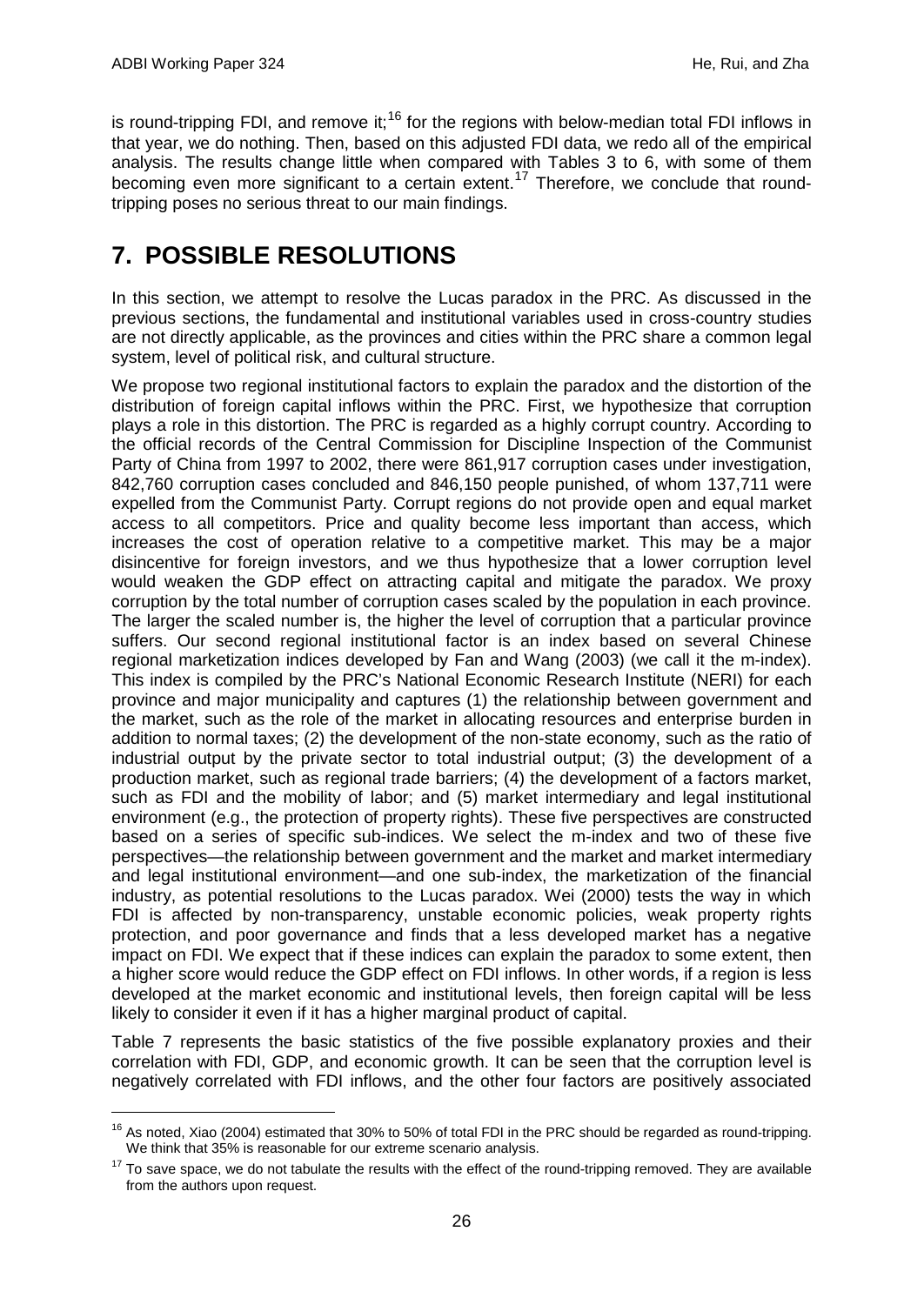with them. We also find the corruption level to be negatively associated with GDP, per capita GDP, and economic growth, and all four market development variables to be positively correlated with economic development.

#### **Table 7: Descriptive Statistics of Institutional Factors**

Panel A presents the descriptive statistics of five regional intuitional factors: the number of corruption cases scaled by population (n4p) for each province, market intermediary and legal institutional environment index (m5), relationship between market and government index (m1), marketization of financial industry index (m4a) and the m-index (mindex). Panel B shows the correlation matrix among FDI, GDP, per capita GDP, economic growth and the five regional intuitional factors.

| Panel A:                                                   |        |      |           |         |       |
|------------------------------------------------------------|--------|------|-----------|---------|-------|
| Institutional factors:                                     | Sample | Mean | Std. Dev. | Min.    | Max.  |
| Corruption Cases (n4p)                                     | 268    | 0.54 | 0.49      | 0.02    | 5.38  |
| Market Intermediary & Legal Institutional Environment (m5) | 341    | 5.14 | 1.88      | 1.73    | 11.04 |
| Relationship between Market and Government (m1)            | 341    | 5.92 | 2.09      | $-2.22$ | 9.18  |
| Marketization of Financial Industry (m4a)                  | 341    | 4.43 | 2.10      | 0.00    | 8.98  |
| M index (m-index)                                          | 341    | 5.40 | 1.66      | 1.57    | 9.74  |

| Panel B: Correlation Matrix |        |           |             |             |              |             |              |              |              |
|-----------------------------|--------|-----------|-------------|-------------|--------------|-------------|--------------|--------------|--------------|
|                             | FDI    | GDP       | <b>GPC</b>  | Growth      | n4p          | m5          | m1           | m4a          | mindex       |
| <b>FDI</b>                  | 1.0000 | 0.7390*** | $0.6700***$ | $0.2462***$ | $-0.1436*$   | $0.6667***$ | $0.6842***$  | $0.6277***$  | $0.8250***$  |
| GDP                         |        | 1.0000    | 0.5601***   | $0.1763***$ | $-0.3617***$ | 0.3892***   | $0.7475***$  | 0.6584***    | $0.7738***$  |
| <b>GPC</b>                  |        |           | 1.0000      | $0.3237***$ | $-0.0710$    | $0.7320***$ | $0.3722***$  | $0.5052***$  | $0.6659***$  |
| Growth                      |        |           |             | 1.0000      | $-0.1249**$  | $0.1428***$ | 0.0073       | $0.1295**$   | $0.2095***$  |
| n4p                         |        |           |             |             | 1.0000       | 0.0036      | $-0.4005***$ | $-0.2696***$ | $-0.3482***$ |
| m5                          |        |           |             |             |              | 1.0000      | $0.3712***$  | $0.5240***$  | $0.6558***$  |
| m1                          |        |           |             |             |              |             | 1.0000       | 0.6568***    | $0.8194***$  |
| m <sub>4</sub> a            |        |           |             |             |              |             |              | 1.0000       | $0.7618***$  |
| m-index                     |        |           |             |             |              |             |              |              | 1.0000       |

\*, \*\* and \*\*\* indicate significance at the 10%, 5% and 1% levels, respectively.

Source: Annual issues of the China Statistical Yearbook published by the National Bureau of Statistics.

We interact the regional institutional variable with per capita GDP and use this as a regressor to test for the significance of institutional factors in resolving the Lucas paradox. If the estimated positive impact of per capita GDP on FDI is indeed weakened by the regional institutional variables, then we should observe a positive and significant coefficient for the interactive term. Table 8 reports the results using both OLS (panel A) and the GMM (panel B) method. All of the regression models include the other control variables, such as tax, trade, investment, wage, and railway. Column [1] is the benchmark, with only per capita GDP and the other control variables. Column [2] includes only the institutional variables. Column [3] includes both per capita GDP and the institutional variables, and column [4] adds the interactive term. The results are mixed and are not significant. However, in some of the regression models, the effect of per capita GDP on FDI inflows is actually weakened by the regional institutional factors. In addition, the results become more significant when the GMM estimation method is used. Most of the institutional factors exert a significant impact on regional FDI inflows and weaken the effects of per capita GDP. However, the interactive terms are generally not significant, although some of them show the expected signs.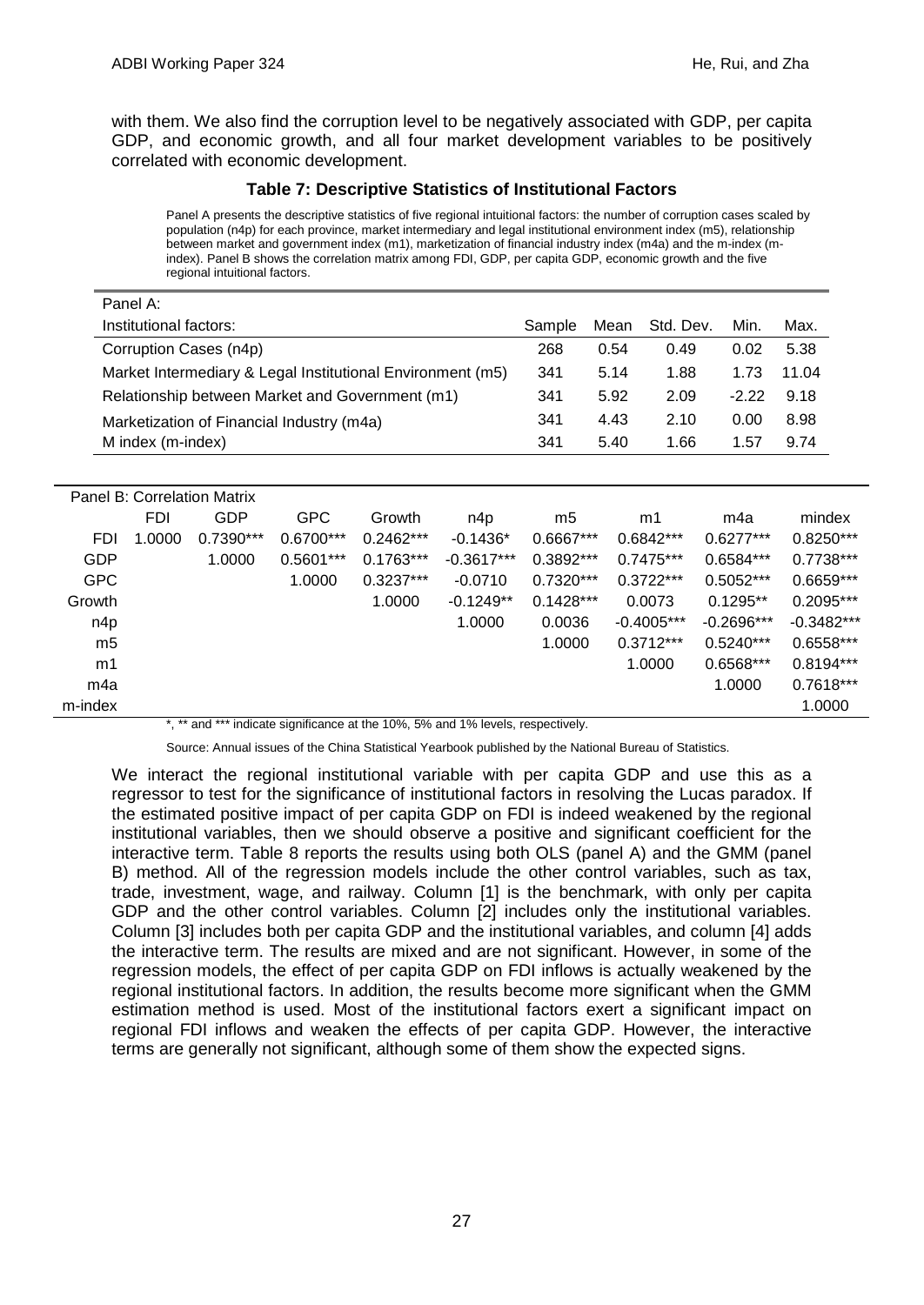#### **Table 8: Regression Results after Including Regional Institutional Factors**

This table adds the regional institutional factors into the previous regression model. The results using OLS and GMM are reported in panels A and B, respectively. Model [1] is the benchmark, including only per capita GDP as the explanatory variable. Model [2] includes only the regional institutional factors in the regression. Model [3] considers both GPC and the institutional factors. Model [4] adds the interactive term based on model [3]. All of the models include the other control variables.

| Panel A: OLS                               | $[1]$      | $[2]$      | $[3]$             |                                                | $[4]$              |                             |                    |
|--------------------------------------------|------------|------------|-------------------|------------------------------------------------|--------------------|-----------------------------|--------------------|
|                                            | <b>GPC</b> | Inst.      | GPC+Inst.         |                                                | GDP+Inst+GDP*Inst. |                             |                    |
|                                            | Beta1      | Beta2      | Beta1             | Beta2                                          |                    | Beta1 Beta2 Beta3           |                    |
| Benchmark:                                 | $1.31**$   |            |                   |                                                |                    |                             |                    |
|                                            | [2.00]     |            |                   |                                                |                    |                             |                    |
| <b>Institutional Factors:</b>              |            |            |                   |                                                |                    |                             |                    |
| <b>Corruption Cases</b>                    |            | $-0.27*$   |                   | $1.32** -0.30** 1.35** -1.80$                  |                    |                             | 0.17               |
|                                            |            | $[-1.84]$  |                   | $[1.98]$ $[-2.02]$ $[2.01]$ $[-0.80]$ $[0.67]$ |                    |                             |                    |
| Market Intermediary                        |            | 0.01       | $1.31**$          | 0.00                                           | 0.90               | $-0.72$                     | 0.08               |
| & Legal Institutional Environment          |            | [0.11]     | [1.99]            | [0.02]                                         |                    | $[1.18]$ [-1.01] [1.02]     |                    |
| Relationship between Market and Government |            | 0.06       | $1.32**$          | 0.06                                           | $2.00**$           | 0.95                        | $-0.10$            |
|                                            |            | [0.74]     | [2.02]            | [0.81]                                         |                    | $[2.54]$ $[1.63]$ $[-1.53]$ |                    |
| Marketization of Financial Industry        |            | $-0.17***$ |                   | $1.03 -0.16***$                                | 0.89               | $-0.32$                     | 0.02               |
|                                            |            | $[-3.53]$  | [1.60]            | $[-3.31]$                                      |                    | $[1.05]$ $[-0.55]$ $[0.27]$ |                    |
| M index                                    |            | 0.18       | $1.20*$           | 0.14                                           | 1.08               | $-0.02$                     | 0.02               |
|                                            |            | [1.36]     | [1.81]            | [1.07]                                         |                    | $[1.34]$ $[-0.03]$ $[0.24]$ |                    |
| Panel B: GMM                               | $[1]$      | $[2]$      |                   | $[3]$                                          |                    | $[4]$                       |                    |
|                                            | <b>GPC</b> | Inst.      |                   | GPC+Inst.                                      |                    | GDP+Inst+GDP*Inst.          |                    |
|                                            | Beta1      | Beta2      | Beta1             | Beta2                                          |                    | Beta1 Beta2 Beta3           |                    |
| Benchmark:                                 | $1.10***$  |            |                   |                                                |                    |                             |                    |
|                                            | [5.62]     |            |                   |                                                |                    |                             |                    |
| <b>Institutional Factors:</b>              |            |            |                   |                                                |                    |                             |                    |
| <b>Corruption Cases</b>                    |            |            |                   | -0.29* 1.21*** -0.52*** 1.28*** 0.96           |                    |                             | $-0.16$            |
|                                            |            | $[-1.75]$  |                   | $[6.29]$ $[-3.60]$ $[5.63]$                    |                    |                             | $[0.37]$ [-0.54]   |
| Market Intermediary                        |            |            | $0.27***$ 0.89*** | $0.12*$                                        | $1.19**$           | 0.74                        | $-0.06$            |
| & Legal Institutional Environment          |            | [4.38]     | $[3.72]$          | [1.74]                                         |                    | $[2.52]$ $[1.10]$ $[-0.85]$ |                    |
| Relationship between Market and Government |            |            |                   | $0.34***$ 1.07*** 0.26***                      | 0.68               | $-0.33$                     | 0.07               |
|                                            |            | [3.78]     | [5.31]            | [3.61]                                         |                    | $[1.12]$ $[-0.44]$ $[0.80]$ |                    |
| Marketization of Financial Industry        |            |            | $0.15***$ 0.97*** | $0.10**$                                       | $0.90*$            | $-0.06$                     | 0.02               |
|                                            |            | [3.50]     | [4.54]            | [2.39]                                         |                    | $[1.84]$ $[-0.09]$ $[0.25]$ |                    |
| M index                                    |            |            |                   | 0.67*** 0.78*** 0.54***                        | $1.09**$           | 1.02                        | $-0.06$            |
|                                            |            | [6.81]     | [3.54]            | [6.09]                                         | [2.37]             |                             | $[1.40]$ $[-0.74]$ |

\*, \*\* and \*\*\* indicate significance at the 10%, 5% and 1% levels, respectively.

Source: Annual issues of the China Statistical Yearbook published by the National Bureau of Statistics.

As there may be concern that these results are spurious due to the high degree of correlation between GDP and the chosen regional institutional factors, we further employ a two-stage regression model. We first regress per capita GDP on each institutional variable and then plug the residual as the independent variable in the second-stage regression. The independent portion of per capita GDP even has a negative coefficient, although not a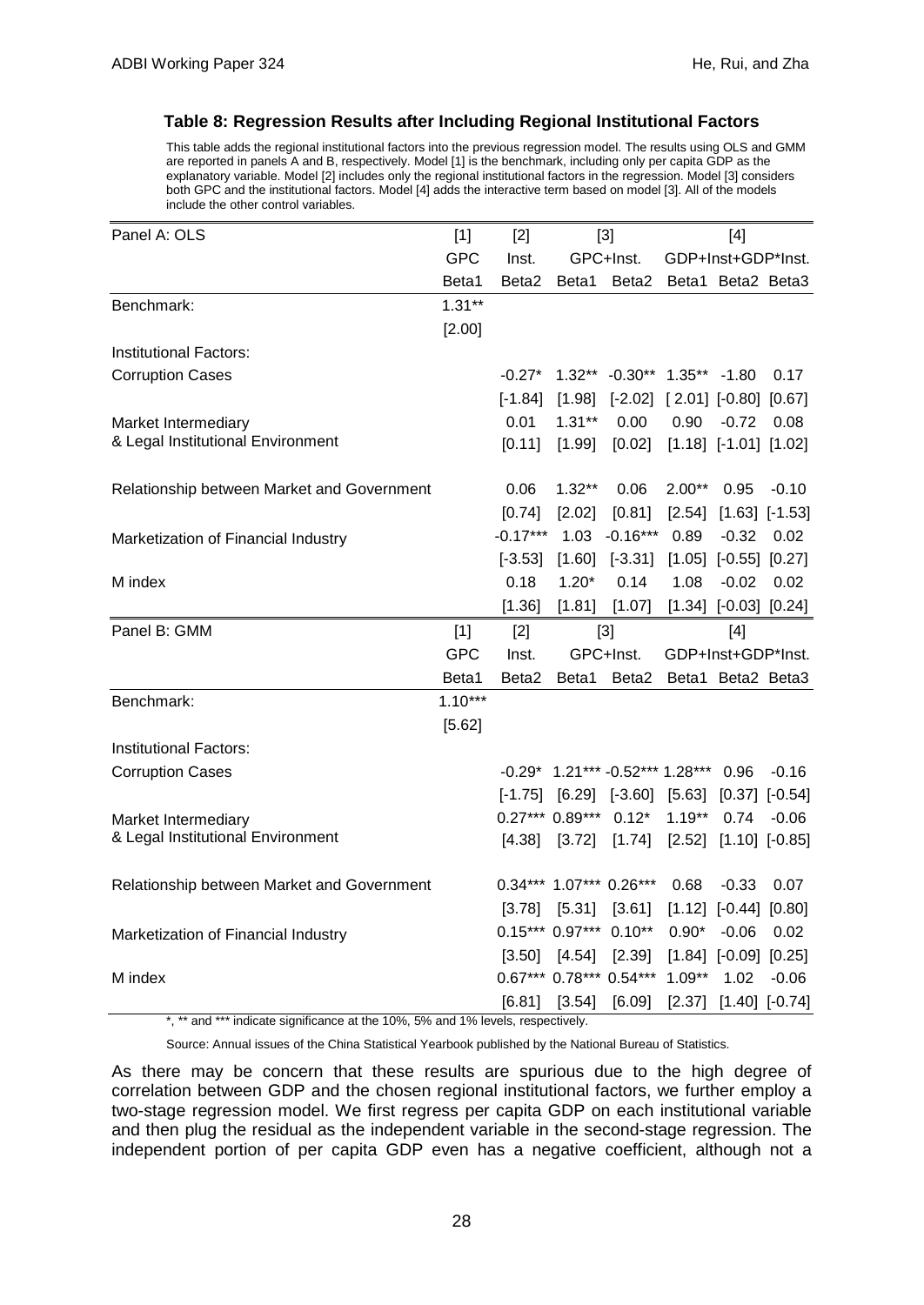significant one, when the m-index and its interactive term are added. The interactive terms are rarely significant.

#### **Table 9: Two-Stage Regression Results after Including Regional Institutional Factors**

This table shows the two-stage regression results after including the regional institutional factors. In the first stage, we regress per capita GDP on each regional institutional factor to obtain the residual standing for the portion of per capita GDP that is not related to the regional institutional factors. In the second stage, we use the "residual" GDP per capita instead of the "actual" GDP per capita in each model in Table 8, using both OLS (panel A) and GMM (panel B). Model [1] is the benchmark, including only GDP per capita as the explanatory variable. Model [2] includes only each regional institutional factor in the regression. Model [3] considers both GPC and the institutional factors. Model [4] adds the interactive term based on model [3]. All of the models include the other control variables.

| Panel A: OLS                               | $[1]$       | $[2]$      | $[3]$     |                   | $[4]$     |                                               |                   |
|--------------------------------------------|-------------|------------|-----------|-------------------|-----------|-----------------------------------------------|-------------------|
|                                            | GPC (Resid) | Inst.      |           |                   |           | GPC (Resid)+Inst. GPC(R)+Inst+GPC (R)*Inst.   |                   |
|                                            | Beta1       | Beta2      | Beta1     | Beta <sub>2</sub> | Beta1     | Beta2                                         | Beta <sub>3</sub> |
| <b>Institutional Factors:</b>              |             |            |           |                   |           |                                               |                   |
| <b>Corruption Cases</b>                    | 0.56        | $-0.27*$   | $1.32**$  | $-0.41***$        | $1.34***$ | $-0.41***$                                    | 0.10              |
|                                            | [0.93]      | $[-1.84]$  | [1.98]    | $[-2.54]$         | [1.99]    | $[-2.50]$                                     | [0.41]            |
| Market Intermediary                        | 0.24        | 0.01       | $1.31**$  | $0.32*$           | 1.00      | 0.30                                          | 0.06              |
| & Legal Institutional Environment          | [0.30]      | [0.11]     | [1.99]    | [1.82]            | [1.18]    | [1.62]                                        | [0.58]            |
| Relationship between Market and Government | 0.44        | 0.06       | $1.32**$  | $0.21*$           | $2.03***$ | $0.21*$                                       | $-0.10$           |
|                                            | [0.93]      | [0.74]     | [2.02]    | [1.94]            | [2.44]    | [1.93]                                        | $[-1.37]$         |
| Marketization of Financial Industry        | $1.07***$   | $-0.17***$ | 1.03      | $-0.01$           | 0.85      | $-0.02$                                       | 0.02              |
|                                            | [3.90]      | $[-3.53]$  | [1.60]    | $[-0.06]$         | [1.02]    | $[-0.14]$                                     | [0.34]            |
| M index                                    | 0.35        | 0.18       | $1.20*$   | $0.45***$         | 1.28      | $0.46**$                                      | $-0.01$           |
|                                            | [1.04]      | [1.36]     | [1.81]    | [2.26]            | [1.28]    | [2.11]                                        | $[-0.11]$         |
| Panel B: GMM                               | $[1]$       | $[2]$      |           | $[3]$             |           | $[4]$                                         |                   |
|                                            | GPC (Resid) | Inst.      |           |                   |           | GPC (Resid)+Inst. GPC (R)+Inst+ GPC (R)*Inst. |                   |
|                                            | Beta1       | Beta2      | Beta1     | Beta2             | Beta1     | Beta2                                         | Beta3             |
| <b>Institutional Factors:</b>              |             |            |           |                   |           |                                               |                   |
| <b>Corruption Cases</b>                    | $0.95***$   | $-0.29*$   | $1.22***$ | $-0.57***$        | $1.37***$ | $-0.54***$                                    | $-0.24$           |
|                                            | [4.77]      | $[-1.75]$  | [6.20]    | $[-3.84]$         | [6.05]    | $[-3.94]$                                     | $[-0.85]$         |
| Market Intermediary                        | $0.52**$    | $0.27***$  | $0.90***$ | $0.35***$         | 0.64      | $0.38***$                                     | 0.04              |
| & Legal Institutional Environment          | [2.15]      | [4.38]     | [3.76]    | [5.69]            | [1.33]    | [7.07]                                        | [0.52]            |
| Relationship between Market and Government | $0.83***$   | $0.34***$  | $1.08***$ | $0.39***$         | 0.65      | $0.39***$                                     | 0.07              |
|                                            | [4.24]      | [3.78]     | [5.33]    | [5.13]            | [1.00]    | [6.22]                                        | [0.74]            |
| Marketization of Financial Industry        | $0.51**$    | $0.15***$  | $0.96***$ | $0.25***$         | $0.79**$  | $0.28***$                                     | 0.05              |
|                                            | [2.55]      | [3.50]     | [4.53]    | [5.59]            | [2.02]    | [7.07]                                        | [0.73]            |
| M index                                    | 0.15        | $0.67***$  | $0.77***$ | $0.74***$         | $-0.45$   | $0.75***$                                     | $0.26**$          |
|                                            | [0.71]      | [6.81]     | [3.54]    | [8.27]            | $[-0.78]$ | [8.90]                                        | [2.46]            |

\*, \*\* and \*\*\* indicate significance at the 10%, 5% and 1% levels, respectively.

Source: Annual issues of the China Statistical Yearbook published by the National Bureau of Statistics.

To sum up, we propose two institutional factors to resolve the Lucas paradox in the PRC, and the results partially support our hypothesis. However, the empirical evidence is fragile, to say the least.<sup>[18](#page-30-0)</sup> We posit that this may be due to the difficulty of identifying wellconstructed regional institutional and marketization development variables, especially across

<span id="page-30-0"></span> $18$  In fact, we have explored other variables, which we think have potential economic rationale to solve the Lucas paradox in the PRC. However, they all show no better results than those shown in Table 8 and Table 9.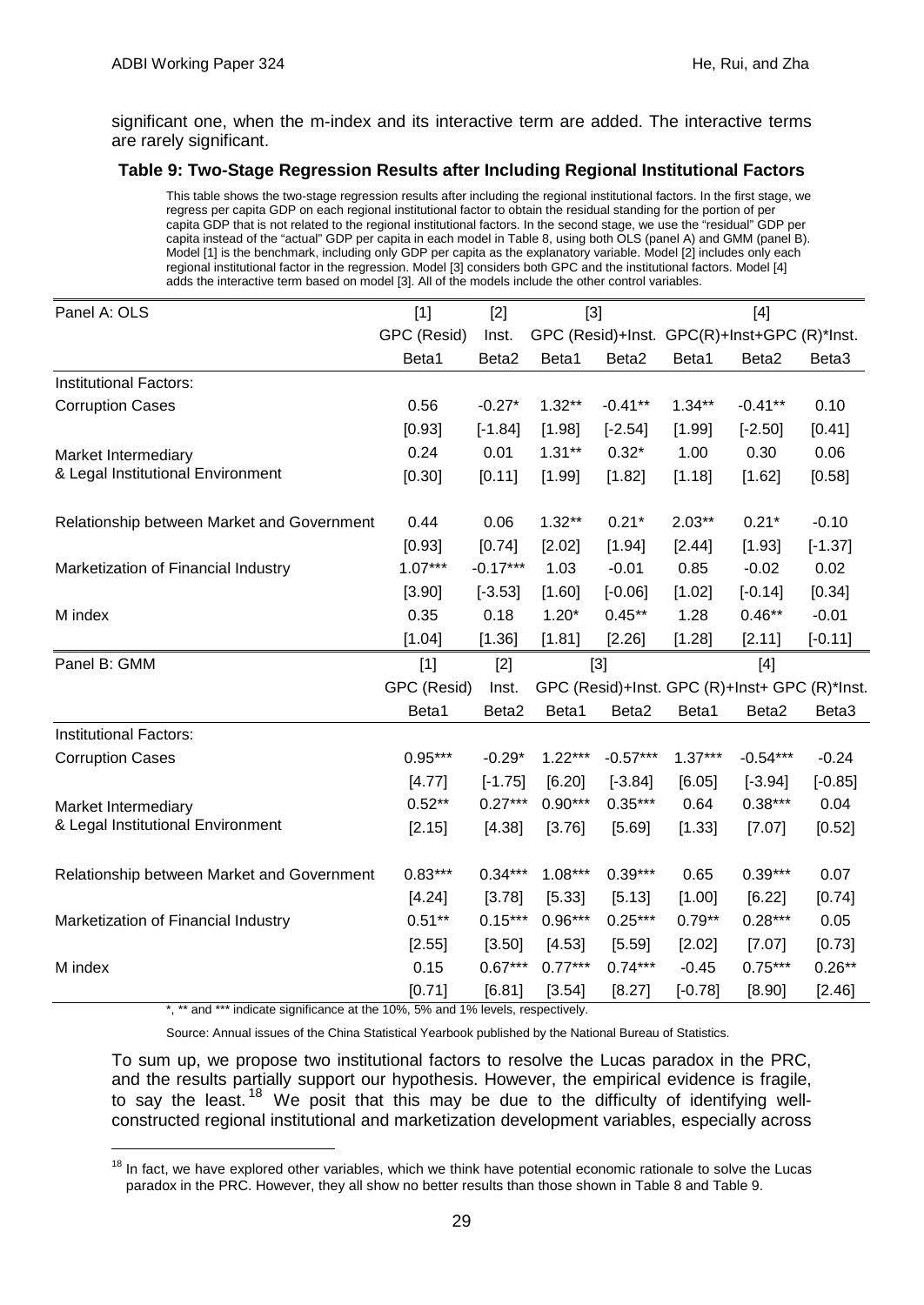regions within one country. Therefore, we believe more micro- and firm-level analysis may be needed to explain or resolve the Lucas paradox in the PRC.

## **8. CONCLUSIONS**

This study has examined the relationship between economic development and FDI inflows within a single country, the PRC, to ascertain whether foreign capital is attracted to rich regions, which would contradict the prediction of neoclassical economic theory. We handcollect two regional samples based on provincial- and city-level data and adopt the GMM estimation framework to deal with the endogeneity issue, because FDI inflows can also cause changes in macroeconomic performance.

The GMM estimation results support our conclusion that at both the provincial and city levels in the PRC, the more developed the regional economy is, the more attractive it is to foreign capital, even after considering the round-tripping FDI issue, thus demonstrating that the Lucas paradox exists within the PRC. Prasad, Rajan and Subramanian (2007) documented a phenomenon, which they call a deeper version of the Lucas paradox, whereby low-growth groups of countries received more significant amounts of foreign capital in the 2000–04 period. However, our samples demonstrate no such significant negative relationship between regional economic growth and FDI inflows. Instead, our results simply show that there is a very weak statistical relationship between economic growth and FDI across Chinese regions, which implies that high-growth provinces and cities are unlikely to attract greater FDI inflows. This conclusion is not consistent with the standard neoclassical capitalfollows-growth theory, although our results are compatible in part with the findings of Madariaga and Poncet (2007), i.e., that FDI promotes economic growth when the GMM framework is used to analyze the data. Therefore, we conclude that economic growth may be the consequence, but not the cause, of FDI in the PRC.

After documenting the existence of the Lucas paradox in the PRC, we take a further step and explore possible explanations for it. However, we find neither strong nor robust evidence and thus leave this issue to future research.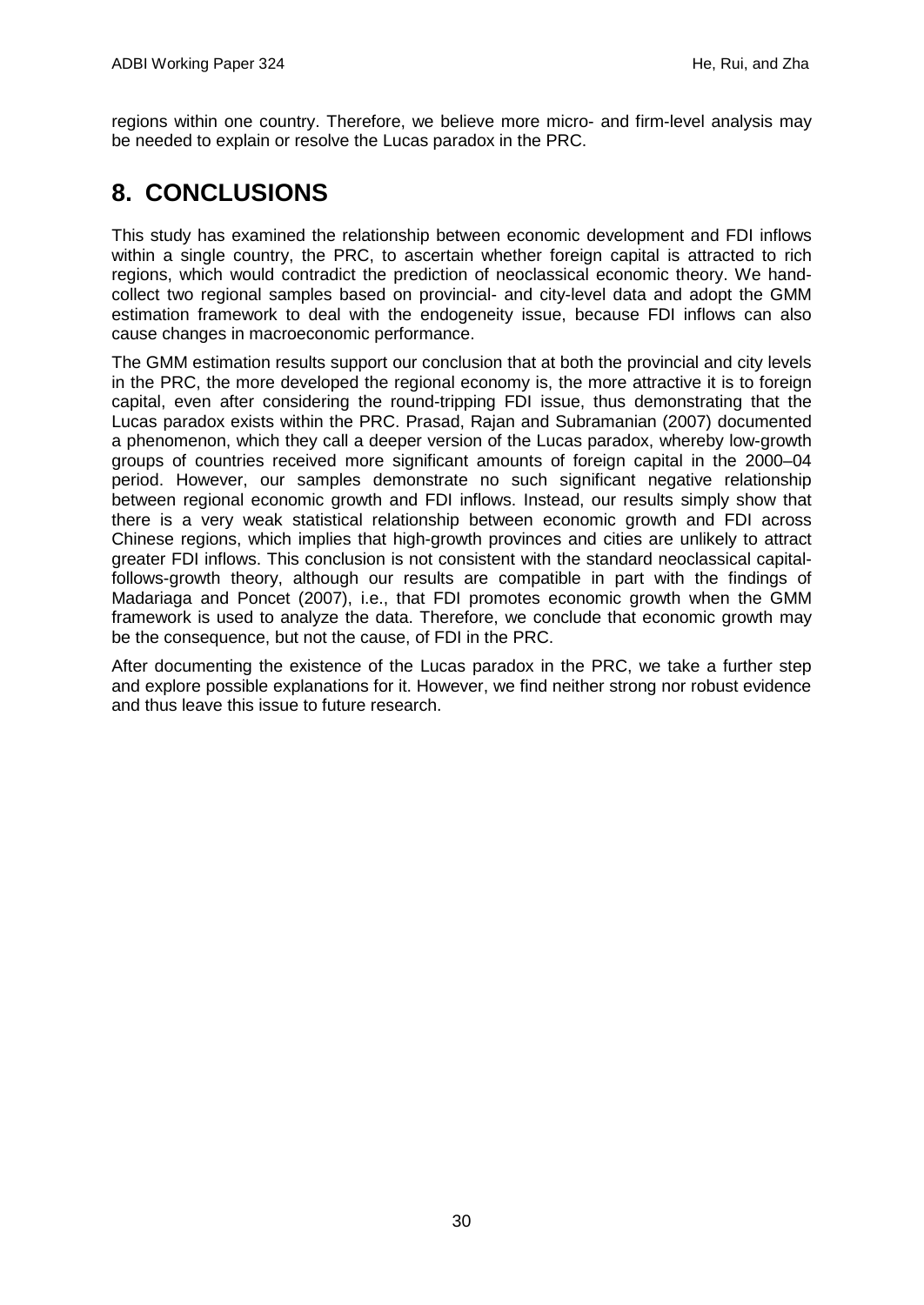### **REFERENCES**

- Alfaro, L. et al., 2004. FDI and Economic Growth: The Role of Local Financial Markets. *Journal of International Economics*, 64(1): 89–112.
- Arellano, M. and Bond, S. 1991. Some Tests of Specification for Panel Data: Monte Carlo Evidence and an Application to Employment Equations. *The Review of Economic Studies,* 58(2): 277–297.
- Arellano, M. and Bover, O. 1995. Another Look at the Instrumental Variable Estimation of Error-Components Models. *Journal of Econometrics,* 68(1): 29–51.
- Blonigen, B. 2005. A Review of the Empirical Literature on FDI Determinants. *Atlantic Economic Journal,* 33(4): 383–403.
- Blundell, R. and Bond, S. 1998. Initial Conditions and Moment Restrictions in Dynamic Panel Data Models. *Journal of Econometrics,* 87(1): 115–143.
- Chakrabarti, A. 2001. The Determinants of Foreign Direct Investments: Sensitivity Analyses of Cross-Country Regressions. *Kyklos,* 54(1): 89–114.
- Chen C-H. 1996. Regional Determinants of Foreign Direct Investment in Mainland China. *Journal of Economic Studies,* 23: 18–30.
- Chen, C. 1999. The Impact of FDI and Trade. In *Foreign Direct Investment and Economic Growth in China,* edited by Y. Wu. Cheltenham, United Kingdom: Edward Elgar.
- Chen, C., Chang, L. and Zhang, Y. 1995. The Role of Foreign Direct Investment in China's Post-1978 Economic Development. *World Development,* 23(4): 691–703.
- Cheng, L.K. and Kwan, Y.K. 2000. What are the Determinants of the Location of Foreign Direct Investment? The Chinese Experience. *Journal of International Economics,*  51(2): 379–400.
- Cheng, L.K. and Kwan, Y.K. 1999. FDI Stock and its Determinants. In *Foreign Direct Investment and Economic Growth in China,* edited by Y. Wu. Cheltenham, United Kingdom: Edward Elgar.
- Cheng, L.K. and Zhao, H. 1995. *Geographical Patterns of Foreign Direct Investment in China: Location, Factor Endowments, and Policy Incentives*. Unpublished paper, Hong Kong University of Science and Technology, Hong Kong.
- Fan, G. and Wang, X. 2003. NERI Index of Marketization of China's Provinces. National Economic Research Institute, Beijing.
- Gertler, M. and Rogoff, K. 1990. North-South Lending and Endogenous Domestic Capital Market Inefficiencies. *Journal of Monetary Economics,* 26(2): 245–266.
- Globerman, S. and Shapiro, D. 2002. Global Foreign Direct Investment Flows: The Role of Governance Infrastructure. *World Development*, 30(11), 1899–1919.
- Globerman, S. and Shapiro, D. 2003. Governance Infrastructure and US Foreign Direct Investment. *Journal of International Business Studies*, 34(1), 19–39.
- Gomme, P. 1993. Money and Growth Revisited: Measuring the Costs of Inflation in an Endogenous Growth Model. *Journal of Monetary Economics,* 32(1): 51–77.
- Gordon, R.H. and Bovenberg, A.L. 1996. Why Is Capital So Immobile Internationally? Possible Explanations and Implications for Capital Income Taxation. *The American Economic Review,* 86(5): 1057–1075.
- Gourinchas, P. and Jeanne, O. 2007. *Capital Flows to Developing Countries: The Allocation Puzzle*, NBER Working Paper No. W13602.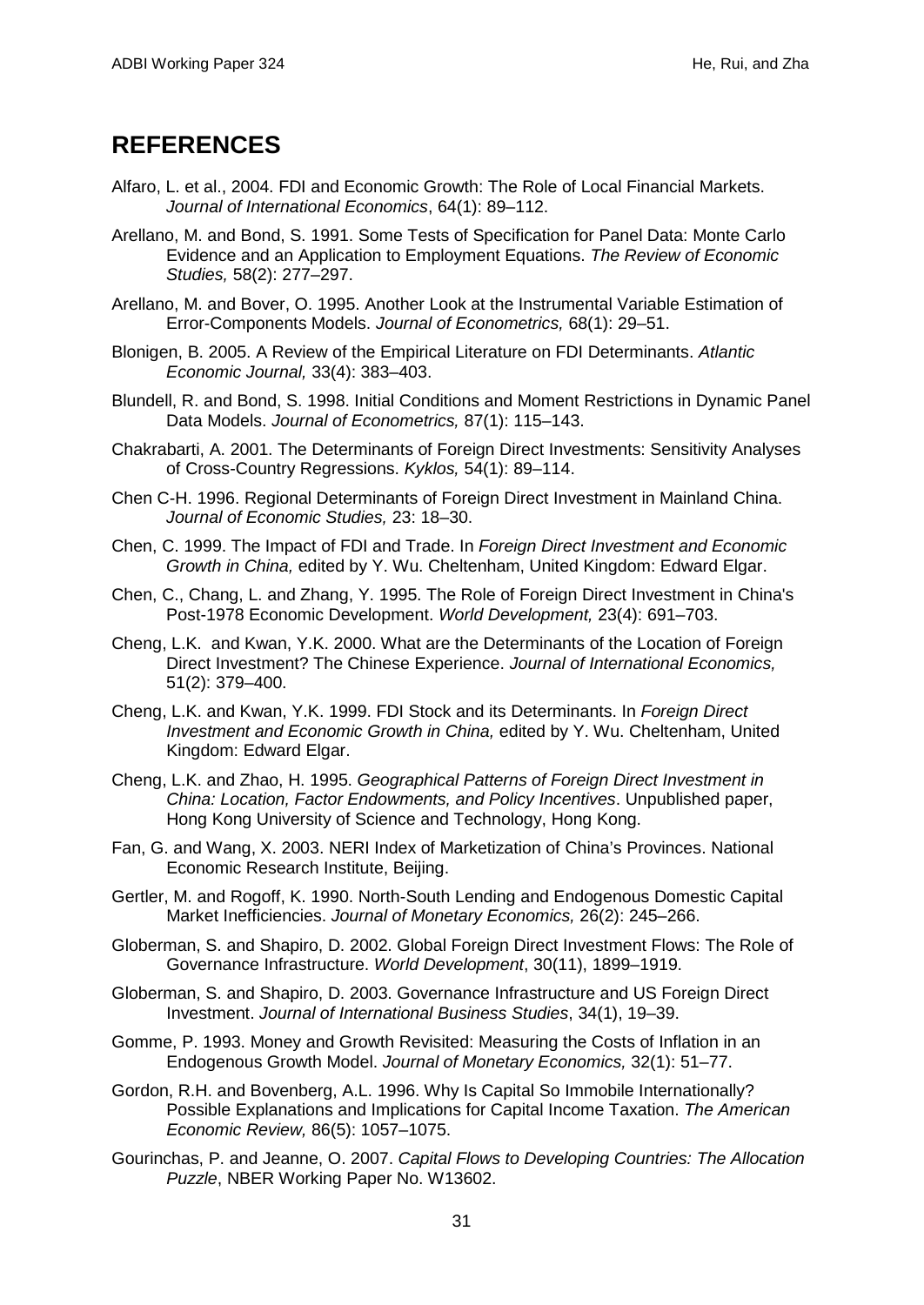- Habib, M. and Leon Zurawicki, 2002. Corruption and Foreign Direct Investment. *Journal of International Business Studies*, 33(2), 291–307.
- Head, K. and Ries, J. 1996. Inter-City Competition for Foreign Investment: Static and Dynamic Effects of China's Incentive Areas. *Journal of Urban Economics,* 40(1): 38– 60.
- King, R.G. and Rebelo, S.T. 1993. Transitional Dynamics and Economic Growth in the Neoclassical Model. *The American Economic Review,* 83(4): 908–931.
- Lucas, R.E., Jr. 1990. Why Doesn't Capital Flow from Rich to Poor Countries? *The American Economic Review,* 80(2): 92–96.
- Madariaga, N. and Poncet, S. 2007. FDI in Chinese Cities: Spillovers and Impact on Growth. *The World Economy,* 30(5): 837–862.
- Naughton, B. 2007. *The Chinese Economy: Transitions and Growth.* Cambridge, MA: MIT Press.
- Poncet, S. 2007. *Inward and Outward FDI in China*. Unpublished paper, Panthéon Sorbonne Economie, Université Paris 1, CNRS and CEPII.
- Prasad, E.S., Rajan, R.G. and Subramanian, A. 2007. *Foreign Capital and Economic Growth. Brookings Papers on Economic Activity*, pp. 1–56.
- Reinhart, C. and Rogoff, K. 2004. Serial Default and the "Paradox" of Rich to Poor Capital Flows. *American Economic Review Papers and Proceedings,* 94: 52–58.
- Razin, A. and Yuen, C. 1994. Convergence in Growth Rates: A Quantitative Assessment of the Role of Capital Mobility and International Taxation. In L. Leiderman and A. Razin (Ed), *Capital Mobility: The Impact of Consumption, Investment, and Growth*. New York, NY: Cambridge University Press.
- Rugman, A. 1980. Internalization as a General Theory of Foreign Direct Investment: A Reappraisal of the Literature. *Review of World Economics,* 116(2): 365–379.
- Shan, J., Tian, G. and Sun, F. 1999. Causality between FDI and Economic Growth. In *Foreign Direct Investment and Economic Growth in China,* edited by Y. Wu. Cheltenham, United Kingdom: Edward Elgar.
- Sun, H. 1999. FDI, Trade and Transfer Pricing. In *Foreign Direct Investment and Economic Growth in China,* edited by Y. Wu. Cheltenham, United Kingdom: Edward Elgar.
- Sun, H. 1998. Macroeconomic Impact of Direct Foreign Investment in China: 1979–96. *The World Economy,* 21(5): 675–694.
- Sun, Q., Tong, W. and Yu, Q. 2002. Determinants of Foreign Direct Investment across China. *Journal of International Money and Finance,* 21(1): 79–113.
- Wang, Z. and Swain, N. 1995. The Determinants of Foreign Direct Investment in Transforming Economies: Empirical Evidence from Hungary and China. *Review of World Economics,* 131(2): 359–382.
- Wei, S. 1995a. The Open Door Policy and China's Rapid Growth: Evidence from City-Level Data. In Ito, Takatoshi, Krueger and Anne (Ed.), *Growth Theories in Light of the East Asian Experience*. Chicago, IL: University of Chicago Press.
- Wei, S. 1995b. Attracting Foreign Direct Investment: Has China Reached its Potential? *China Economic Review,* 6(2): 187–199.
- World Bank. 2002. Box 2.3: Round-tripping of Capital Flows between China and Hong Kong. Global Development Finance, 2002: 41.
- Xiao, G. 2004. People's Republic of China's Round-Tripping FDI: Scale, Causes and Implications. ADB Institute Discussion Paper No. 7.